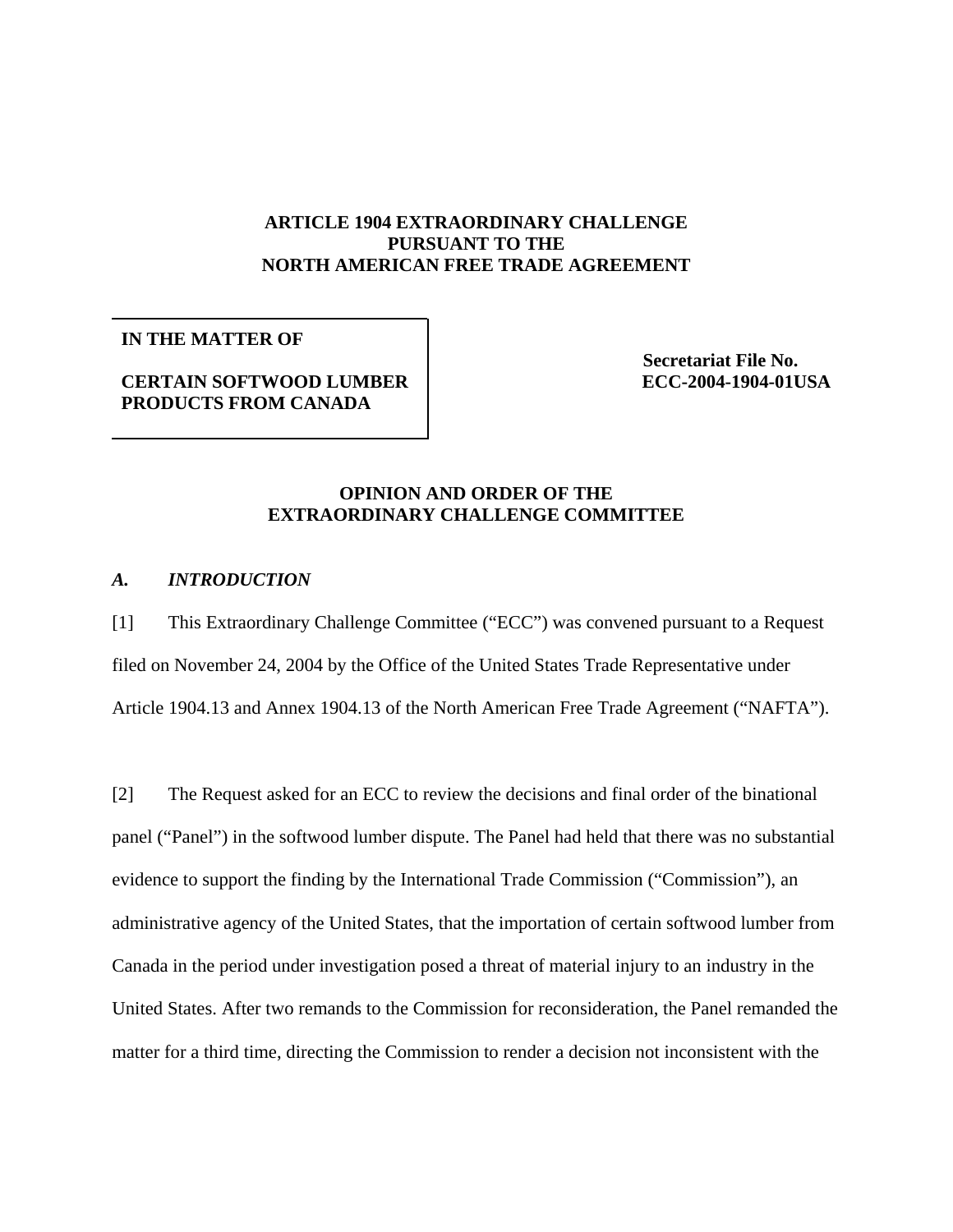Panel's conclusion, namely that the evidence on the record did not support a finding of a threat of material injury.

[3] At the ECC hearing held in Washington D.C. on June 2 and 3, 2005, submissions in support of the challenge were made on behalf of the Office of the United States Trade Representative, the Commission, and the Coalition for Fair Lumber Imports ("Coalition") (collectively, "the United States Parties"). Oral submissions opposing the challenge were made on behalf of the Government of Canada and the Canadian Lumber Trade Alliance ("CLTA") (collectively, "the Canadian Parties"). In addition, oral representations were made on behalf of Mr. Louis Mastriani, whose conduct, while a member of the Panel, the United States Parties impugned, on the ground that it gave rise to an appearance of impropriety and an apprehension of bias that vitiated the Panel's decision. Written submissions were made on behalf of the above and of others, including the Government of Mexico.

[4] Having considered all of these submissions and reviewed the documentary material filed in this proceeding, the ECC has decided for the reasons that follow to deny this challenge and to affirm the order of the Panel of October 12, 2004.

#### *B. HISTORY OF THE PROCEEDINGS*

[5] The dispute over the importation of Canadian softwood lumber into the United States has a long history and its resolution is of great importance to the parties. For present purposes, however, the chronology starts with the final determination of the Commission, dated May 16,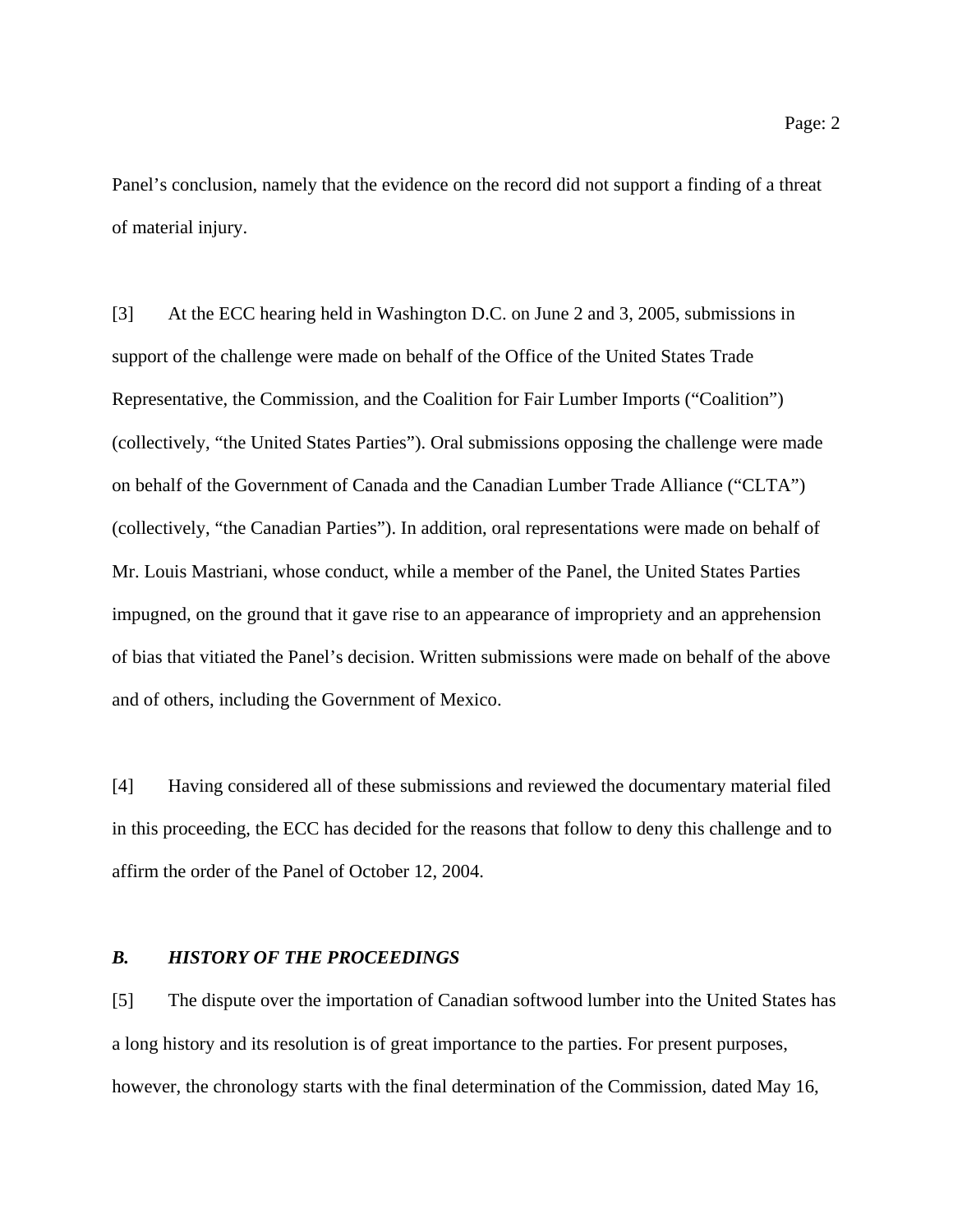2002 (*"Final Determination*"), holding that, from 1999 through 2001 (or, possibly, the first quarter of 2002), the importation of softwood lumber had not been shown to have caused present material injury to domestic producers, but had been shown to pose a threat of future material injury.

[6] The Commission's positive threat determination was referred by the Canadian Parties to a binational panel. In its decision of September 5, 2003 ("*Panel Decision I*"), the Panel concluded that the Commission's conclusion with respect to the threat of future material injury was not supported by substantial evidence. The Panel remanded the matter to the Commission to reconsider on the basis of the existing record, and gave the Commission 100 days in which to issue its redetermination. On December 15, 2003, the Commission issued its decision ("*Commission Remand Determination I*").

[7] On April 19, 2004, the Panel rendered its second decision ("*Panel Decision II*"). The Panel was satisfied by the further analysis and explanation provided in *Commission Remand Determination I* in connection with several of the issues that it had remanded to the Commission for reconsideration. However, it also identified issues on which, in its view, substantial evidence was still lacking. It gave the Commission 21 days, or not later than May 10, 2004, to complete its review and render its redetermination. The Panel's decision was signed on April 19, 2004, but its release was delayed until April 29, because of the complaint of bias against Panelist Mastriani.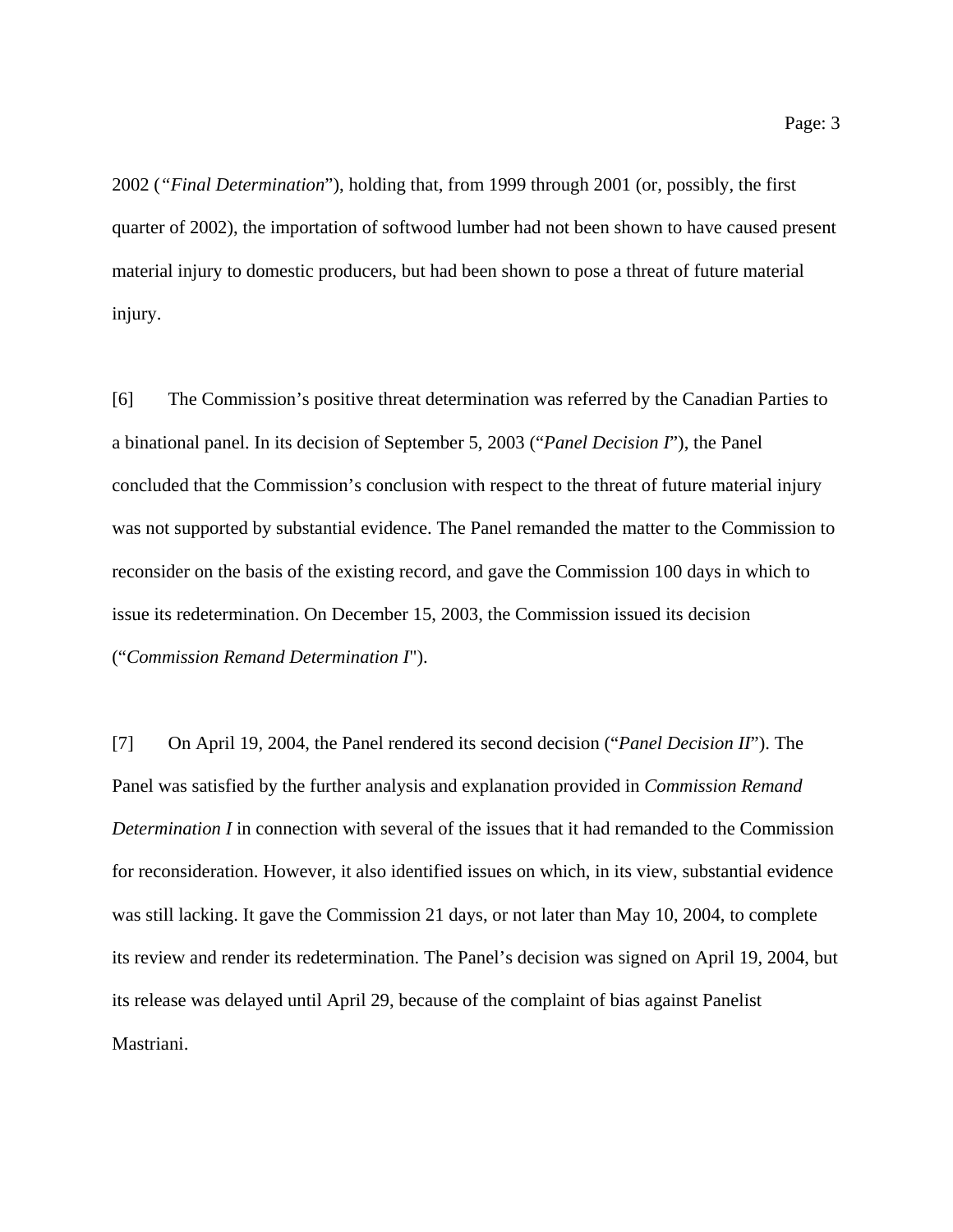[8] After it realized that the 21-day period for responding to the remand ran from April 19, not April 29, the Commission filed a motion on May 10, requesting the Panel to grant an extension of 73 days and permission to reopen the record to enable the Commission to seek additional information from the parties. On May 18, the Panel denied the motion, granting an extension of 9 days until May 27, 2004, and ordering the Commission not to reopen the record.

[9] On May 27, the Commission requested the Panel to reconsider *Panel Decision II* or, in the alternative, its denial of the Commission's motion. On June 2, the Panel denied the motion on procedural grounds, but extended until June 10 the time within which the Commission was required to file its response to the remand. The Commission rendered its second remand determination on June 10, 2004 ("*Commission Remand Determination II*").

[10] In a decision of August 31, 2004 ("*Panel Decision III*"), the Panel held that *Commission Remand Determination II* had provided neither new evidence from the record nor further analysis to support the Commission's findings on the issues remanded to it. Accordingly, the Panel remanded the matter to the Commission for redetermination in a manner not inconsistent with its reasons, namely, that there was no substantial evidence supporting the Commission's finding that the importation of softwood lumber was a material threat to producers in the United States.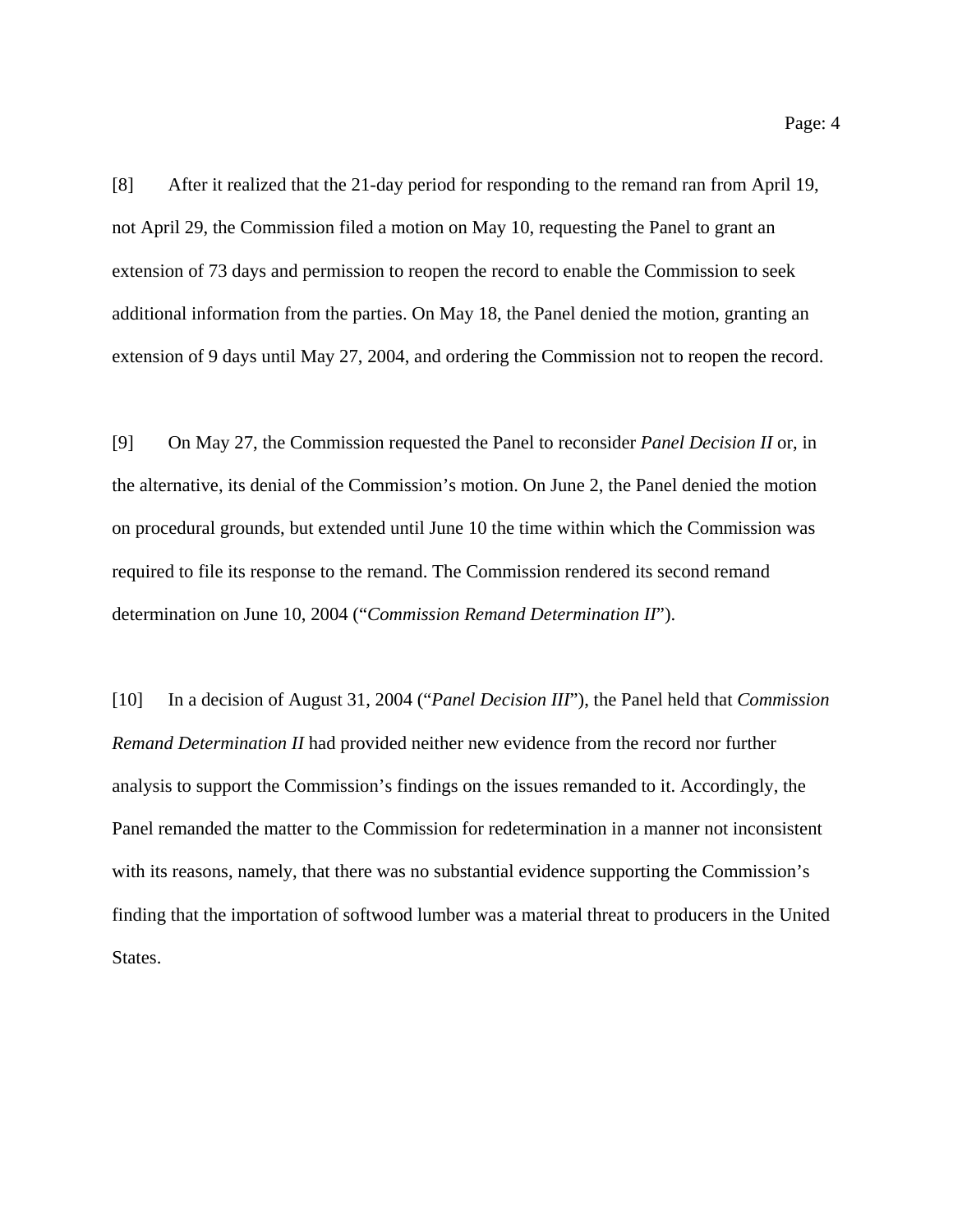[11] Accordingly, on September 10, 2004, the Commission entered a negative threat

determination ("*Commission Remand Determination III*") as directed by *Panel Decision III*. On

October 12, 2004, the Panel affirmed *Commission Remand Determination III*.

# *C. THE BASES OF THE EXTRAORDINARY CHALLENGE*

[12] The United States bases its challenge, and asks the Committee to vacate the Panel's

decisions and its order of October 12, 2004, on the following grounds:

(i) the Panel's refusal to permit the Commission to reopen the record when the case was remanded to it for the second time;

(ii) the Panel's failure to provide adequate time for the Commission to respond to the issues raised in *Panel Decision II*;

(iii) the Panel's failure to apply the substantial evidence standard when reviewing the Commission's determinations that the importation of softwood lumber presented a threat of material injury to domestic producers;

(iv) the Panel's direction to the Commission in *Panel Decision III* to enter a negative threat determination; and

(v) *Panel Decisions II* and *III*, as well as the order of the Panel, dated October 12, 2004, were vitiated by the participation of Panel member Mastriani, who had created an appearance of impropriety and a reasonable apprehension of bias by representing a client in another proceeding involving an issue that was also raised in the softwood lumber dispute, and by responding intemperately to the complaint of bias.

[13] The United States alleges that, in committing errors (i) to (iv), the Panel "manifestly exceeded its powers, authority or jurisdiction" in contravention of NAFTA Article  $1904.13(a)(iii)$ . It also alleges that, by participating in the deliberations of the Panel when a reasonable person would think that he would not be impartial, Mr. Mastriani "was guilty of bias or materially violated the rules of conduct" contrary to NAFTA Article 1904.13(a)(i). Further,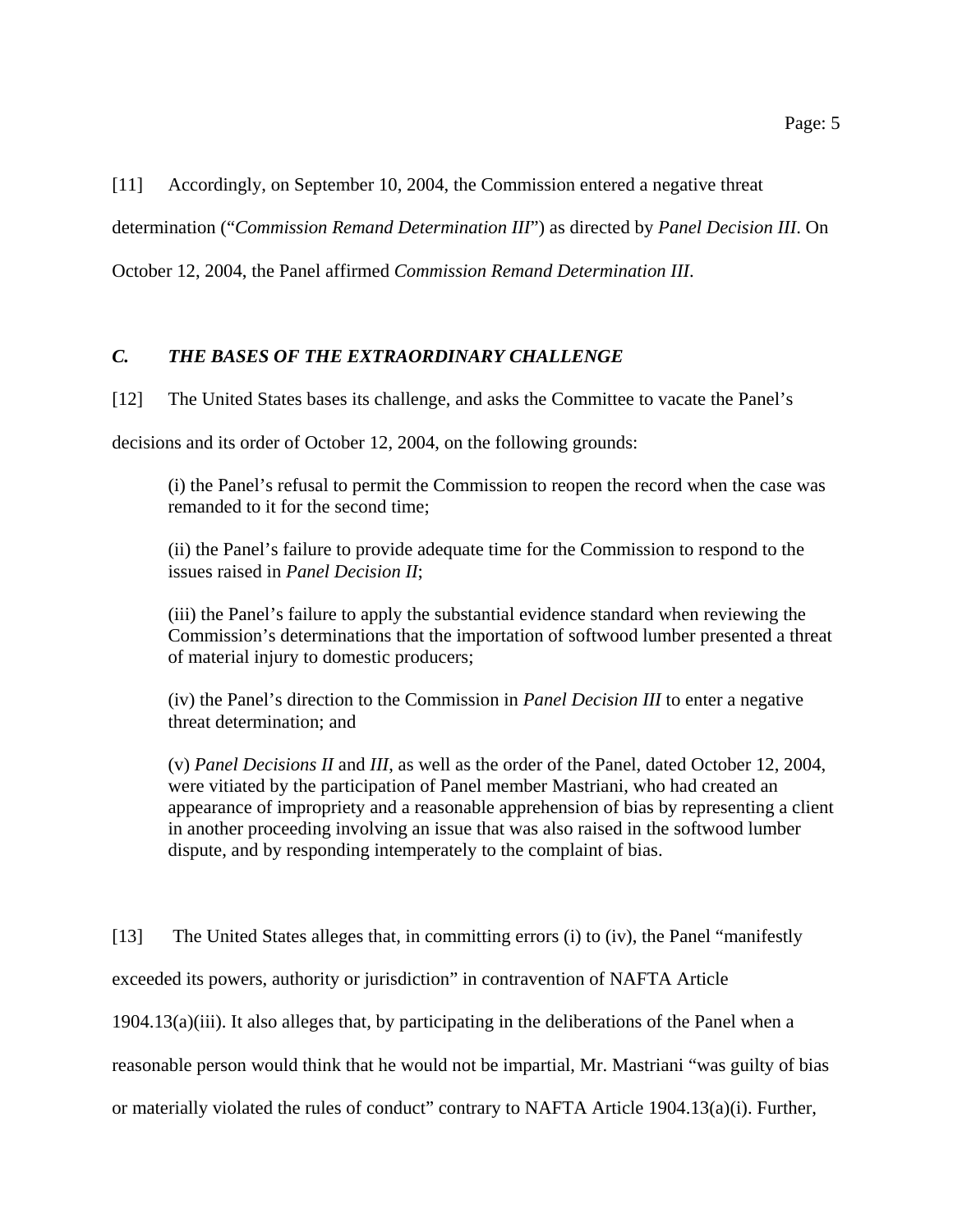the United States asserts that each of the above alleged errors "has materially affected the

Panel's decision and threatens the integrity of the binational panel review process", contrary to

NAFTA Article 1904.13(b).

## *D. THE RELEVANT NAFTA PROVISIONS AND THE ROLE OF THE ECC*

[14] The following provisions of the NAFTA are relevant to the functions and powers of both

the binational Panel and this ECC.

#### *North American Free Trade Agreement*

#### **Article 1904: Review of Final Antidumping and Countervailing Duty Determinations**

2. An involved Party may request that a panel review, based on the administrative record, a final antidumping or countervailing duty determination of a competent investigating authority of an importing Party to determine whether such determination was in accordance with the antidumping or countervailing duty law of the importing Party. ....

...

3. The panel shall apply the standard of review set out in Annex 1911 and the general legal principles that a court of the importing Party otherwise would apply to a review of a determination of the competent investigating authority.

...

8. The panel may uphold a final determination, or remand it for action not inconsistent with the panel's decision. Where the panel remands a final determination, the panel shall establish as brief a time as is reasonable for compliance with the remand, taking into account the complexity of the factual and legal issues involved and the nature of the panel's decision. In no event shall the time permitted for compliance with a remand exceed an amount of time equal to the maximum amount of time (counted from the date of the filing of a petition, complaint or application) permitted by statute for the competent investigating authority in question to make a final determination in an investigation.

13. Where, within a reasonable time after the panel decision is issued, an involved Party alleges that:

...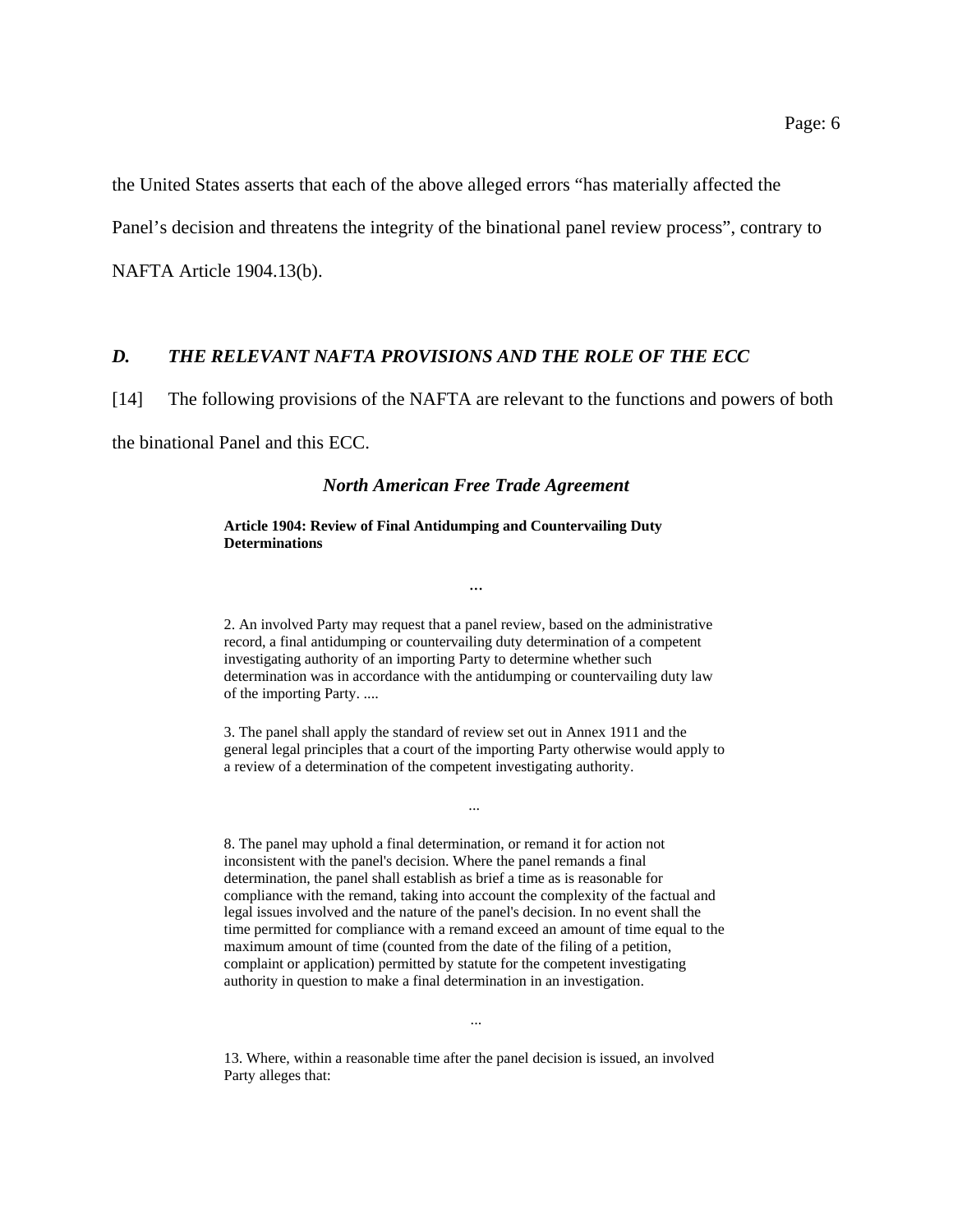(a) (i) a member of the panel was guilty of gross misconduct, bias, or a serious conflict of interest, or otherwise materially violated the rules of conduct,

(ii) the panel seriously departed from a fundamental rule of procedure, or

(iii) the panel manifestly exceeded its powers, authority or jurisdiction set out in this Article, for example by failing to apply the appropriate standard of review, and

(b) any of the actions set out in subparagraph (a) has materially affected the panel's decision and threatens the integrity of the binational panel review process,

that Party may avail itself of the extraordinary challenge procedure set out in Annex 1904.13.

...

#### **Annex 1904.13 - Extraordinary Challenge Procedure**

3. Committee decisions shall be binding on the Parties with respect to the particular matter between the Parties that was before the panel. After examination of the legal and factual analysis underlying the findings and conclusions of the panel's decision in order to determine whether one of the grounds set out in Article 1904(13) has been established, and on finding that one of those grounds has been established, the committee shall vacate the original panel decision or remand it to the original panel for action not inconsistent with the committee's decision; if the grounds are not established, it shall deny the challenge and, therefore, the original panel decision shall stand affirmed. If the original decision is vacated, a new panel shall be established pursuant to Annex 1901.2.

...

[15] It is agreed that, in order to succeed in their challenge, the United States Parties must satisfy each of the following three conditions.

[16] First, they must establish that the Panel committed one or more of the errors described in

Article 1904.13(a). In the context of the allegations made in this case, the United States Parties

must show that the Panel "manifestly exceeded its powers, authority or jurisdiction set out in"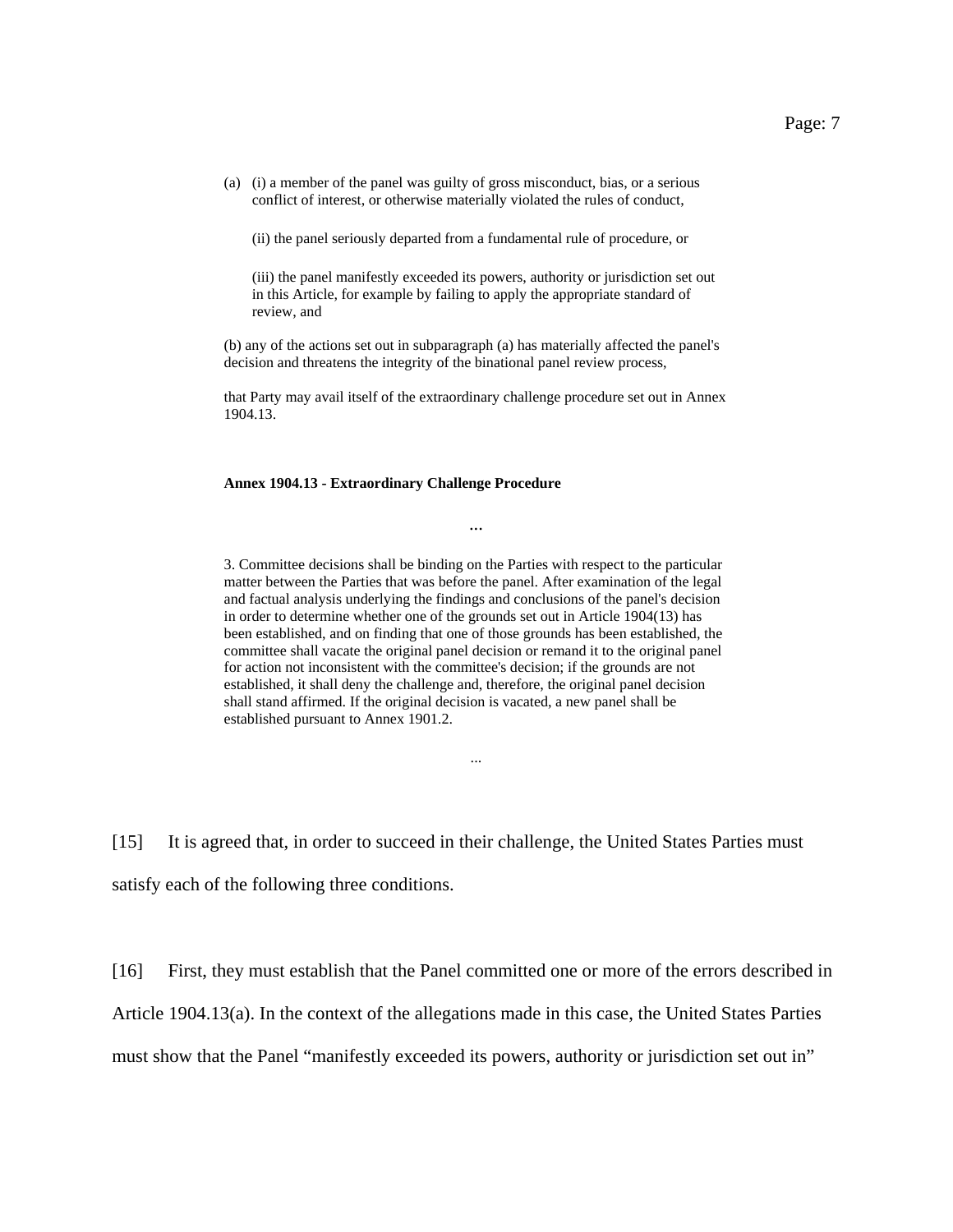Article 1904 or, in the case of the allegations against Mr. Mastriani, that he "was guilty of bias" or "materially violated the rules of procedure".

[17] The ECC must determine these issues in light of Article 1904.3, the effect of which is to require the Panel to conduct its review of the Commission's determinations in accordance with "the general legal principles" that the United States Court of International Trade ("CIT") would apply when reviewing a decision of the Commission.

[18] Second, if an error reviewable by the ECC has been committed, and the first condition is thus satisfied, the United States Parties must establish that the error "has materially affected the decision" of the Panel. Third, if the error was material, the United States Parties must show that it also "threatens the integrity of the binational panel review process".

[19] Together, these three limitations on the ECC's jurisdiction give effect to the intention of the NAFTA Parties that, in the interests of the timely resolution of disputes, the ECC should apply a less intrusive level of scrutiny of panels than that applied by a domestic appellate court when deciding an appeal from a court that had reviewed a decision of an administrative agency. Rather, the ECC has the more modest, but crucially important role of correcting aberrant panel decisions and aberrant conduct by panelists. See *Live Swine from Canada*, No. ECC-93-1904-01 USA (April 8, 1993) at 7-8.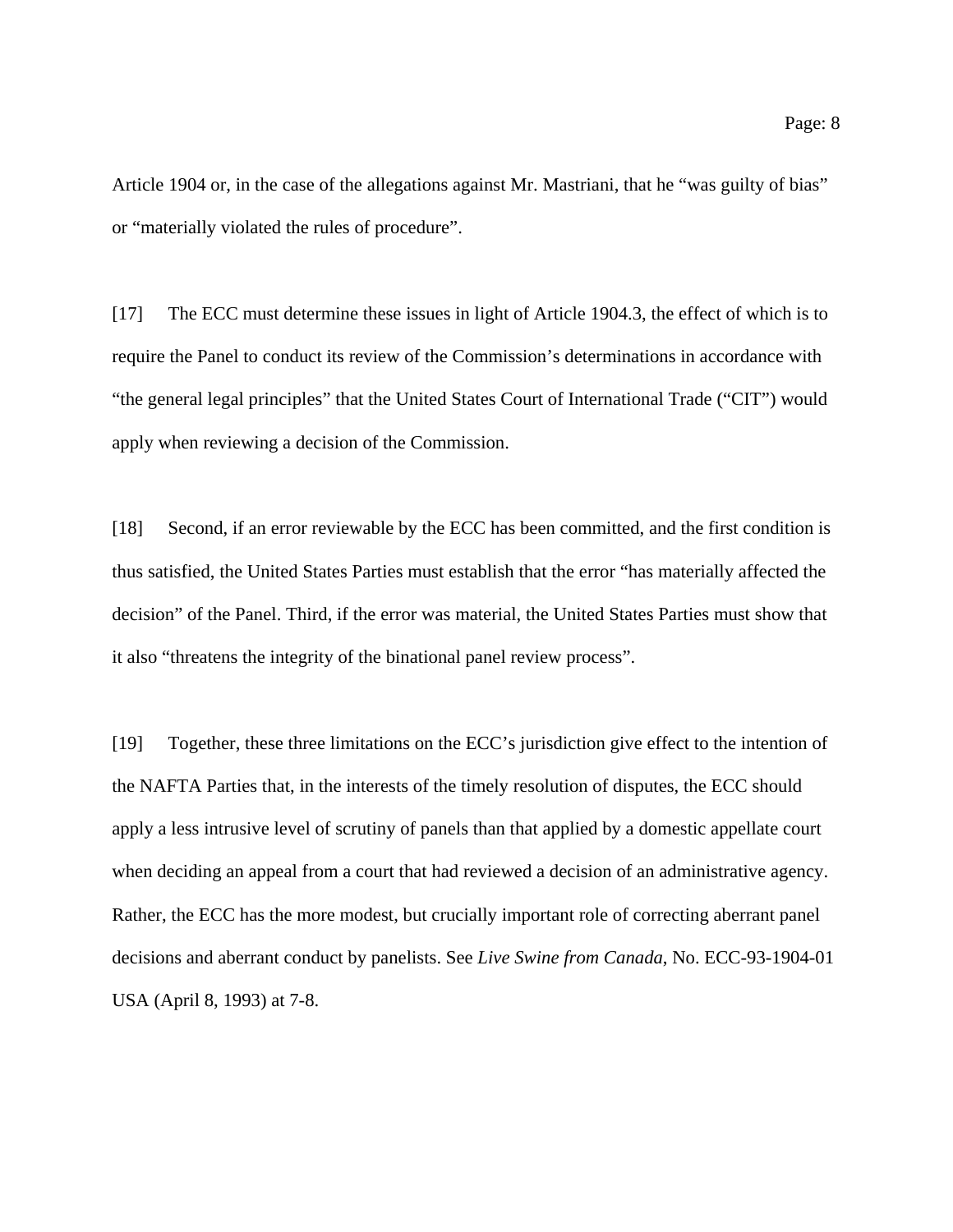[20] Binational panels and ECCs are intended to perform different functions. This is indicated by their composition. Members of panels are, for the most part, lawyers (including judges and former judges); qualifications include a general familiarity with international trade law: Annex 1901.2(1). Members of ECCs, on the other hand, are drawn from a roster of senior judges and former judges (Annex 1904.13(1)); familiarity with international trade law is not stated to be a qualification for appointment to an ECC.

[21] While ECCs do not perform a traditional appellate court role, they are a significant element of the NAFTA dispute resolution process as a substitute for a domestic appeal court. We agree with the following description in paragraph 13 of the ECC decision in *In the Matter of Pure Magnesium from Canada*, No. ECC-2003-1904-01USA (October 7, 2004):

> The extraordinary challenge procedure is not an appeal procedure. The purpose is not to correct errors of law or fact by the panel as the use of words such as "gross misconduct" and "seriously departed" and "manifestly exceeded" make clear. Rather it is a safety net to deal with mistakes that are so egregious as to undermine the functioning and acceptance of the entire Chapter 19 of NAFTA. As pointed out by the extraordinary challenge committee in *Gray Portland Cement and Clinker from Mexico*, the extraordinary challenge process is reserved for extraordinary situations. However, the bar set by NAFTA Article 1904.13 cannot be set so high that an extraordinary challenge can never succeed. Where truly egregious situations arise, the extraordinary challenge procedure must spring into action to serve its purpose of safeguarding the integrity of the binational panel review process.

[22] Since an ECC is not an appeal court, it will not necessarily substitute its view for that of a panel when deciding if the panel had committed an error described in Article 1904.13(a). To an extent, the precise scope of an ECC's inquiry will depend on the particular grounds on which a panel's decision is challenged.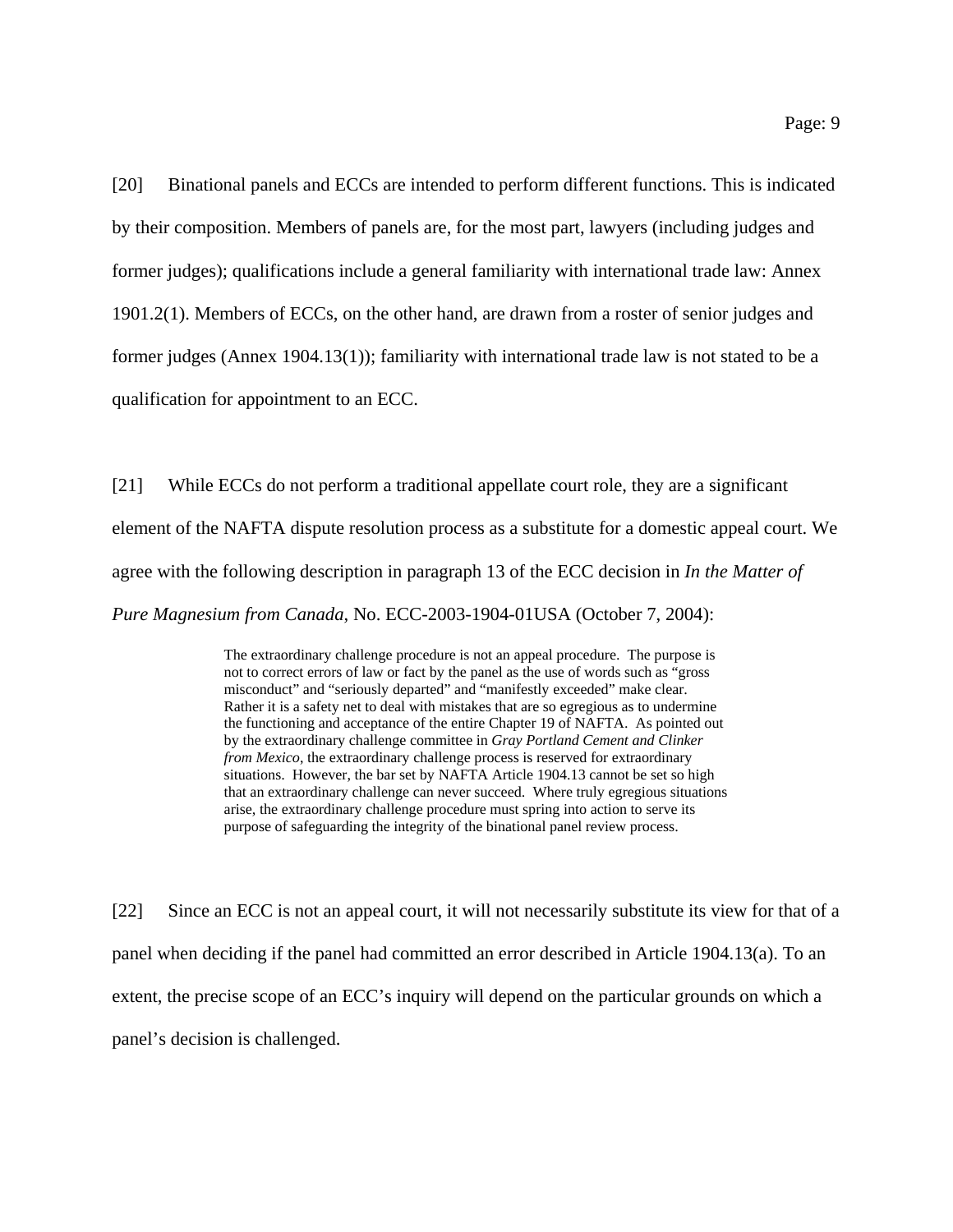[23] Thus, it is agreed that it is not the function of this ECC to decide if there was substantial evidence to support the Commission's finding that the importation of the goods in dispute posed a threat of material injury to domestic producers. In determining whether the Panel exceeded its authority by failing to apply the appropriate standard of review, this ECC is limited to ensuring that the Panel selected the appropriate standard of review *and* followed the review methodology that the CIT would apply in reviewing a decision of the Commission for lack of substantial evidence.

[24] As for the allegation that the Panel erred in ordering the Commission to conduct the remand reconsideration without reopening its record and to enter a negative threat determination, the ECC must decide if the Panel thereby acted manifestly in excess of its authority. On these issues, the ECC must consider whether the Panel manifestly exceeded its authority, because the law clearly forbids panels from making such orders, or, if it does not, whether the orders made in this case are so egregious as to constitute an abuse of the Panel's discretion. As for the allegation that the Panel manifestly exceeded its authority by giving the Commission insufficient time to respond to the remand in *Panel Decision II*, the ECC must decide if, in all the circumstances, the time permitted was so egregiously short as to constitute a manifest excess of authority, because the Panel could not have given any weight to one or more of the criteria governing the exercise of its discretion. On the bias issue, the ECC must determine *de novo* whether Mr. Mastriani's conduct gave rise to a reasonable apprehension of bias and vitiated the Panel's decision.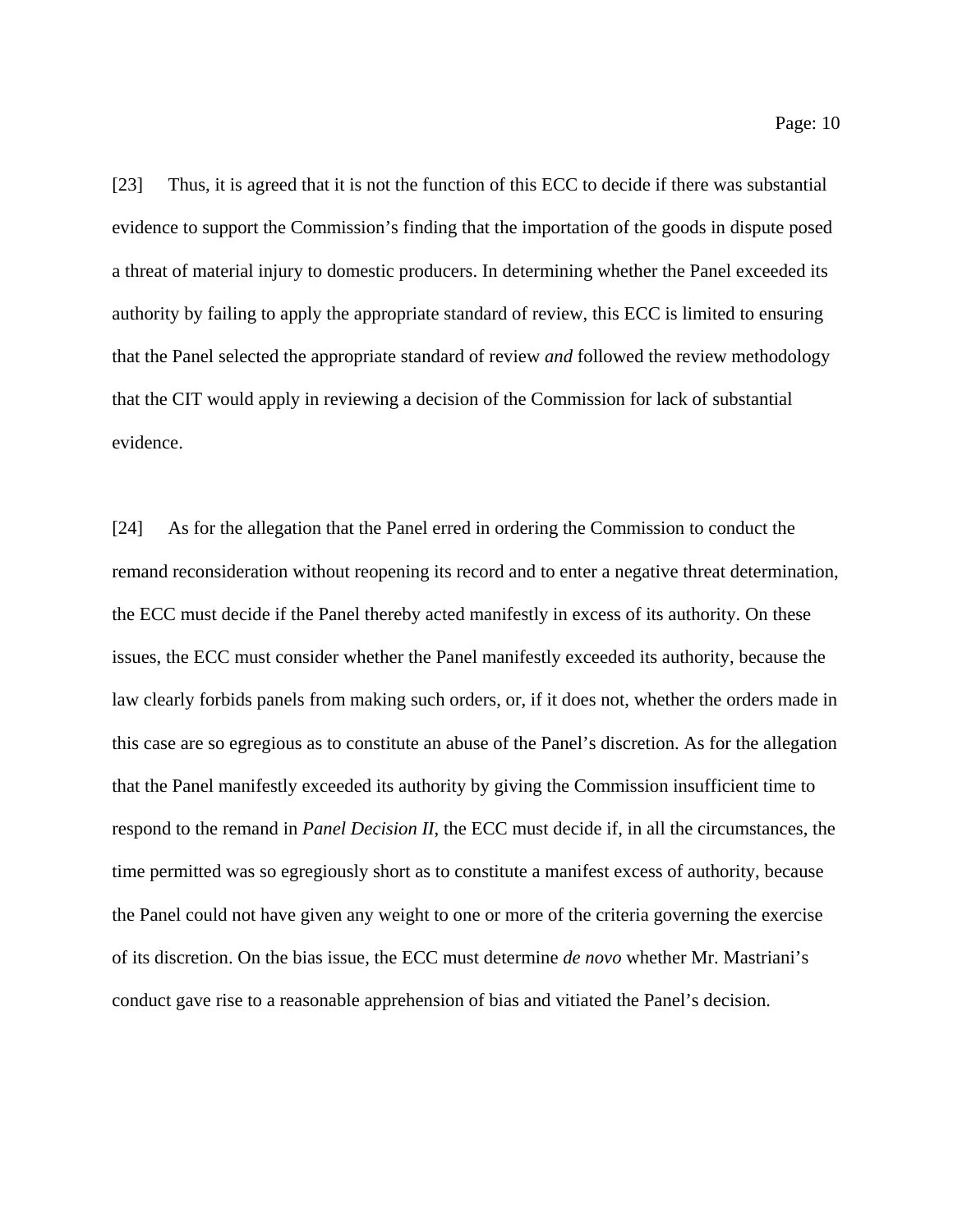[25] If the United States Parties establish that the Panel erred in any of the ways described above, the ECC must then consider whether the error materially affected the Panel's decision and threatens the integrity of the binational review process.

#### *E. ISSUES AND ANALYSIS*

# **Issue 1: Did the Panel manifestly exceed its authority by denying the Commission's motion for leave to reopen the record?**

[26] This issue did not arise in respect of *Panel Decision I*, even though the Panel instructed the Commission to redetermine the matter on the basis of the original record. This is because, having stated that the record was "reliable, comprehensive and complete", the Commission did not ask to reopen. The issue did arise, however, when, following the Panel's second remand for reconsideration in *Panel Decision II*, the Commission requested an extension of 73 days and permission to reopen, requests which the Panel denied.

[27] Counsel for the Commission submits that, under the general principles of federal administrative law in the United States, the CIT has no power to remand for reconsideration on the basis of the record and thus deny the Commission the opportunity to seek more information on the issues remanded to it. The decision to reopen the record is exclusively that of the Commission, the administrative agency under review. Consequently, she argued, in making an order which the CIT would have had no jurisdiction to make, the Panel manifestly exceeded its authority.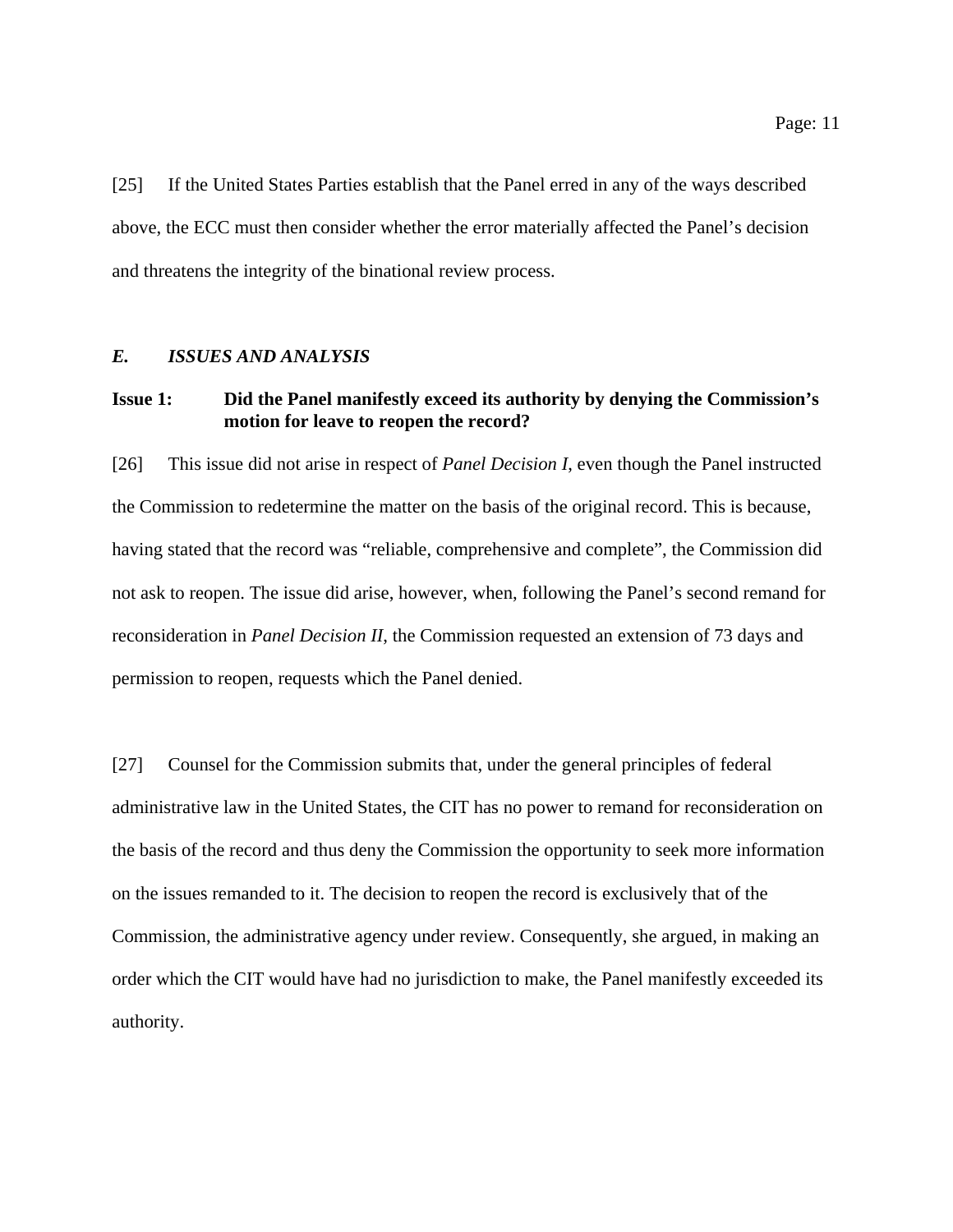[28] In oral argument, the United States Parties relied heavily on the decision of the United States Court of Appeals for the Federal Circuit in *Nippon Steel Corp. v. ITC* ("*Nippon III*"), 345 F.3d 1379 (Fed. Cir. 2003), as authority for the proposition that, in a case like the present, the CIT would have no authority on a remand to preclude the Commission from reopening the record when making its redetermination. In particular, they referred to the last sentence in the Court's reasons (at 1382), which states:

> Whether on remand the Commission reopens the evidentiary record, while clearly within its authority, is of course solely for the Commission itself to determine.

[29] In order to evaluate the relevance of this statement to the present case, it must be read in context. Reversing a decision of the CIT, the Court held in *Nippon III* that, instead of confining itself to determining whether there was substantial evidence to support the Commission's findings of fact, the CIT re-found facts by determining the credibility of witnesses, and by substituting its own view on issues of causation and material injury. The Court said (at 1382) that, having thus exceeded its authority as a reviewing court, the CIT

> should have remanded once again for further proceedings rather than instructing entry by the Commission of a negative injury determination.

[30] *Nippon III* was therefore not a case where the Commission was instructed to reconsider and redetermine on the original record. Rather, the CIT had remanded solely for the purpose of the Commission's entering a negative determination, without *any* further substantive reconsideration of the matter by the Commission. In contrast, in the present case the Panel instructed the Commission to respond to the remand in *Panel Decision II* by reconsidering its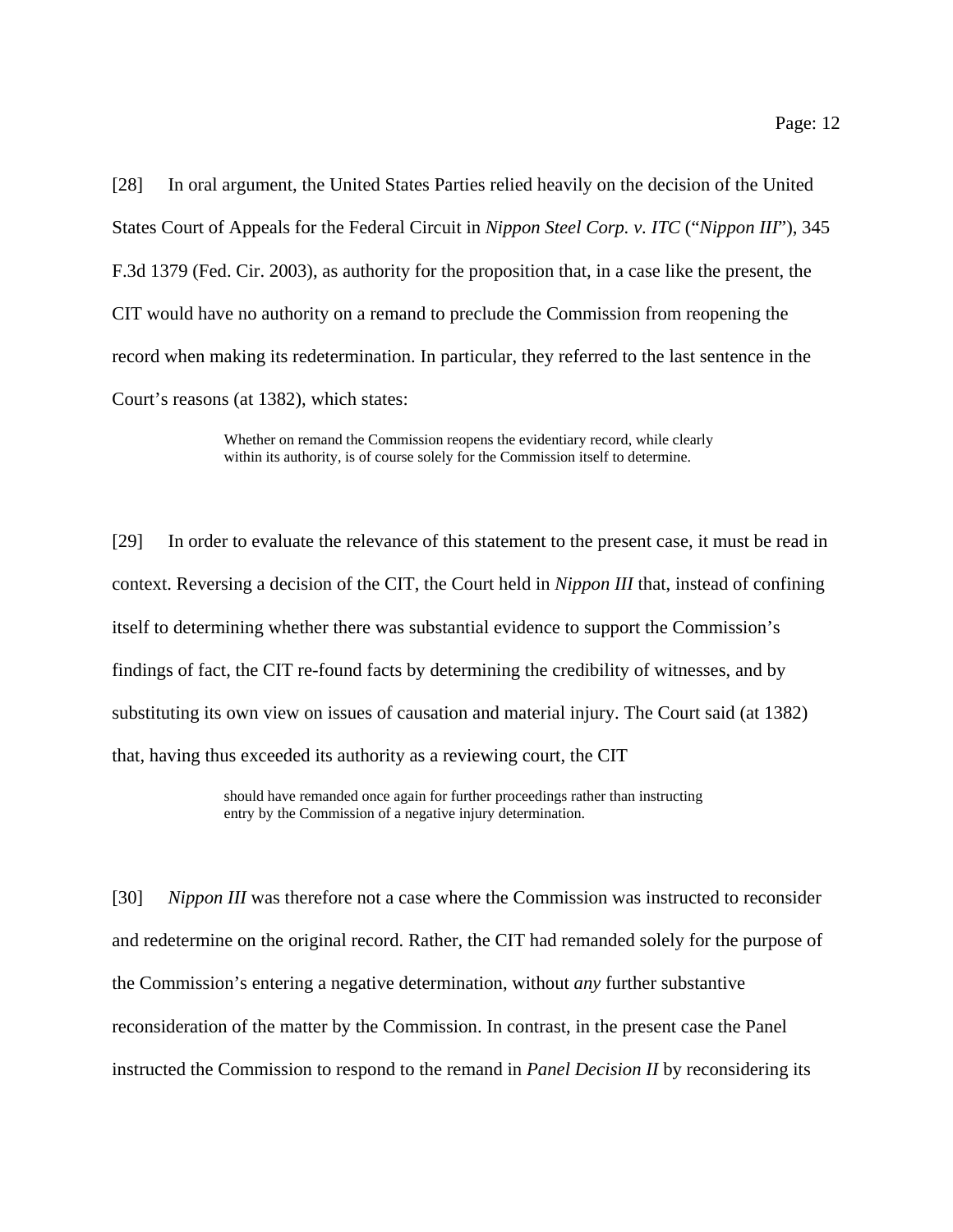determination, on the basis of the record that it had compiled, and without reopening it in order

to obtain more evidence.

[31] Hence, in stating in *Nippon III* that only the Commission could decide whether to reopen the record, the Circuit Court cannot clearly be said to have had in mind a situation such as here, where the Panel remanded for reconsideration but prevented the Commission from reopening the record. The question of reopening the record was apparently not fully argued in *Nippon III*. Accordingly, the sentence from the reasons of the Federal Circuit in *Nippon III* (set out in paragraph 28 of these reasons), on which the United States Parties largely rest their case on this issue, must be regarded as *obiter dicta,* and not as controlling authority on the present facts. *Nippon III* is more relevant to Issue 4 in the present case, namely, whether the Panel manifestly exceeded it authority in *Panel Decision III* when it remanded to the Commission for the sole purpose of directing the entry of a negative threat determination.

[32] In order to establish that the Panel manifestly exceeded its authority in *Panel Decision II* when it refused to permit the Commission to reopen its record, counsel for the United States Parties also relied on *FCC v. Pottsville Broadcasting Co*., 309 U.S. 134 (1940), and *Fly v. Heitmeyer*, *supra* at 146. In these cases, the Court held that, after vacating a refusal by the FCC to issue a broadcasting licence to an applicant, the reviewing court could not preclude the FCC, on the remand, from evaluating that applicant's qualifications by comparing them with the qualifications of those who subsequently filed licence applications. Thus, in *Fly*, the Court said (at 148):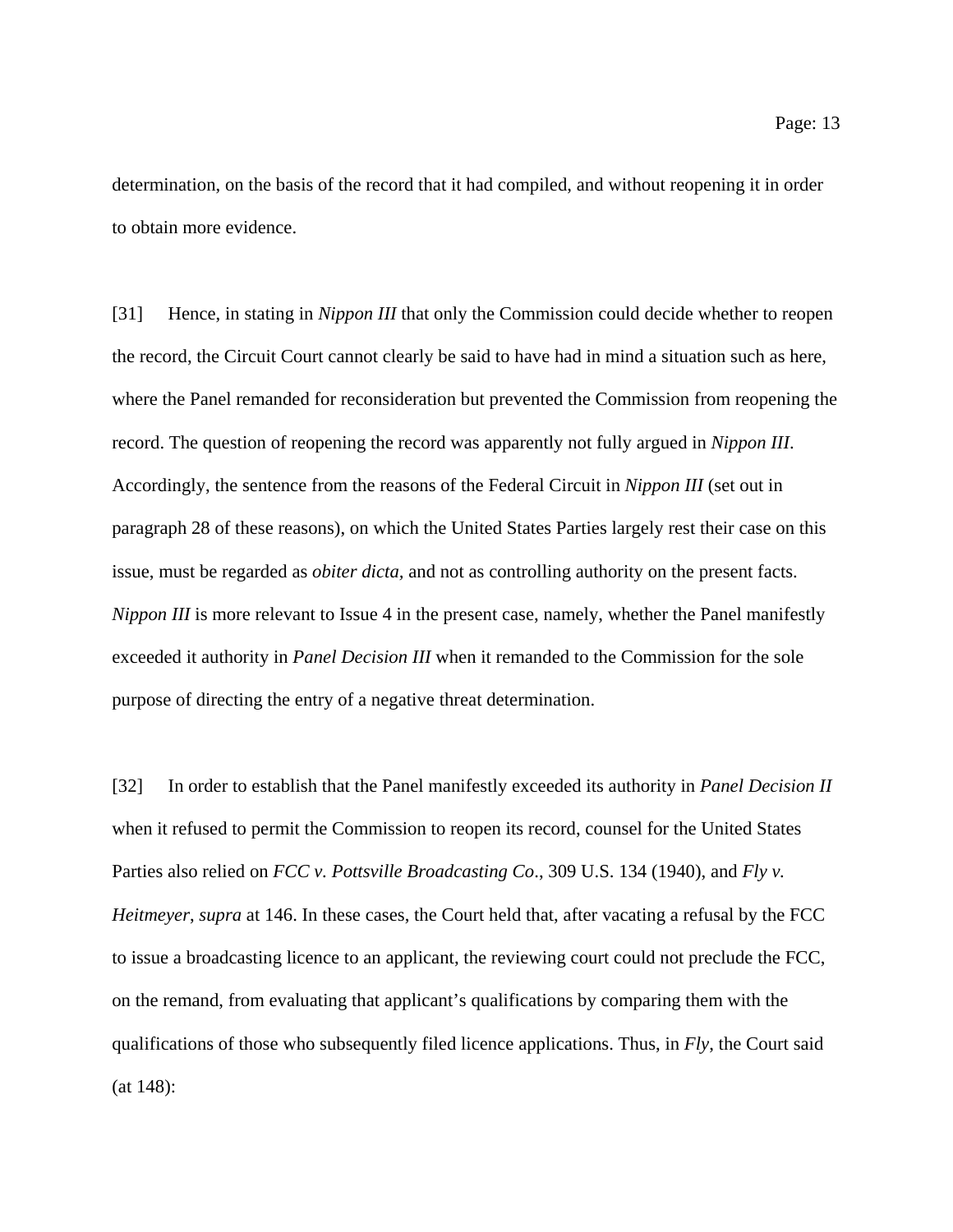[33] Despite the apparent generality of this ruling, on closer examination of these and subsequent cases, the law cannot be said so clearly to preclude the Panel from ordering the Commission to conduct its reconsideration on the basis of the existing record that its order manifestly exceeded its jurisdiction. This may explain why, in her oral argument, counsel for the Commission identified *Nippon III* as "the controlling authority", and gave relatively little prominence to *Pottsville* and *Fly,* and why counsel for the Coalition conceded that, in the unusual case, a binational panel may remand for reconsideration on the record.

[34] The decision in *Pottsville* may not be of universal application, since it depended, in part, on the statutory requirement that, in order to determine whether to grant a licence on grounds of "public convenience, interest or necessity", the FCC was statutorily obliged to compare the qualifications of all applicants for a licence. Indeed, we note that the *Pottsville* ruling itself was reversed when Congress subsequently amended the legislation and required the FCC, following a reversal and remand, to reconsider the matter on the basis of the record that had been before the reviewing court, unless the court ordered otherwise: see *Greater Boston Television Corp. v. FCC*, 463 F.2d 268 (D.C. Cir. 1971).

[35] Further, *Pottsville* and *Fly* were decided more than 60 years ago and must be considered in the light of more recent jurisprudence. We were referred to no case decided after *Pottsville* in

If in the Commission's judgment new evidence was necessary to discharge its duty, the fact of a previously erroneous denial should not, according to the principles enunciated in the *Pottsville* case, *ante*, bar it from access to the necessary evidence for correct judgment.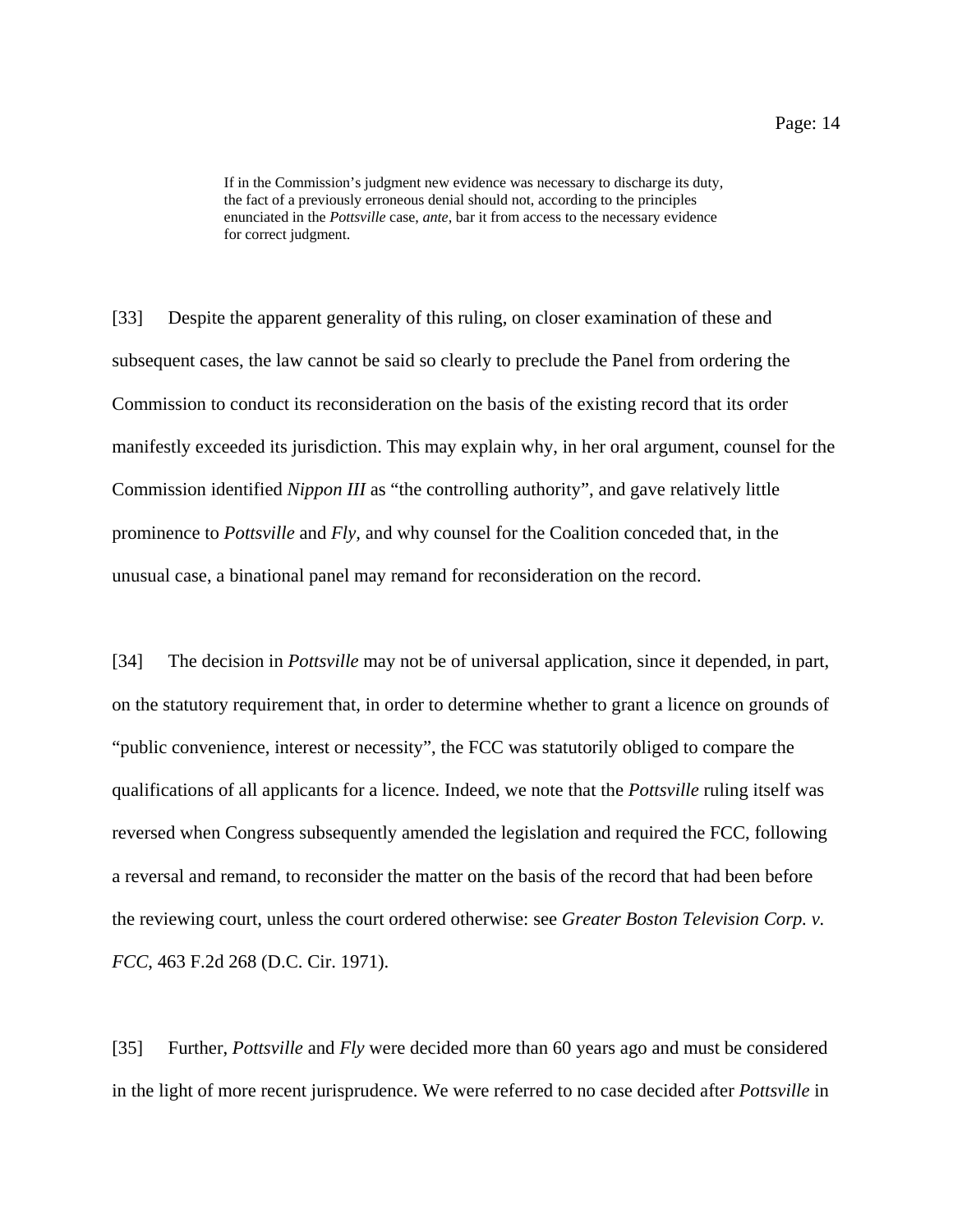which it was held that, when remanding for reconsideration, a court could never order an agency not to reopen the record. As explained above, *Nippon III* was not such a case.

[36] However, it is well established that "in rare circumstances" a reviewing court may remand and direct an administrative agency to enter a particular decision: see *Florida Power and Light Co. v. Lorion,* 470 U.S. 729, 744 (1985) and, in the context of international trade disputes, *Independent Radionic Workers of America v. United States*, 862 F. Supp. 422 (CIT 1994), and *FAG Italia S.p.A. v. The Torrington Company*, 24 CIT 1311 (CIT 2000). If, in appropriate circumstances, a court may make such an order, *a fortiori* it would seem that it could order reconsideration on the record, a less intrusive order than a remand that precludes an agency from reconsidering at all. Further, there are cases where the CIT has stated that the Commerce Department may reopen the record unless specifically precluded from so doing, statements which appear to assume that the Court could refuse to permit reopening: see, for instance, *TNN Bearing Corp. of Am. v. United States*, 132 F. Supp. 2d 1102 (CIT 2001); *World Finer Foods, Inc. v. United States*, 120 F. Supp. 2d 1131 (CIT 2000).

[37] As further evidence that the law cannot clearly be said to preclude a binational panel from remanding for reconsideration on the record, the Canadian Parties rely on the decision by the CIT in *Nippon Steel Corp. v. ITC*, 350 F.Supp.2d 1186 ("*Nippon IV*") (CIT 2004). They submit that this case shows that the CIT claims a discretion to order reconsideration on the record and that, consequently, in ordering the Commission not to reopen the record, the Panel in the present case cannot be said manifestly to have exceeded its legal authority. Having found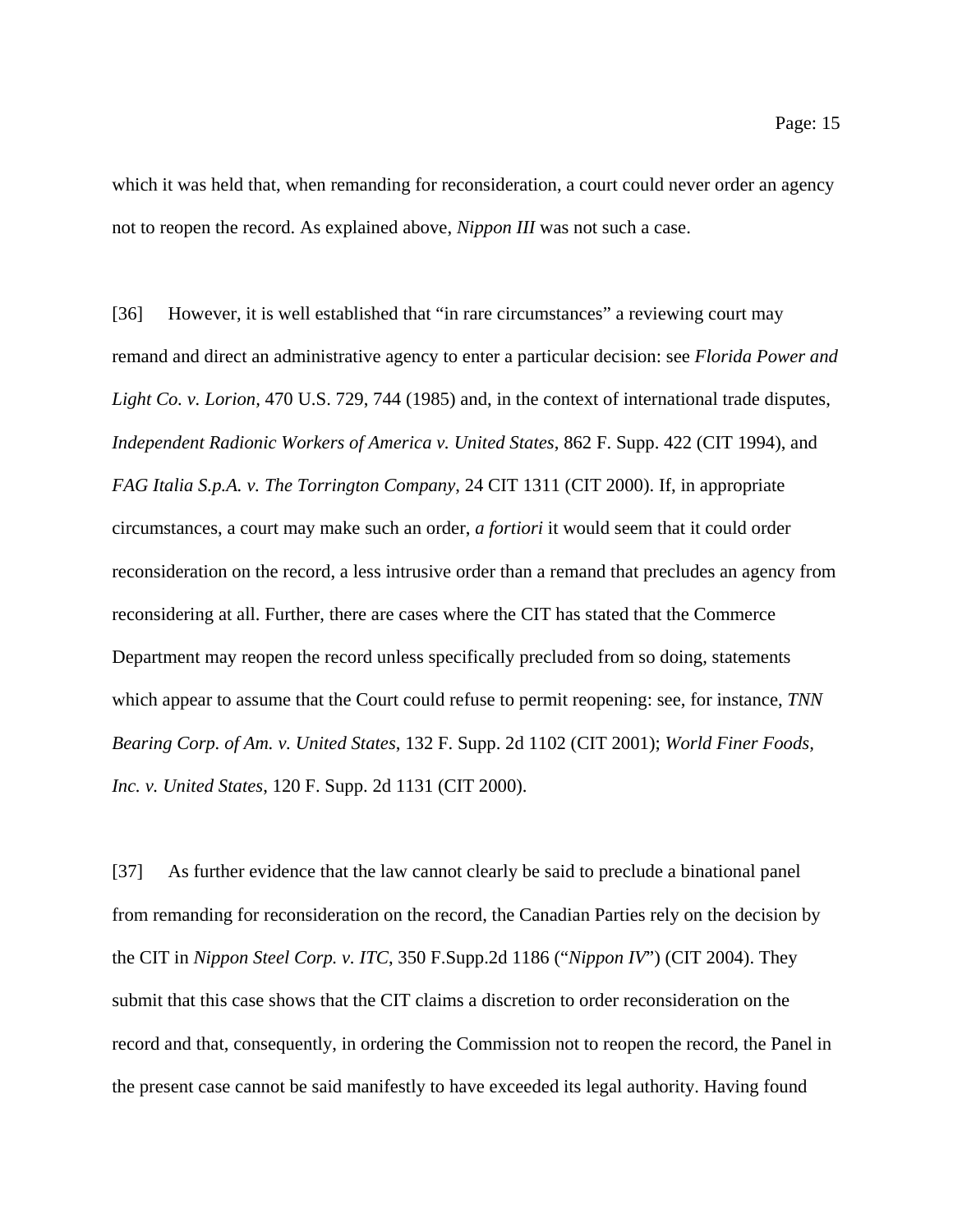that the evidence in the Commission's record was insufficient to support its findings of fact, the CIT in *Nippon IV* remanded to the Commission for a determination of whether there was a threat of material injury, but directed (at 1222) the Commission not to reopen the record.

> The court has considered whether to leave to the Commission's discretion, as it ordinarily would, the issue of reopening the record for further investigation, particularly because non-subject imports were not fully studied, but such information would not change the result. .... The agency has had three opportunities to investigate this matter and its attempts to obtain new supportive information on price effects have not been successful. Further, it is not fair to the Plaintiffs to delay this matter when lack of adequate investigation is not the primary problem. .... Accordingly, the court concludes that because the Commission is unable to obtain new evidence to significantly supplement the record, due to the passage of time and other reasons, further investigation or reconsideration in this matter is futile.

[38] However, it is not altogether clear whether these observations relate only to the Commission's present injury determination, which the CIT remanded with instructions to enter a negative determination, or whether they are also applicable to the threat determination, which, in light of *Nippon III*, the CIT decided to remand for reconsideration.

[39] In its reasons for denying the Commission's motion for an extension of 73 days and permission to reopen the record, the Panel in the present case relied on considerations similar to those referred to in *Nippon IV* to justify the CIT's decision to depart from the general practice of leaving the question of reopening to the Commission's discretion. Thus, the Panel noted that: the Commission had already had three opportunities to support its conclusion (including an initial investigation that lasted a year); there were no new issues in the remand for the Commission to address; and the Commission had not explained what information it wished to obtain on a reopening of the record. Indeed, the Commission had previously declared itself satisfied with the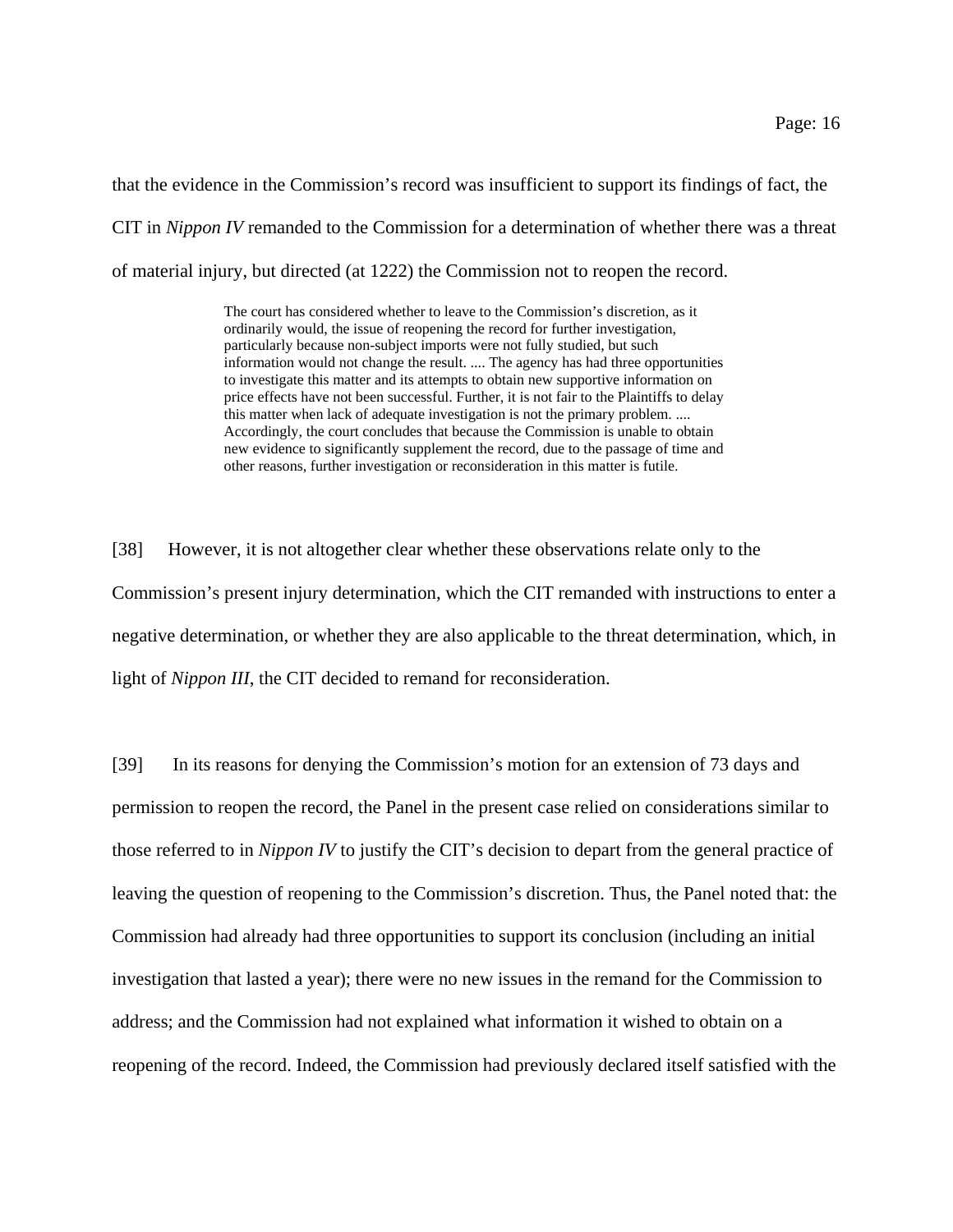reliability and completeness of its record. The Commission only specified its reasons for reopening in a subsequent motion which the Panel rejected as procedurally improper.

[40] As for the impact on the parties of the further delay that would result from a reopening of the record, the Panel noted the importance of the speedy resolution of trade disputes arising under NAFTA. It referred, in particular, to NAFTA Article 1904.8, which emphasises the importance of limiting the time permitted for a remand, a provision with no exact counterpart in the law governing proceedings before the CIT. In addition, the Panel referred to Rule 2 of the *Rules of Procedure for Article 1904 Binational Panel Reviews*, which states that panels' mandate is to secure a "just, speedy and inexpensive review". As long as the dispute in this case remains unresolved, Canadian softwood lumber exporters must deposit US\$4 million a day in estimated countervailing duties.

[41] In light of the case law referred to above (including *Nippon IV* which, admittedly, was decided after the Panel's final decision, and is currently being appealed to the Federal Circuit), and of the importance of expeditiousness in the resolution of international trade disputes arising under NAFTA, we are not persuaded that the applicable law of the United States is so clearly settled that the Panel manifestly exceeded its authority when it refused to permit the Commission to reopen the record in formulating its response. We tend to agree with the submission advanced at the hearing by counsel for the Coalition that binational NAFTA panels have a residual discretion to remand to the Commission for reconsideration on the record. However, we do not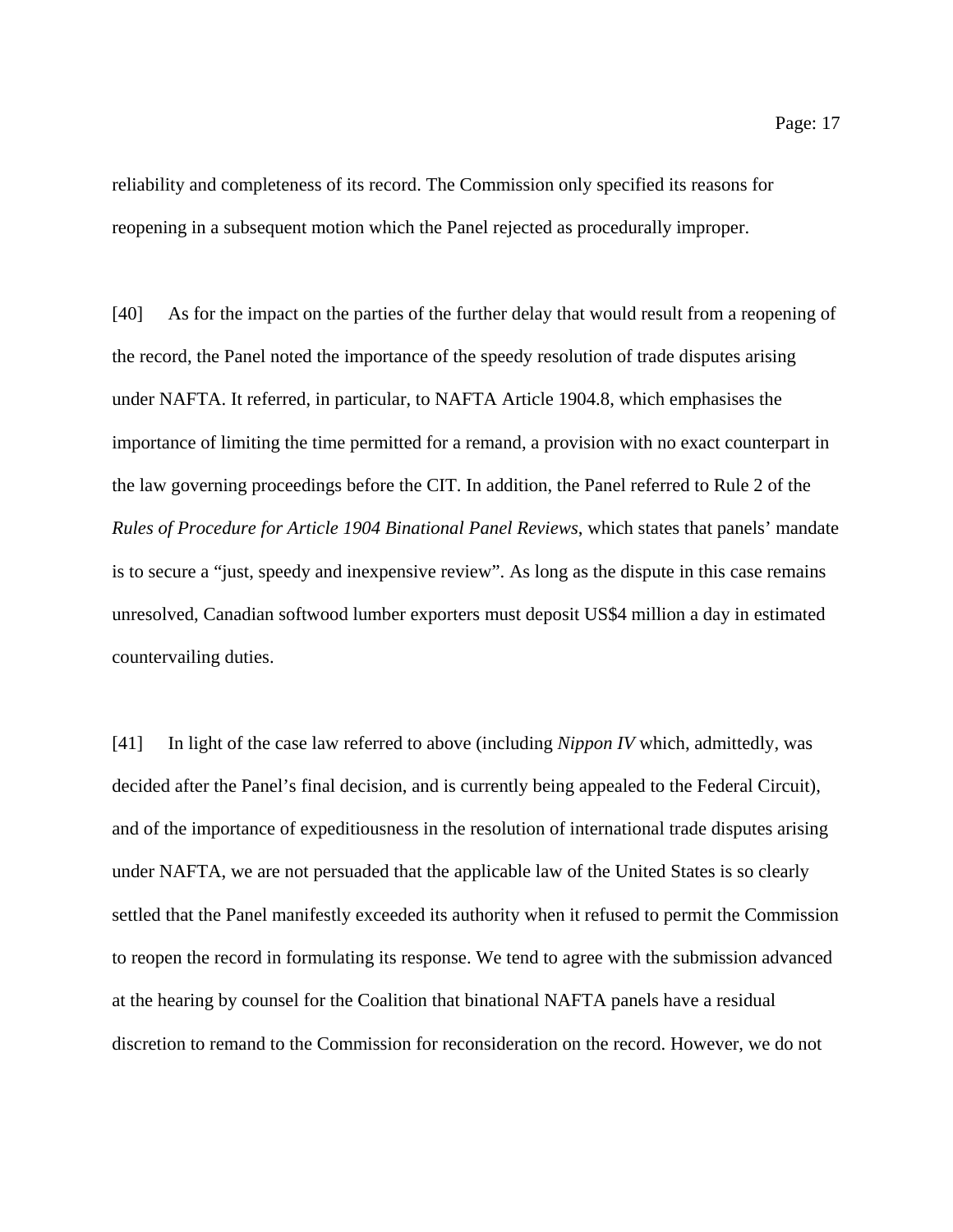agree that the Panel exercised its discretion on the facts before it in a manner that can be characterized as manifestly in excess of its authority.

# **Issue 2: Did the Panel manifestly exceed its authority by giving the Commission insufficient time to respond to** *Panel Decision II***?**

[42] To a large extent, the Commission bases its argument on this issue on the assumption that the Panel had no authority to preclude a reopening of the record and that the time permitted for it to respond to the remand was insufficient to enable the Commission to obtain more information. Nonetheless, even if, contrary to counsel's submission, the Panel did not exceed its authority by directing a reconsideration on the record, counsel maintained that the Panel had not given the Commission enough time to reply to *Panel Decision II*.

[43] In our view, once the possibility of the Commission's reopening its record is removed, it cannot seriously be contended that the time set by the Panel, in the exercise of its discretion, for the Commission to reconsider its decision in response to *Panel Decision II* was so egregiously short as to render the Panel's order manifestly in excess of its authority.

[44] Since the Panel gave the Commission three separate periods of time for filing its response to *Panel Decision II*, calculating the length of the remand proved controversial. Thus, counsel for the Commission submits that, although *Panel Decision II* was released on April 29, 2004, and the Commission was ultimately given until June 10 to respond, the Commission was given a total of only 28 days to respond to the remand, which, in view of the complexity of the issues, was inadequate to enable it properly to prepare its response.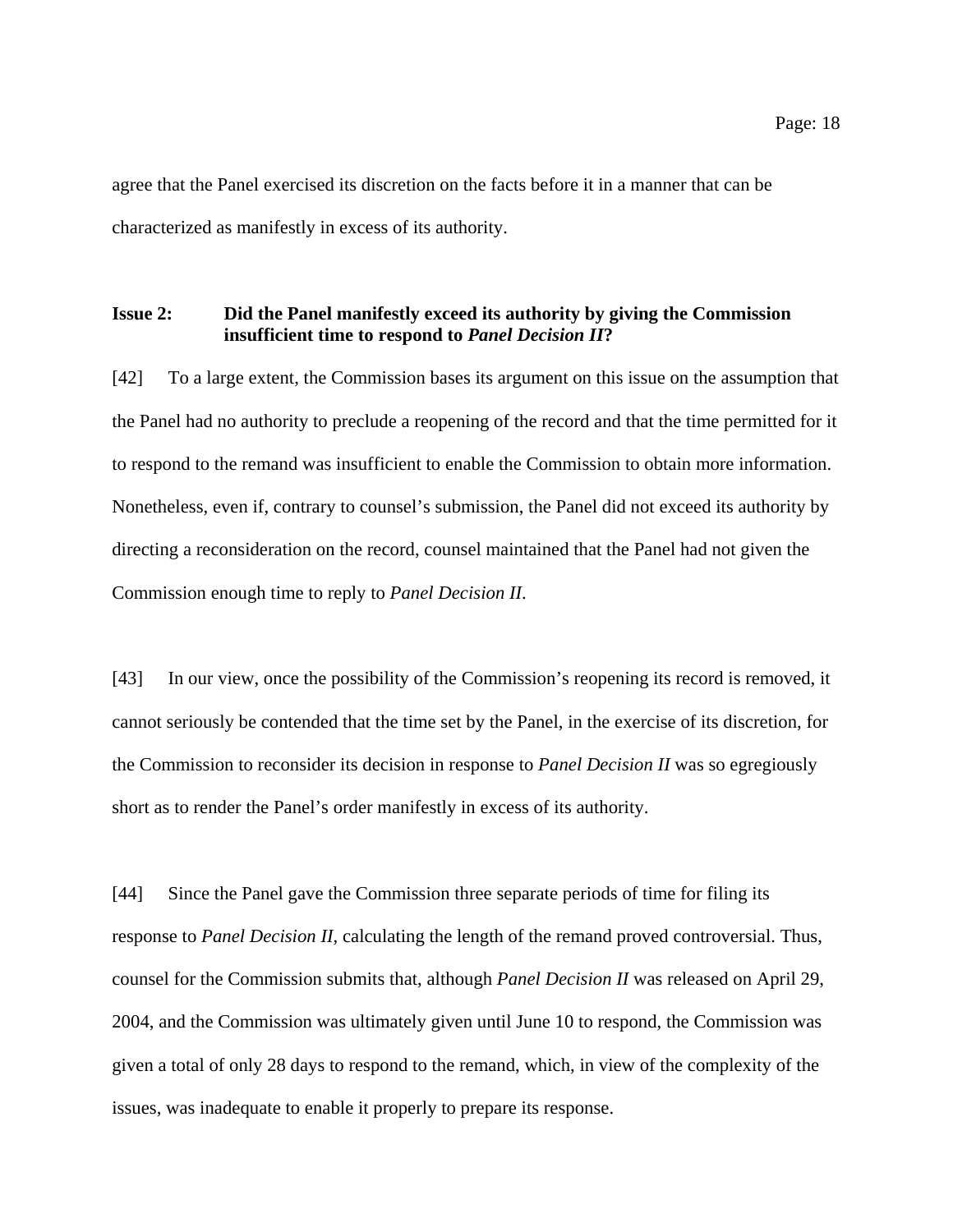[45] The Government of Canada, on the other hand, calculates that the Commission had a total of 42 days for its response (that is, the entirety of the period between April 29 and June 10) and that this was sufficient, given that the Commission's reconsideration was on the record, there were no new issues for the Commission to consider, and the Commission had had 100 days to respond to *Panel Decision I*.

[46] For present purposes, it is not necessary for the ECC to determine the precise number of days made available to the Commission to make its response. Suffice it to say that it would no doubt have been helpful to the Commission to have known from the outset the total amount of time available to it. However, the Commission's figure of 28 days is totally implausible because it is based on the fallacious assumption that the Commission could not effectively work on its response after a time limit had expired, and while its requests to the Panel for extensions were pending.

[47] In reviewing the Panel's exercise of its discretion to prescribe the time within which the Commission had to respond to *Panel Decision II*, the ECC cannot substitute its view for that of the Panel. The Panel was uniquely qualified to determine how much time the Commission should have by balancing the factors set out in Article 1904.8 in the context of the facts. In order to establish that the Panel manifestly exceeded its authority in setting the time limits, it is not enough that the ECC might have weighed those factors differently. Rather, the Commission must establish that the Panel's decision was manifestly in excess of its authority, because, for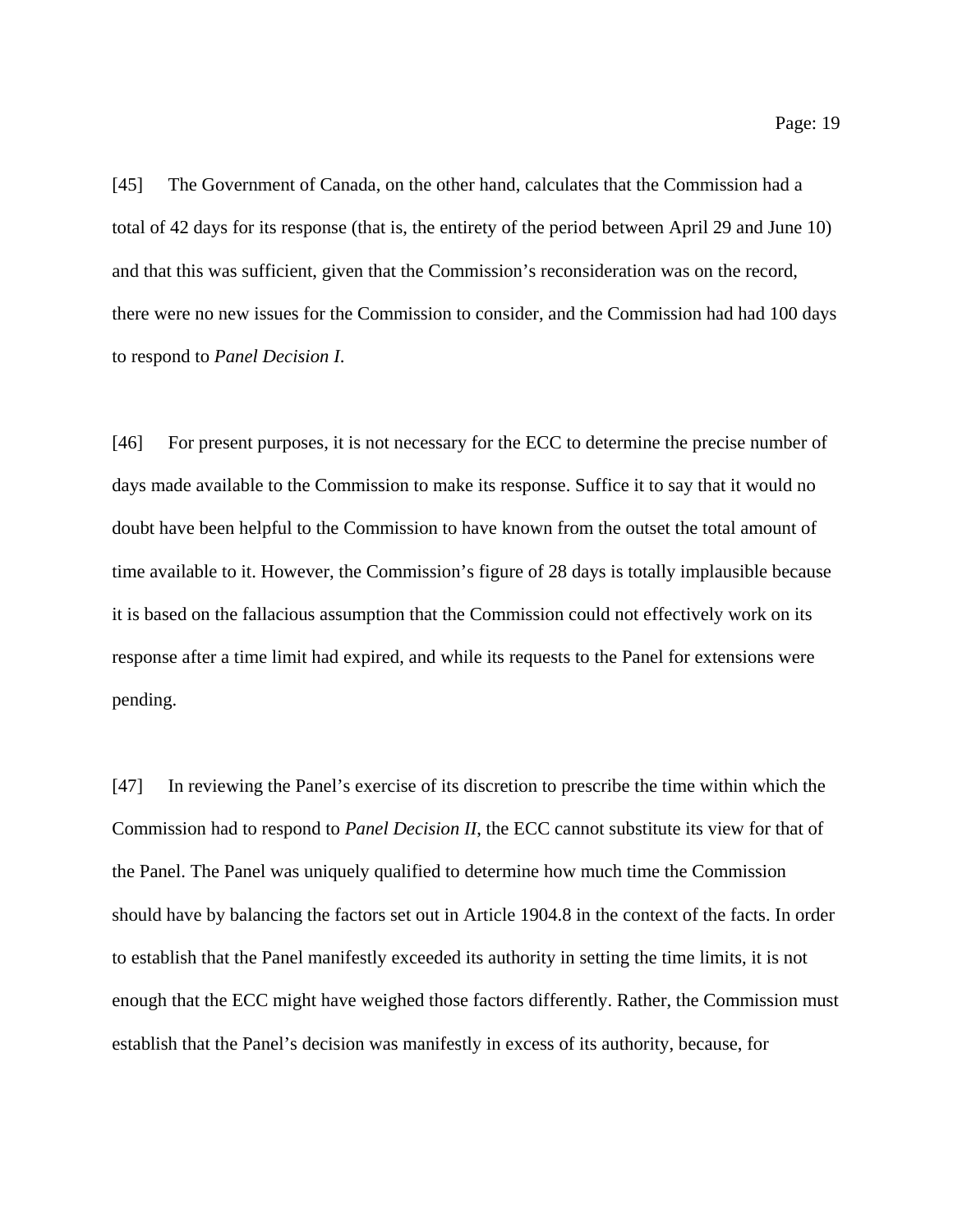example, it had failed to take into account a factor that it was legally bound to consider, such as the complexity of the issues involved.

[48] The factors that the Panel had to consider in exercising its discretion are contained in NAFTA Article 1904.8, which provides:

> ... Where a Panel remands a final determination, the panel shall establish as brief a time as is reasonable for compliance with the remand, taking into account the complexity of the factual and legal issues involved and the nature of the panel's decision. ...

Article 1904.8 further emphasises the importance attached by NAFTA to the expeditious resolution of disputes by providing a maximum length of time that may be granted to the Commission for its response.

[49] Given the length of time already taken by the Commission in making the investigation prior to the *Final Determination* and in rendering *Commission Remand Determination I,* the relatively narrow issues to be reconsidered on the basis of the record, and panels' control of their process, the Panel cannot be said to have given so much weight to the need for expeditiousness, and so little, or no, weight to the other considerations (including the complexity of the issues), as to render its exercise of discretion manifestly in excess of its authority.

# **Issue 3: Did the Panel exceed its jurisdiction by failing to apply the substantial evidence standard when reviewing the Commission's findings of fact?**

[50] The United States Parties argue that the Panel failed to apply the proper standard in reviewing the Commission's decision. They say the Panel incorrectly re-weighed the evidence before the Commission and substituted its view of the evidence for that of the Commission.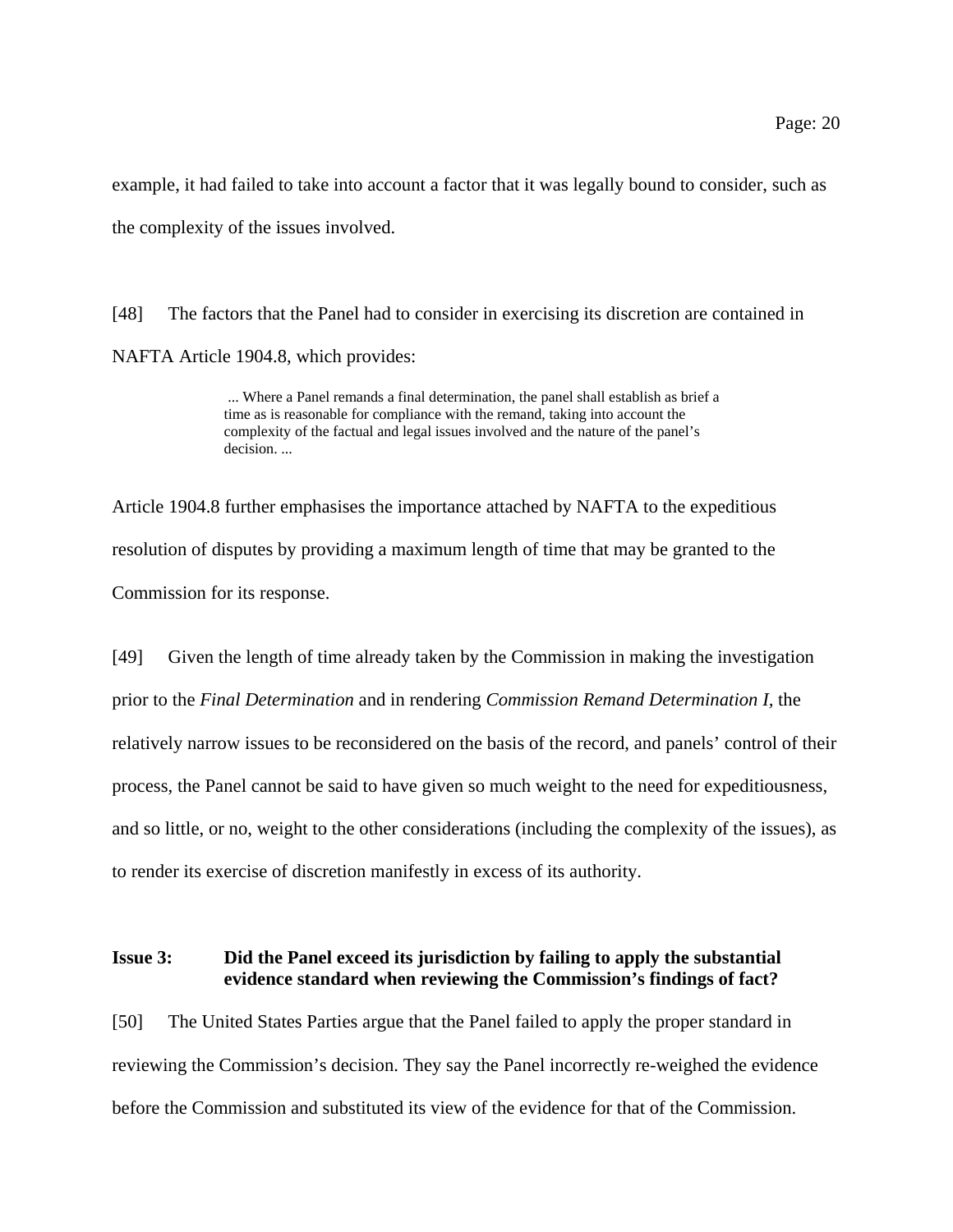#### **The Standard of Review**

[51] The standard of review to be applied by the Panel is the standard of review applied by the Court of International Trade (CIT) when it reviews decisions of the Commission. See NAFTA Article 1904.3, NAFTA Annex 1911 - Country-Specific Definitions "Standard of Review" (b). That standard of review asks whether the Commission's conclusions were supported by substantial evidence and were in accordance with law  $(19 \text{ U.S.C. } 1516a(b)(1)(B)(i))$ .

[52] In applying this standard of review, United States jurisprudence establishes that a reviewing court must examine the whole record to determine whether there is relevant evidence that a reasonable mind would accept to support the decision being reviewed. In *Suramerica de Aleaciones Laminadas, C.A. v. United States*, 44 F.3d 978 (Fed. Cir. 1994), the United States Court of Appeal for the Federal Circuit reiterated the Supreme Court's statement in *Universal Camera Corp. v. N.L.R.B.*, 340 U.S. 474, 488 (1951), and summarized the scope of the CIT's review powers (at 985):

> Substantial evidence is more than a mere scintilla. It means such relevant evidence as a reasonable mind might accept as adequate to support a conclusion. Furthermore, the Court of International Trade and this court cannot evaluate the substantiality of evidence supporting an ITC determination "merely on the basis of evidence which in and of itself justified it, without taking into account contradictory evidence or evidence from which conflicting inferences can be drawn. Instead, "the substantiality of evidence must take into account whatever in the record fairly detracts from its weight". [internal citations omitted]

[53] Having regard to contradictory evidence does not mean that the conclusion under review can be rejected simply because another, inconsistent conclusion could also reasonably be drawn from the evidence. However, the conclusion under review must be supported by substantial evidence in light of the record as a whole. When reviewing for substantial evidence, a reviewing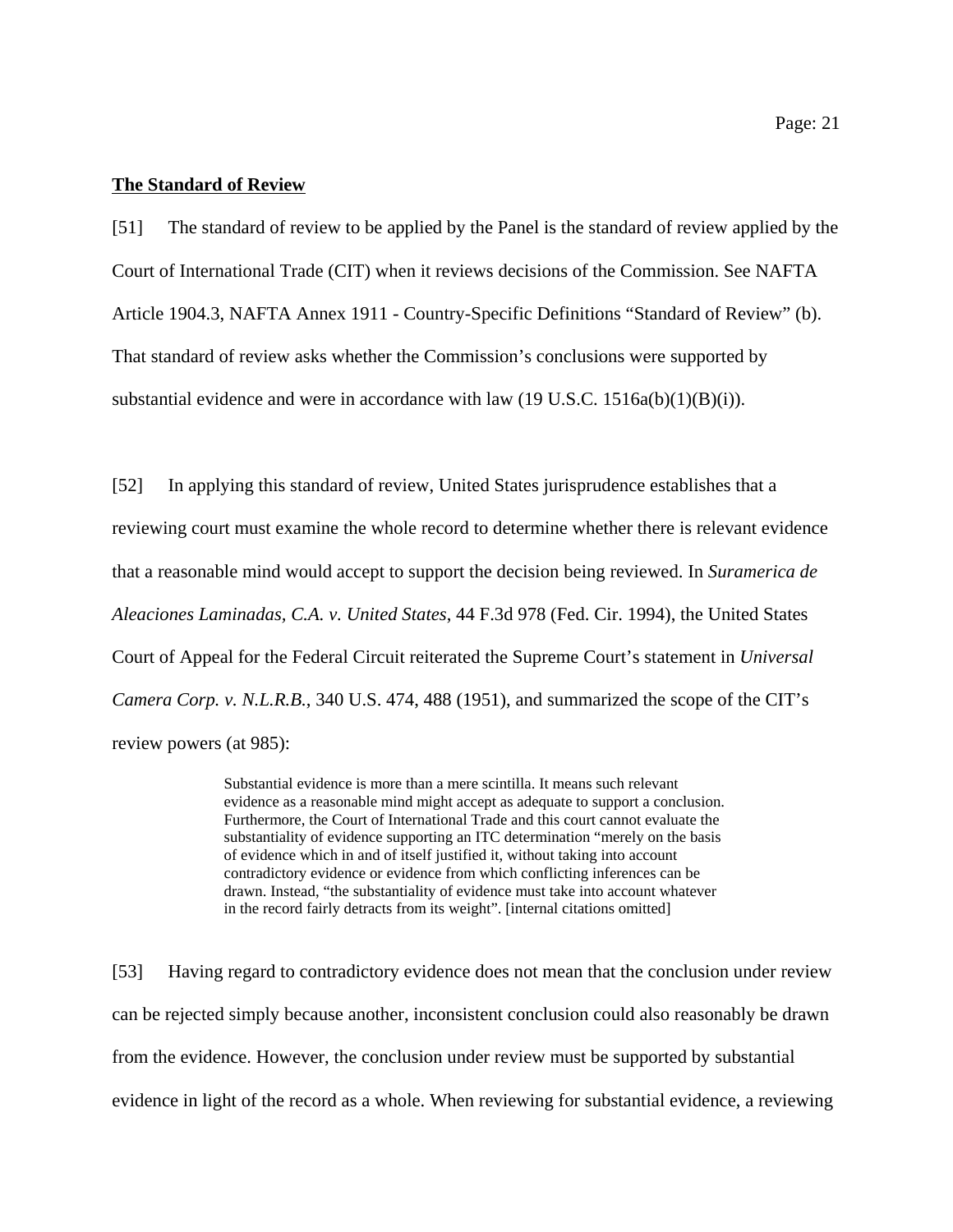court must also consider whether there is a rational connection between the facts found and the conclusion reached. See *Mitsubishi Materials Corp. v. U.S.*, 17 CIT 301, 315 citing *Burlington*

[54] Having outlined the standard of review to be applied by the Panel in a review of the Commission's decision, we turn to the role of the ECC in a review of the Panel's decision. NAFTA Article 1904.13(a)(iii) provides that the ECC is to review Panel decisions to determine whether the Panel manifestly exceeded its jurisdiction by failing to apply the appropriate standard of review. Where there has been a failure to apply the appropriate standard of review amounting to a manifest excess of jurisdiction, NAFTA Article 1904.13(b) provides that the ECC must consider whether that failure has materially affected the Panel's decision and threatens the integrity of the binational panel review process.

[55] It is important to repeat that in reviewing the Panel's decision, greater deference is required of the ECC than of an appellate court. As previously noted, while the bar cannot be set so high that an Extraordinary Challenge can never succeed, it is reserved for truly egregious situations. See *Magnesium, supra*.

#### **Panel's Finding of Inconsistency in Commission's Reasoning**

*Truck Lines Inc. v. U.S.* 371 U.S. 156, 168 (1962).

[56] In its *Final Determination*, the Commission held that while subject imports from Canada had not caused a present material injury to the United States industry, they did threaten it with material injury in the future. In its present injury analysis, the Commission explained that there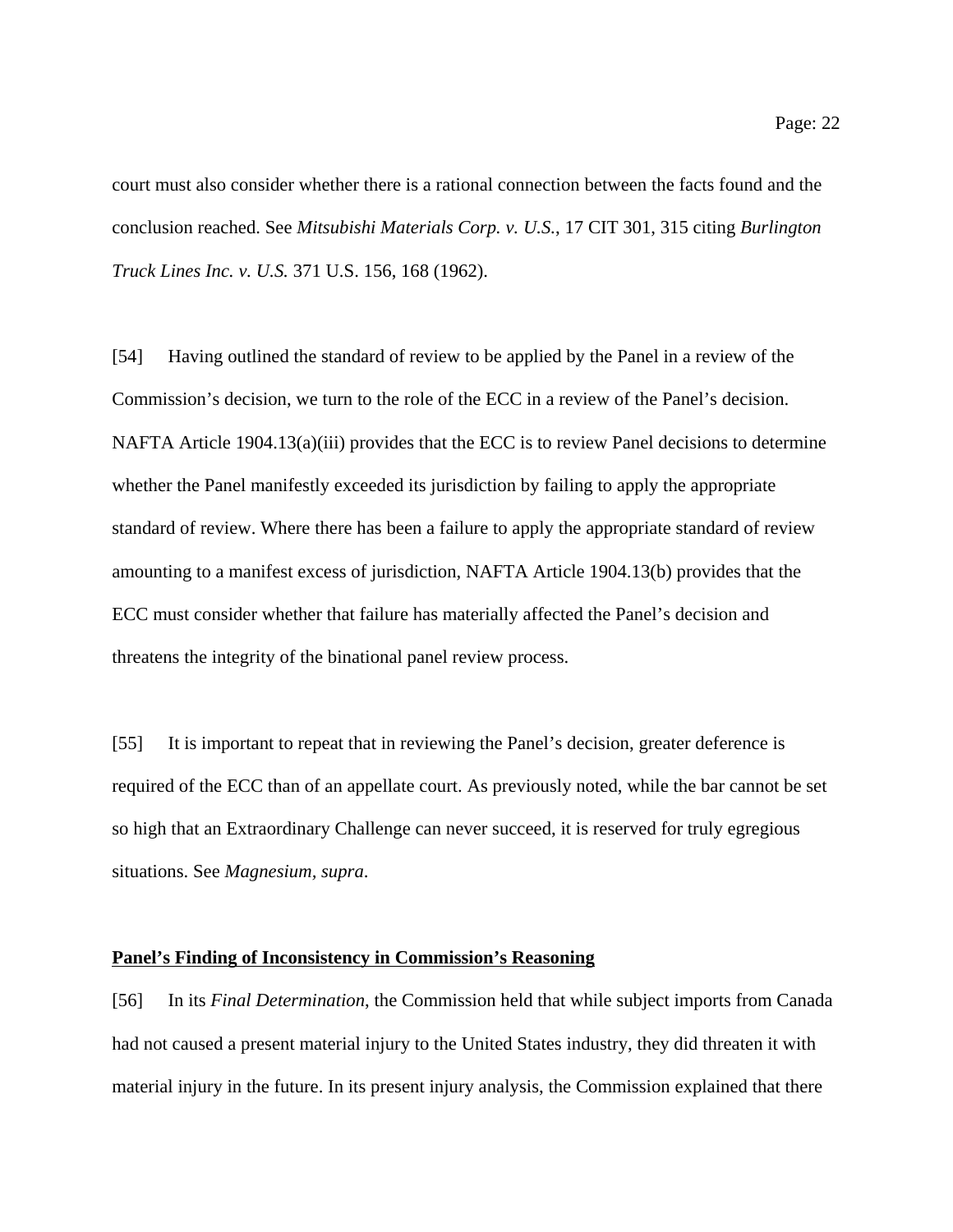was a significant volume of subject imports from Canada which were partly responsible for the oversupply that had caused prices in the United States to fall. Despite this finding, the Commission declined to make a present injury determination because the oversupply in the market was caused by both the subject imports and the domestic industry, and because Canadian market share had remained relatively stable. Therefore, it could not be said that the subject imports had a significant price effect. In particular, the Commission concluded (*Commission Final Determination* at 39):

> The evidence indicates that both subject imports and domestic producers contributed to the excess supply, and thus the declining prices. We conclude that subject imports had *some* effect on prices for the domestic like products during the period of investigation, in particular due to their large share of the market. However, particularly in light of relatively stable market share maintained by subject imports over the period of investigation, we cannot conclude from this record that the subject imports had a *significant* price effect during the period of investigation. [Emphasis in original.]

[57] Turning to the threat of future material injury to the United States industry, the Commission explained that any discussion of future injury must be viewed in the context of the already significant import levels and the vulnerable state of the United States industry. The Commission noted (*Commission Final Determination* at 44) that a number of factors indicated there was likely to be a substantial increase in subject imports. These included:

> Canadian producers' excess capacity and projected increases in capacity, capacity utilization and production; the export orientation of Canadian producers to the U.S. market; the increase in subject imports over the period of investigation; the effects of expiration of the SLA; subject import trends during periods when there were no import restraints; and forecasts of strong and improving demand in the U.S. market.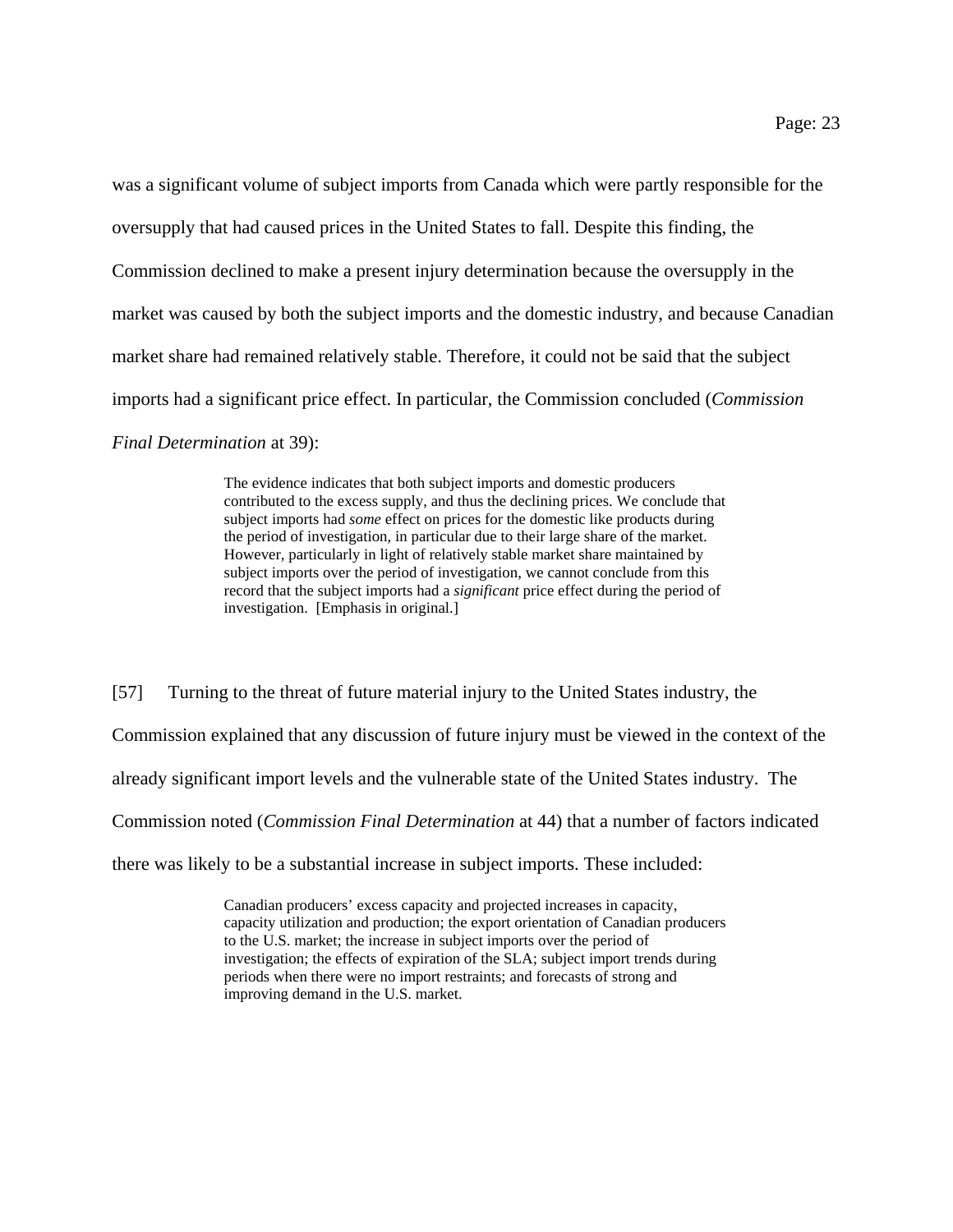[58] The Commission concluded that the combination of vulnerability of the industry in the United States and the factors indicating a likely substantial increase in subject imports created a threat of future material injury to the U.S. industry. The Commission stated (*Commission Final Determination* at 47):

> As discussed earlier, this substantial volume of subject imports has had some effect on prices, but the record does not lead us to find significant *present* effects. However, additional subject imports will increase the excess supply in the market, putting further downward pressure on prices. Given our finding of likely significant increases in subject import volumes, and our findings of at least moderate substitutability between subject imports and domestic product, we conclude that subject imports are likely to have a significant price depressing effect in the future.

[59] In *Panel Decision I*, the Panel rejected the Commission's threat of future injury determination for lack of substantial evidence. Among other things, the Panel noted (at 71) that the Commission was required to assess "whether imports of the subject merchandise are entering at prices that are likely to have a significant depressing or suppressing effect on domestic prices". See 19 U.S.C. Section 1677(7)(F)(i)(IV).

[60] The Panel stated that the words "are entering at prices" required the Commission to assess the available evidence regarding current prices and, on the basis of those prices, to make a reasoned prediction about the likely future effect of imports on domestic prices. However, the Panel found that the Commission had explicitly acknowledged that it lacked sufficient evidence regarding the current prices at which subject imports were entering from which it could draw conclusions regarding any likely current effect on domestic prices, much less any likely future effect on domestic prices. The Commission appears to have based its future threat determination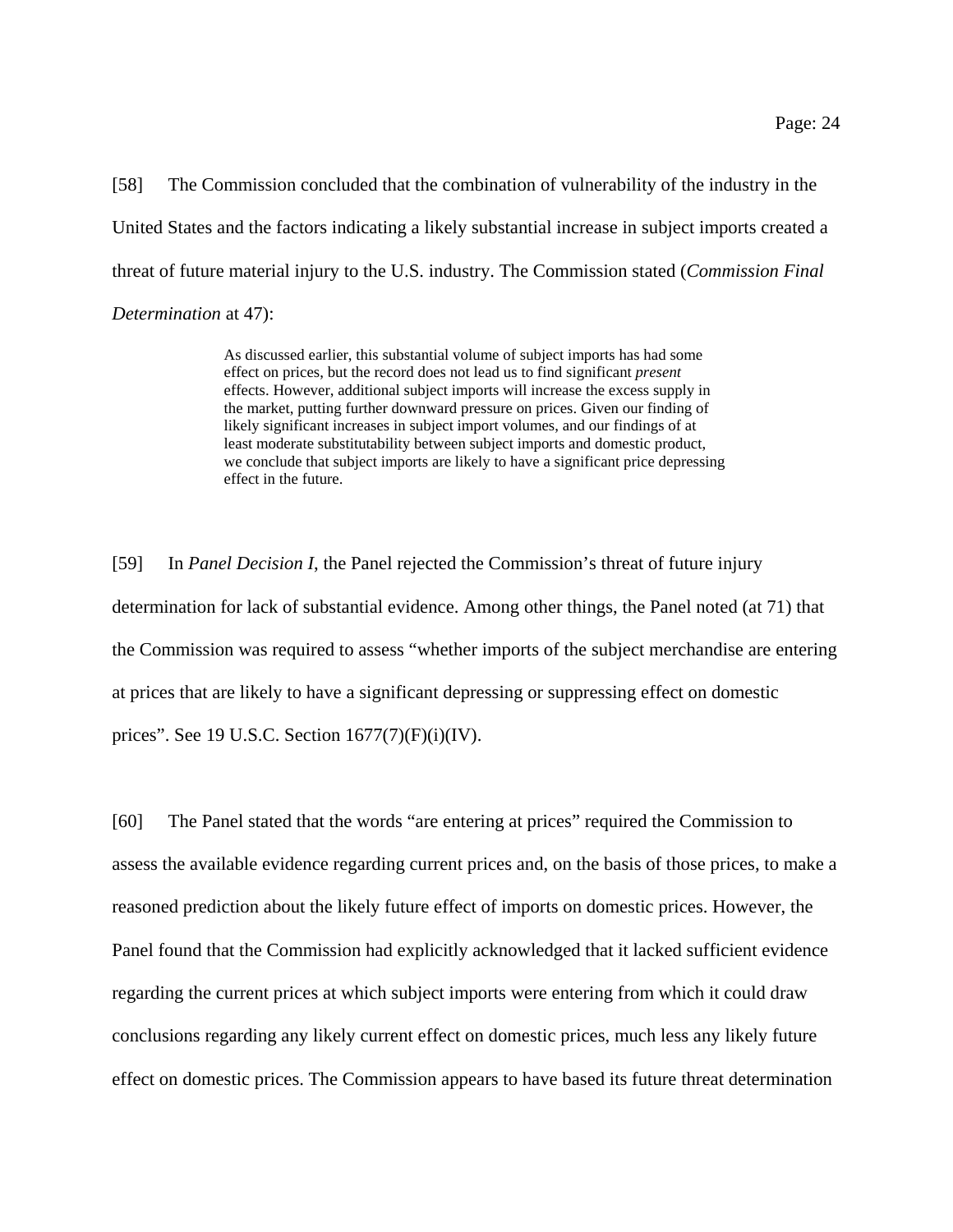Page: 25

on volume and substitutability of imports, not on current prices. As a result, the Panel found that the Commission's finding in respect of the Price Threat Factor was not supported by substantial evidence.

[61] The Panel went on to say that, even if volume was the focus of the future threat, there was no basis in the evidence to find that increased imports from Canada would outstrip the "strong and improving demand" that the Commission found in the United States market. Moreover, unless the market share held by imports from Canada increased significantly, the future significant price depressing effect predicted by the Commission would not be attributable to Canadian imports. Because there was no significant present price effect that could be attributed solely to Canadian imports, there would be no likely future significant price effects, even if imports were to increase in absolute terms, provided that the Canadian market share continued at the same level.

[62] In *Commission Remand Determination I*, the Commission responded to the Panel's concerns by explaining that Canadian imports would be responsible for depressing prices, as the United States producers had curbed softwood lumber production, but Canadian producers had not.

[63] In *Panel Decision II*, the Panel examined the evidence relied upon by the Commission for its conclusion regarding future oversupply – a November 2001 Bank of America Forest Products Industry Research Publication. It found that this publication did not provide substantial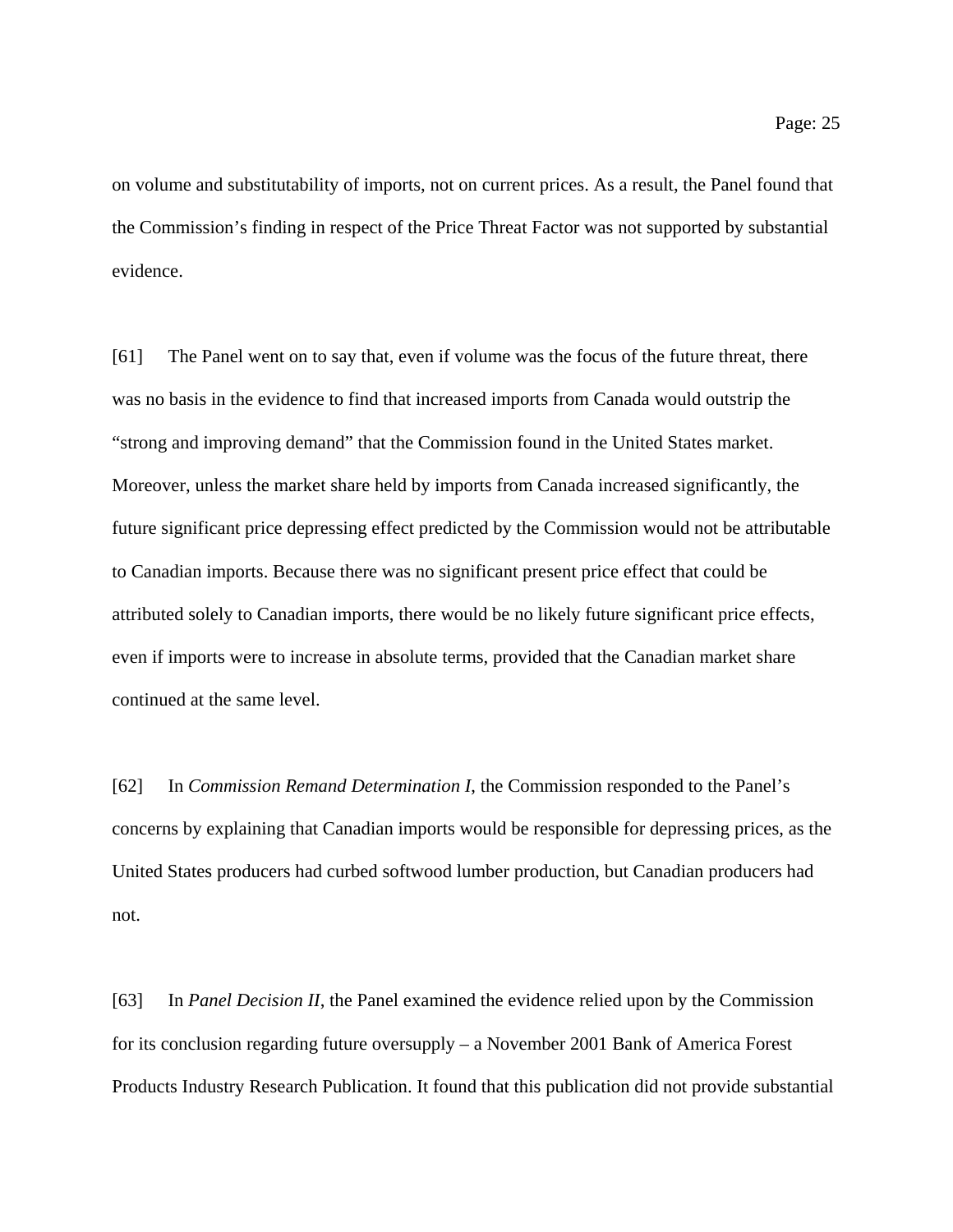evidence for the Commission's inference that overproduction of softwood lumber had been curbed in the United States but would continue in Canada. The Panel observed that, when read in context, the Bank of America publication addressed only overproduction in Canada in order to secure wood chips for the production of pulp and paper. This limited reference shed little light on the relevant question of softwood lumber production for purposes of competition with the United States industry.

[64] The Panel also noted (at 49) that the Bank of America publication was subject to a broad disclaimer as to its accuracy and completeness: "[t]he information contained herein is based upon sources believed reliable, but is not guaranteed as to accuracy and does not purport to be complete and should not be relied upon as such". Given the significant qualifications on the information contained in the publication, the Panel concluded that the publication was of limited probative value to the issues in dispute.

[65] In our opinion, the Panel's analysis demonstrates that it reviewed the Commission's decision on a substantial evidence standard. The Panel set out the legal test for a finding of future threat and assessed whether the Commission's findings were rationally connected to its conclusion. In its *Final Determination*, the Commission had made no finding as to future market share and the Panel's concern with that omission was appropriate.

[66] In reviewing *Commission Remand Determination I* under the substantial evidence standard of review, the Panel was entitled to have regard for the probative value of the Bank of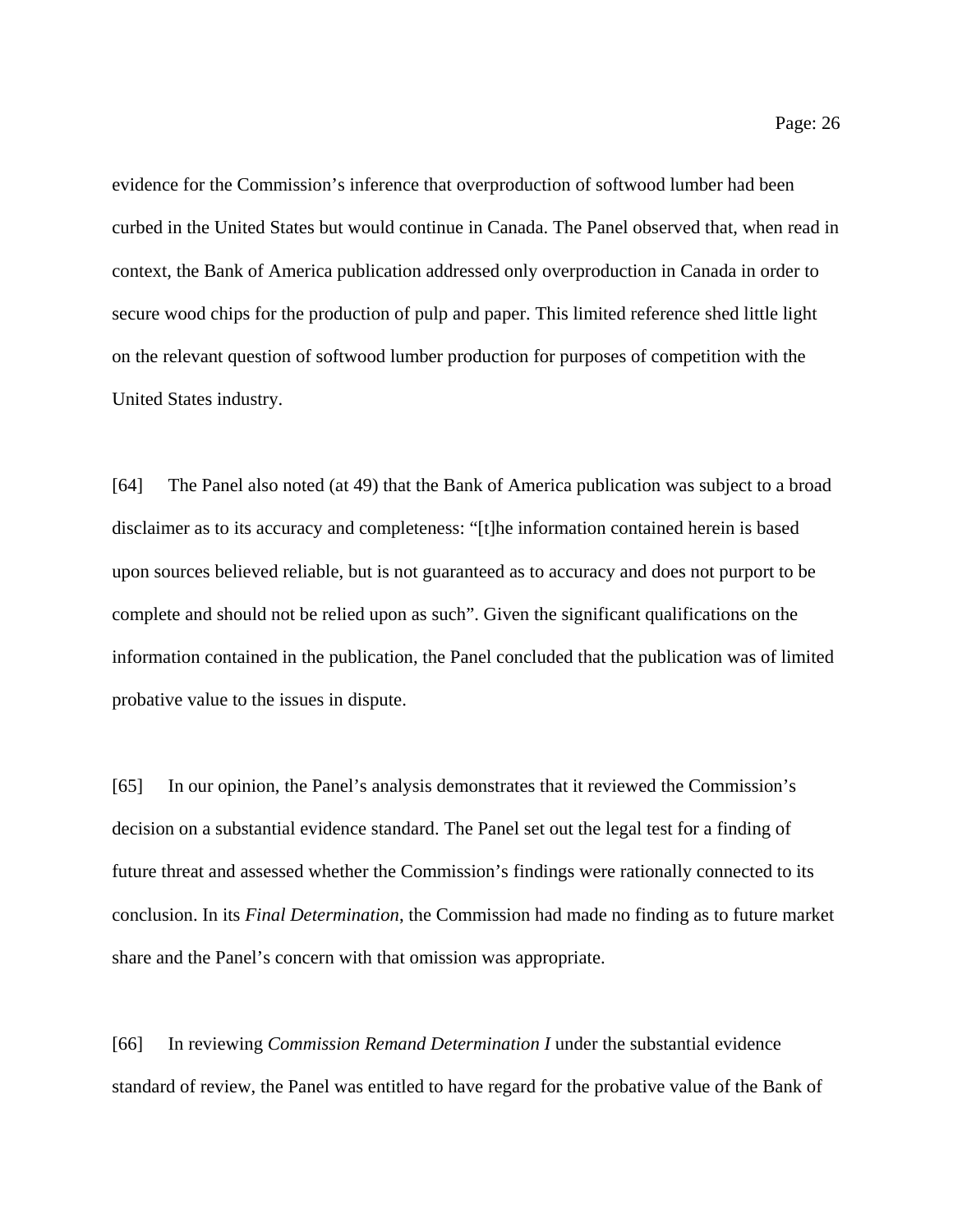America publication relied upon by the Commission. The Panel provided a reasonable explanation as to why the publication was not substantial evidence to support a finding of curbing of production in the United States but not in Canada. In the absence of substantial evidence, the record in respect of price effects and market share was the same for present injury and future threat. Since there was no substantial evidence supporting a change as to the source of oversupply or market share, it was open to the Panel to find that there was no basis for the Commission's change of view from present to future threat of material injury.

[67] Identifying a lack of rational connection between the Commission's findings and its ultimate conclusion is an application of the substantial evidence standard. This is sufficient for us to conclude that the Panel did not fail to apply the substantial evidence standard in finding that there was no substantial evidence to support a conclusion of future threat of material injury to the U.S. industry. In the absence of substantial evidence supporting the Commission's change of view, the Panel's finding of inconsistency between the Commission's finding of no present injury and its conclusion of future threat of injury would seem to be fatal to the Commission's future injury conclusion. Nonetheless, since it was strenuously argued by the United States Parties that the Panel had failed to apply the correct standard of review with respect to subsidiary findings, we will address these arguments.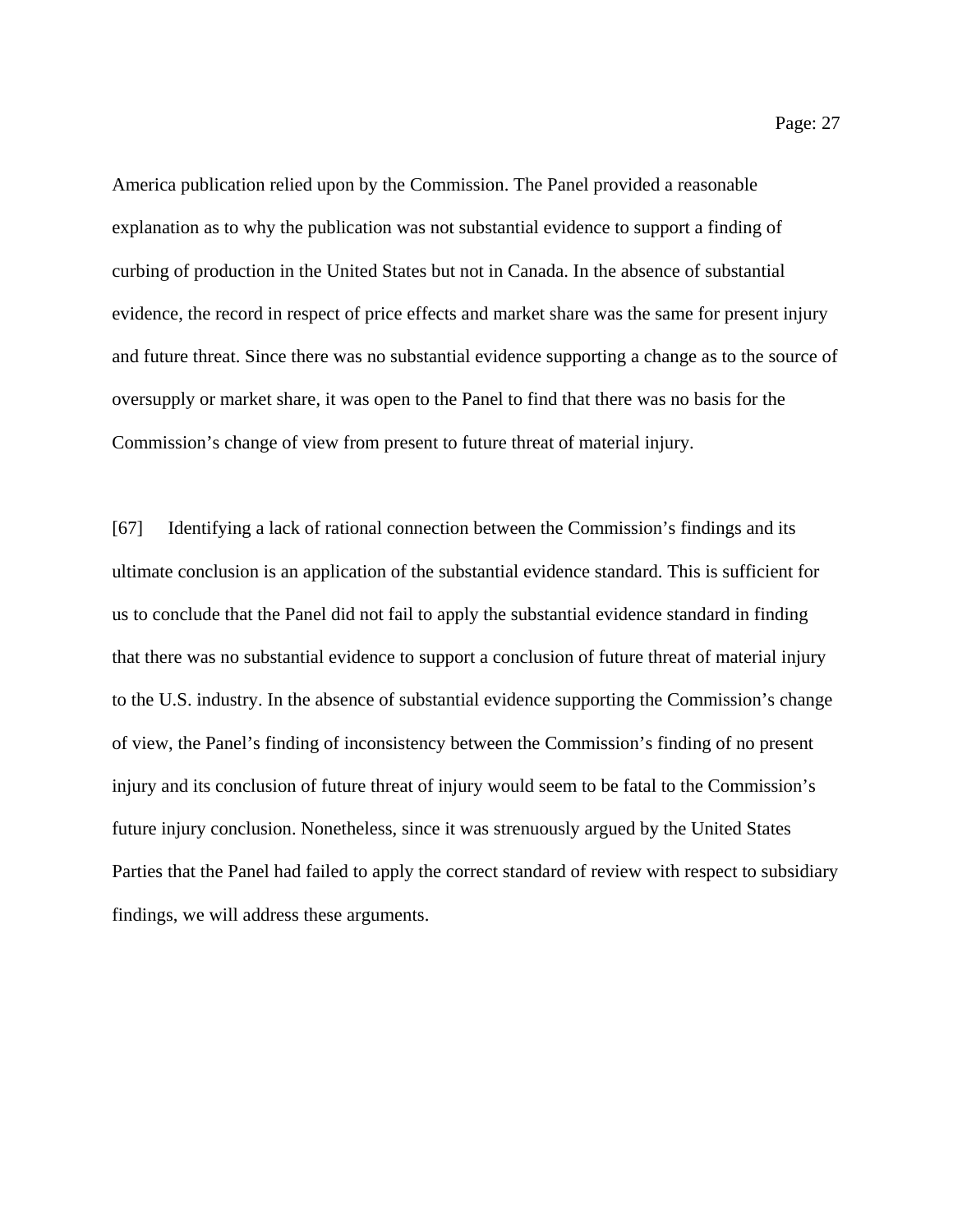# **United States Parties' Arguments on the Panel's Failure to Apply the Substantial Evidence Standard**

#### Increased Import Trends

[68] Counsel for the Commission focussed on four specific examples that, in her opinion, most clearly demonstrated the failure of the Panel to apply the substantial evidence standard. First, it was argued that the Panel failed to apply the substantial evidence standard in reviewing the Commission's finding of likely increased imports based on import data from April to August 2001, a period when no import restraints were in place. Although the Panel acknowledged that the Commission's finding of likely future import trends was supported by substantial evidence, it concluded that this finding was of little significance to the Commission's ultimate conclusions. Commission counsel argues that, having found that there was substantial evidence to support the Commission's finding, the Panel was not authorized to itself weigh the significance of the evidence to its ultimate conclusions, a function reserved to the Commission.

[69] In evaluating whether the Commission has reached a rational conclusion, the Panel must have the authority to determine whether the Commission's subsidiary findings provide a reasonable basis for the Commission's ultimate conclusion, in this case, that there is a threat of future material injury. Determining whether a conclusion is rational involves assessing whether subsidiary findings logically support that conclusion. If the Panel is required to accept subsidiary findings without looking at whether they logically support the ultimate conclusion, the Panel is stripped of its ability to assess the rationality of the ultimate conclusion. We cannot agree that the Panel is so constrained.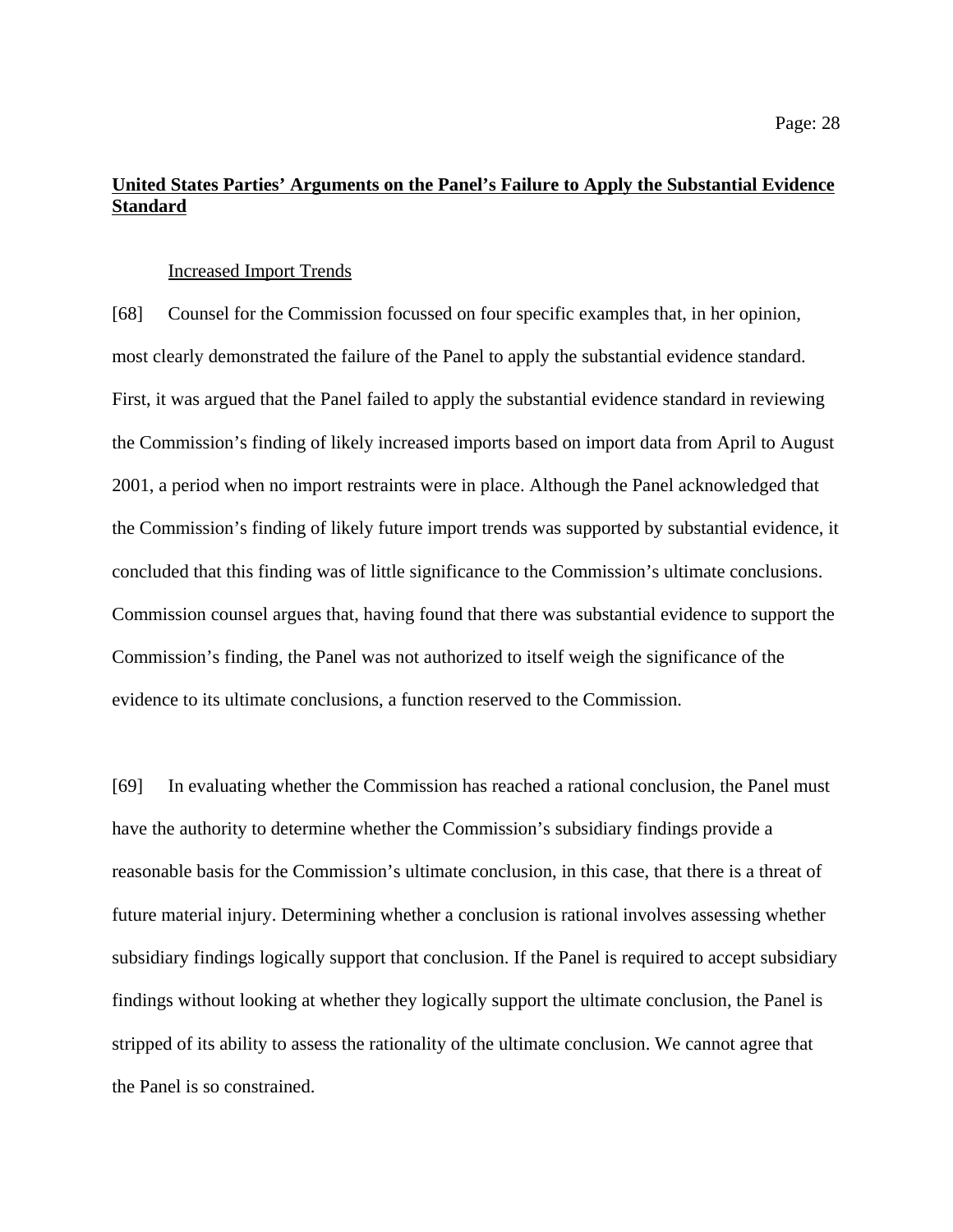#### Impact of the Softwood Lumber Agreement

[70] Counsel for the Commission argues that the Panel erred by substituting its judgment for the Commission's when the Panel determined that the Commission's finding of the Softwood Lumber Agreement's ("SLA") restraining effect on subject imports was supported by substantial evidence, but that it failed to significantly advance the Commission's findings. Commission counsel submits that, in concluding that the Commission's finding on this issue was not significant, the Panel had manifestly exceeded its jurisdiction because it had re-weighed the evidence and substituted its judgment for that of the Commission.

[71] In its *Final Determination*, the Commission found (at 45) that "the SLA appears to have restrained the volume of subject imports from Canada at least to some extent. ..." Given this restraining effect, the Commission determined that the SLA's expiry would likely lead to increases in future levels of subject imports.

[72] In *Panel Decision I*, the Panel found that the Commission did not explain how the removal of a restraint that only "appears" to have restrained the subject imports, "at least to some extent", would be likely to result in a substantial increase in subject imports. Without such explanation, the Panel found that the Commission's finding that subject imports are likely to increase substantially was unsupported by substantial evidence.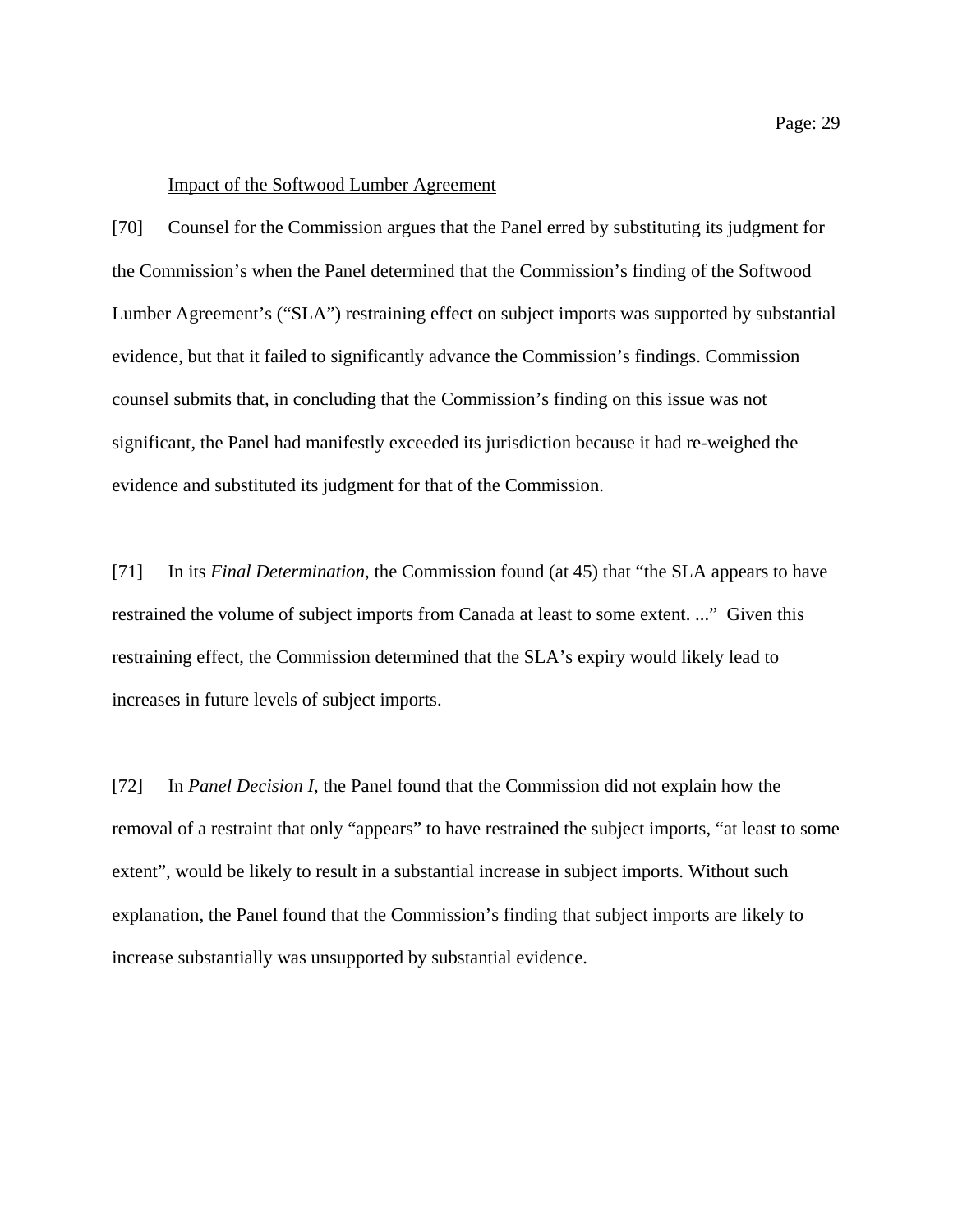[73] In *Commission Remand Determination I*, the Commission removed the word "appears" and cited additional evidence to support a less qualified conclusion that the SLA had some restraining effect on subject imports.

[74] In *Panel Decision II*, the Panel accepted the Commission's finding that the SLA had some restraining effect. However, the Panel observed (at 26) that "the difficulty remains that it is not possible to appraise the magnitude or impact of that effect". The Panel concluded that, without an indication of the magnitude of the SLA's restraining effect, the Commission's finding on the effect of the expiry of the SLA failed to significantly advance its finding that there is a likelihood of substantial increases in the subject imports.

[75] In *Commission Remand Determination II*, the Commission stated that it was for the Commission and not the Panel to weigh the evidence as to the effect of the removal of the SLA.

[76] We agree with the Commission that the weighing of evidence is for the Commission and not the Panel. However, as we have already noted, it is open to the Panel, when applying the substantial evidence standard, to determine whether the subsidiary findings of the Commission rationally support its ultimate conclusion.

[77] To satisfy the statutory Volume Threat Factor in U.S.C. 1677(7)(F)(i)(III), the Commission's finding must support a conclusion of a "likelihood of substantially increased imports". It was open to the Panel to assess whether the Commission's findings met that legal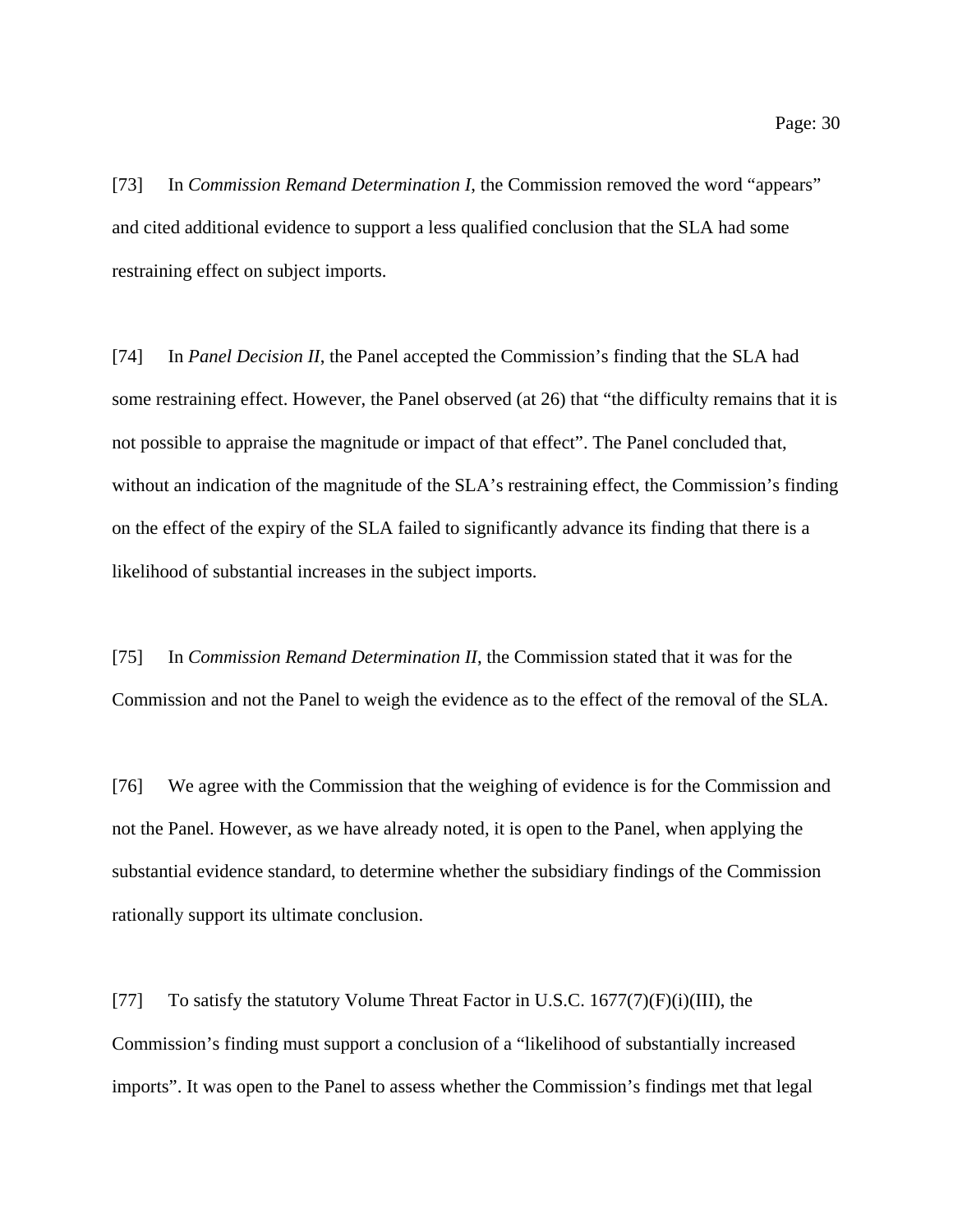test. The adverb "substantially" in the legal test implies a consideration of magnitude. Because the Commission originally found that the SLA appeared to have restrained imports and because it subsequently found that the SLA only had some effect without any indication of magnitude, it was not impermissible for the Panel to determine that the Commission's finding did not support its conclusion that the SLA had a substantial effect on imports or that its removal would likely cause imports to increase substantially.

#### Was a 2.8% increase in volume significant?

[78] Commission counsel argues that the Panel manifestly exceeded its powers by reweighing the evidence when it refused to accept the Commission's conclusion that 2.8% represented a significant increase in the volume of subject imports.

[79] U.S.C. Section  $1677(7)(F)(i)(III)$  requires the Commission to consider whether there is:

a significant rate of increase of the volume or market penetration of imports of the subject merchandise indicating the likelihood of substantially increased imports.

[80] In its *Final Determination*, the Commission found that the volume of subject imports from Canada increased by 2.8% from 1999 to 2001. In *Panel Decision I*, the Panel acknowledged that the Commission had found a 2.8% increase. However, it concluded (at 68) that the Commission's findings that volume had increased by 2.8% and that "relatively stable market share [was] maintained by subject imports over the period of investigation" did not equate to the Commission's finding of "a significant rate of increase of the volume or market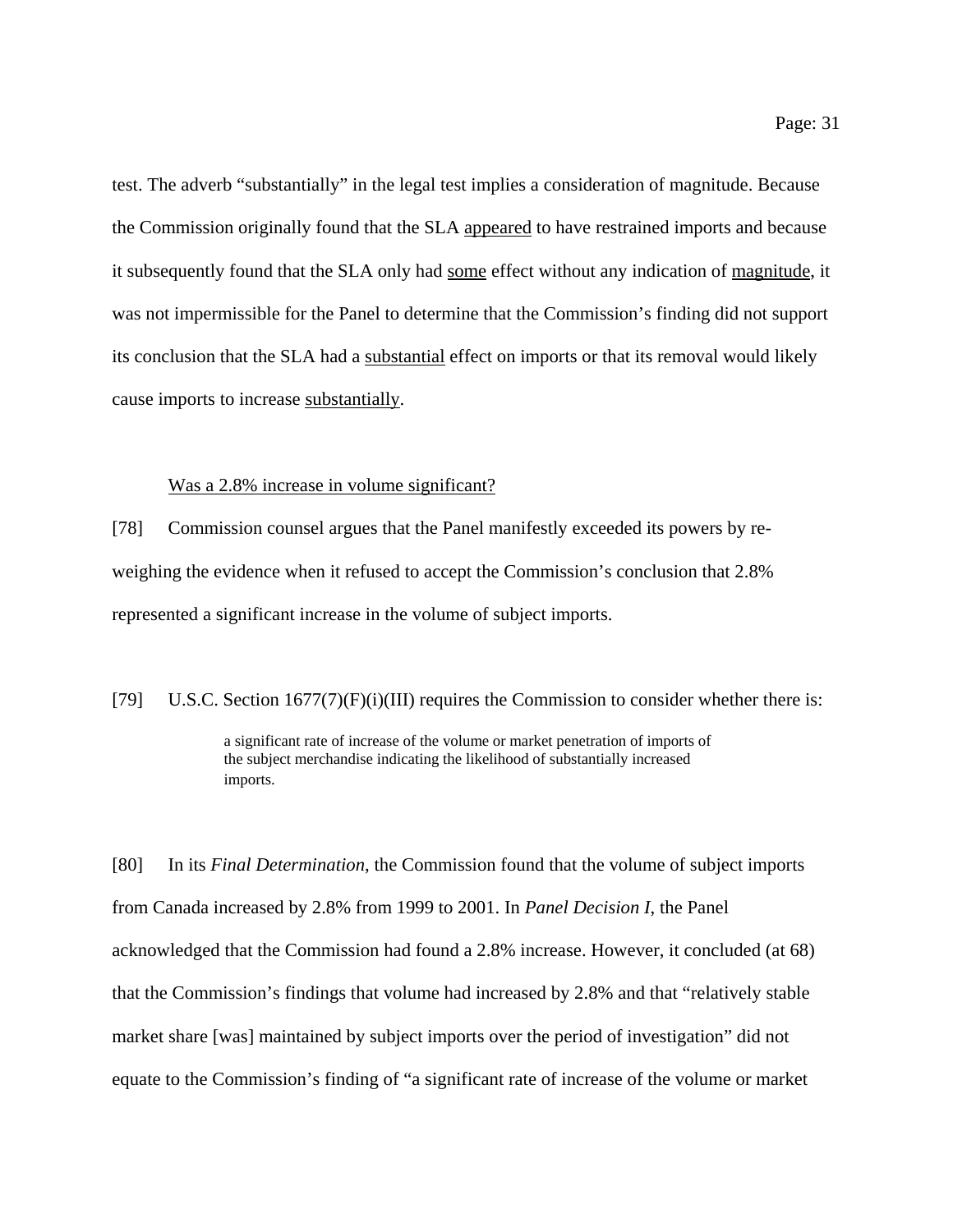share ..." that the section requires to indicate "the likelihood of substantially increased imports". The Panel concluded that the Commission's finding that the Volume Threat Factor indicated threat of material injury was not, without further explanation, supported by substantial evidence.

[81] In *Commission Remand Determination I*, the Commission took issue with the Panel's statement that it was not satisfied that a 2.8% increase was a significant rate of increase. The Commission also objected to the Panel's reliance on the negligibility provisions in 19 U.S.C.  $1677(24)(A)(i)$  as a guideline to evaluate whether the 2.8% increase was significant. The Commission reiterated that it considered the 2.8% increase significant.

[82] In *Panel Decision II*, the Panel observed that the Commission provided no explanation and cited no new record evidence to justify its significant rate of increase finding. As the evidence relied upon by the Commission was the same evidence as that in its *Final Determination*, the Panel concluded that the Commission had again failed to satisfy the statutory Volume Threat Factor that there is a "significant rate of increase" that indicated "a likelihood of substantially increased imports".

[83] In *Commission Remand Determination II*, the Commission reiterated its criticism of the Panel for the Panel's use of a guideline contained in another legislative provision to question whether 2.8% was significant. However, the Commission provided nothing further to explain why it considered that 2.8% was a significant rate of increase.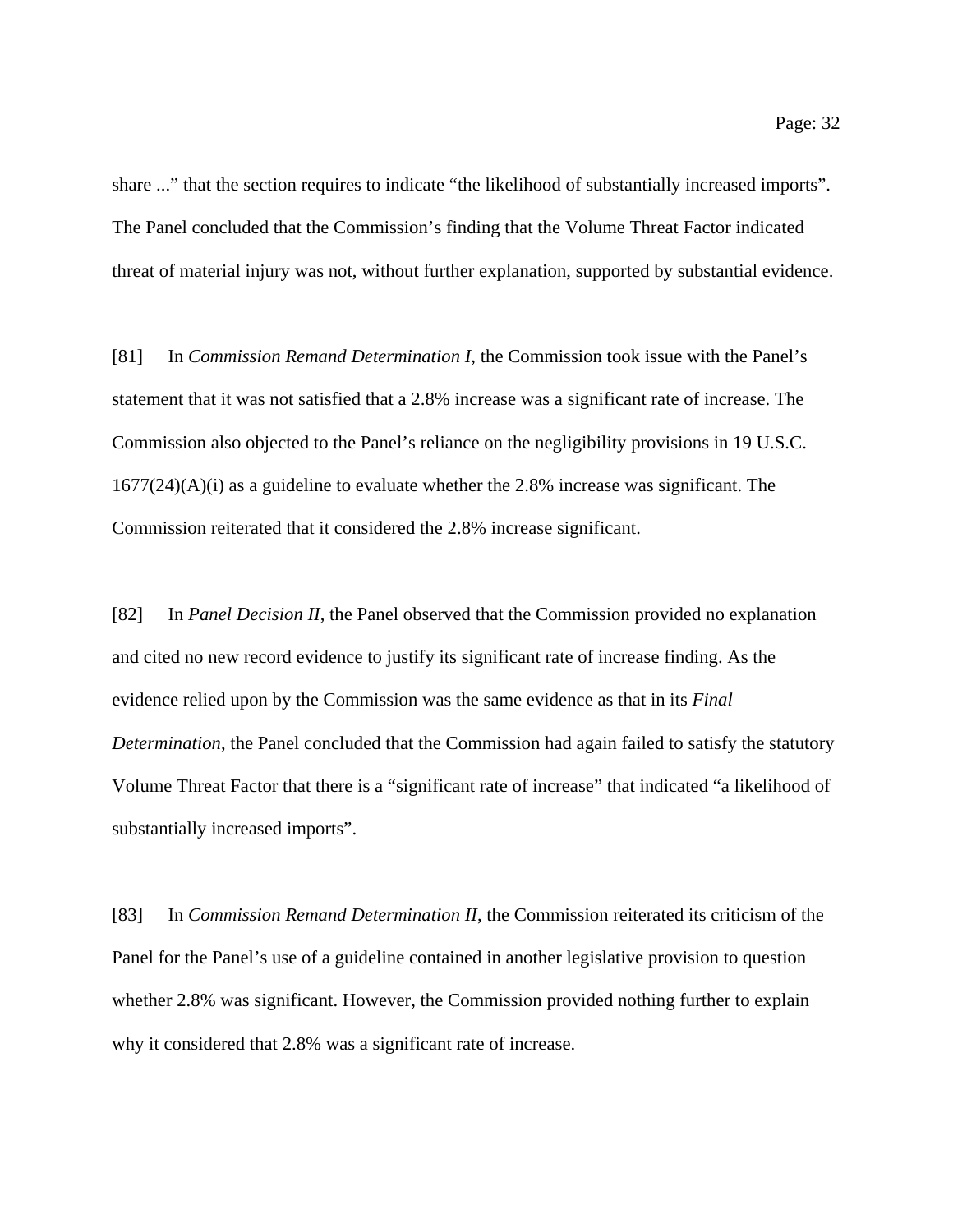[84] In determining whether there was a likelihood of a substantial increase in imports, U.S.C.1677(7) $(F)(i)(III)$  requires the Commission to determine whether there has been a significant rate of increase in the volume or market penetration of the subject imports to support that finding. This is a legal test. The Commission had made a bare statement that a 2.8% increase was significant. The Panel queried whether the Commission's 2.8% finding met that legal test, especially in light of the Commission's determination of a relatively stable market share for the subject imports in the same period. The Panel gave the Commission the opportunity to explain why it considered 2.8% to be significant. Rather than providing an explanation, the Commission challenged the Panel's basis for questioning its finding of significance.

[85] The Panel expressed a valid concern. Regardless of whether the Commission agreed with the guideline used by the Panel, it was still obligated to point to substantial evidence in the record and provide an explanation that supported its conclusion that 2.8% was a significant rate of increase. Given the Commission's failure to do so, the Panel did not fail to apply the appropriate standard of review.

#### **Export Orientation**

[86] Commission counsel argues that the Panel improperly substituted its judgment for that of the Commission when dealing with the Commission's finding that Canadian producers had an export orientation towards the United States.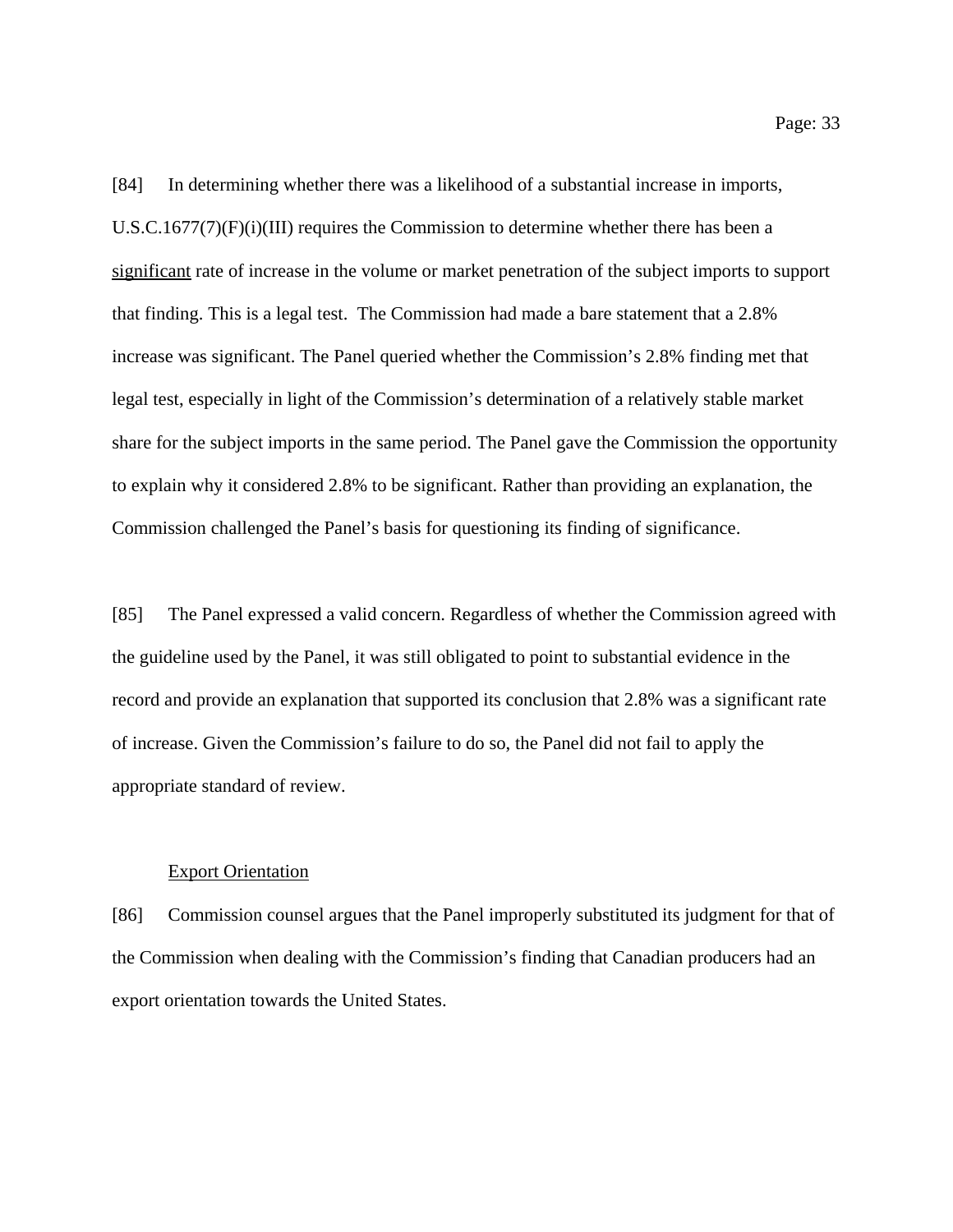[87] In *Panel Decision I*, the Panel held that the evidence relied upon by the Commission in its *Final Determination* regarding the export orientation of Canadian producers towards the United States did not support its conclusion of a likely substantial increase in subject imports. The Panel pointed out that Canadian producer projections cited by the Commission indicated only a minimal increase in subject imports to the United States and also projected decreases in the percentage of total Canadian exports to the United States market. Taken together, according to the Panel, these findings did not support the conclusion of substantial increases in subject imports.

[88] In *Commission Remand Determination I*, the Commission stated that it had considered the Panel's observations respecting producer projections and now discounted them because they were inconsistent with other evidence on the record. In particular, the Commission noted that, since the producer projections were inconsistent with historical evidence of export orientation, their validity was questionable.

[89] In *Panel Decision II*, the Panel rejected the Commission's explanation for discounting the producer projections. The historical evidence which now caused the Commission to discount the producer projection evidence was available when the Commission had relied on producer projections in its *Final Determination*. Thus, the Commission was required to explain why it had changed its view of the underlying facts between its *Final Determination* and *Commission Remand Determination I*, given that it was assessing the same evidence in both instances.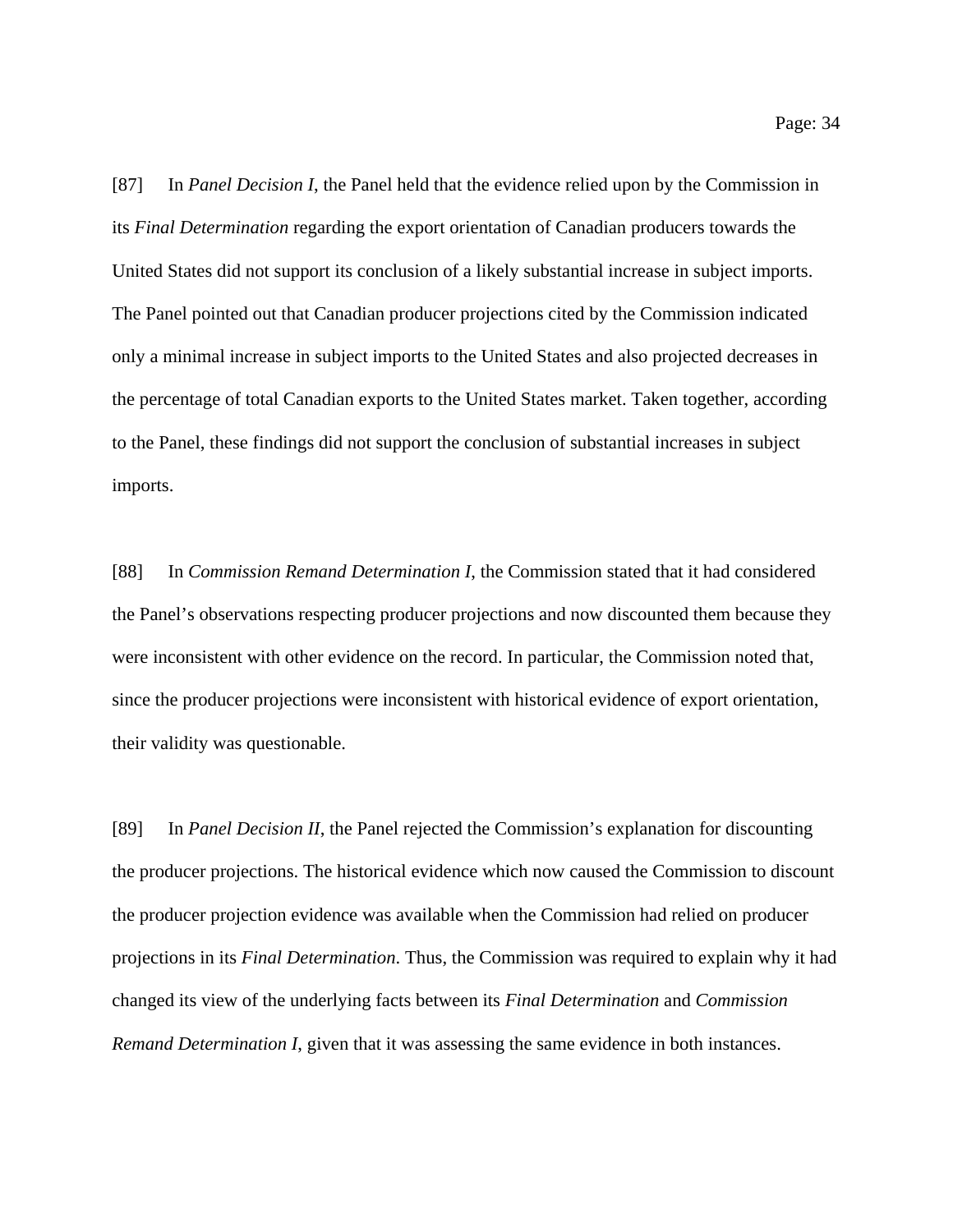[90] When a Panel points out that evidence relied upon by the Commission does not support the conclusion which the Commission reaches, the usual result would be a revision of the conclusion to conform with the evidence that had been relied upon. However, there is no rule of law that in all circumstances precludes the Commission, on remand, from reassessing its consideration of the evidence and from reaffirming its original conclusion based on that reassessment. That is what has occurred here.

[91] Upon reconsidering the evidence in the *Final Determination*, the Commission decided in *Commission Remand Determination I* to give more weight to historical data than to the Canadian producers' projections. The Commission provided the following detailed explanation for its reweighing of the evidence (*Commission Remand Determination I* at 62-63):

> On the other hand, the home market, which accounted for about 24% of production, and non-U.S. export markets, which accounted for about 8-9% of Canadian production, were supposed to receive substantially higher shares of projected production increases, shares wholly inconsistent with historic trends. This aspect of producers' projections reasonably caused the Commission to question their validity. Moreover, even though Canadian demand, which had declined by almost 20% from 2000 to 2001, was not forecast to return to 2000 levels, somehow home market shipments were projected to increase beyond 2000 levels. This cast producers' projections in further doubt. Their projections posited that the U.S. market would suddenly not continue to account for at least 65% of additional Canadian production, consistent with historical levels, but rather only 20% in the Canadian producers' export projections.

 It is reasonable, given the evidence as a whole, for the Commission to discount the Canadian producers' unsupported expectations regarding export projections and conclude that projected increases in production would likely be distributed among the U.S. market, Canadian home market, and non-U.S. export markets in shares similar to those prevailing during the prior five years. The Parties offered no positive evidence to refute our reasonable conclusion, discounting export projections, that production increases would be distributed according to historic proportions; that is, no positive evidence, such as a new supplier contract, which would show a large share of the increased production was to shift to markets other than the U.S. market.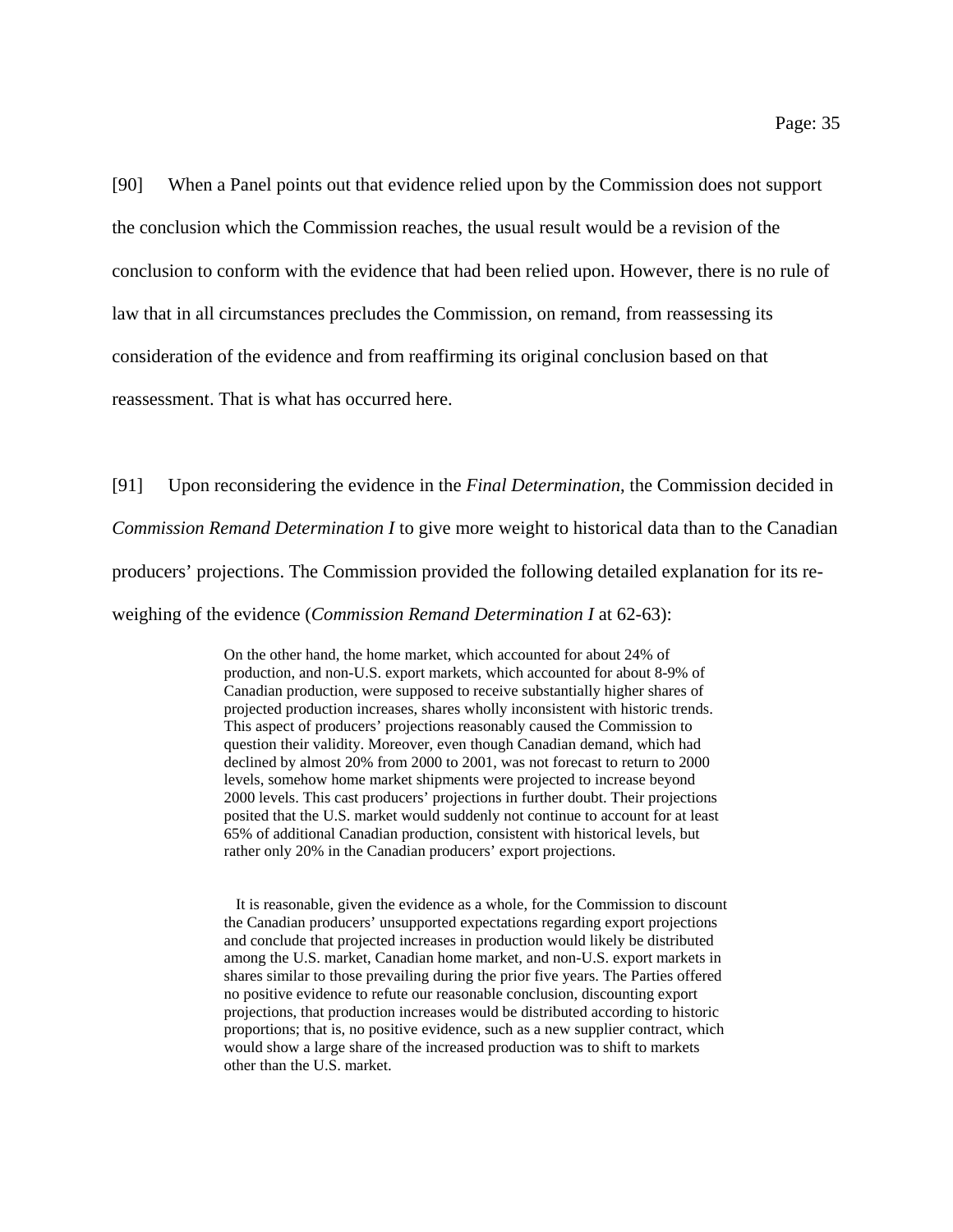[92] In *Panel Decision II*, the Panel found that the Commission's rejection of Canadian exporters' projections in *Commission Remand Determination I* to be unwarranted as there was no explanation of the Commission's change in position.

[93] We do not understand what additional explanation could have been given by the Commission that would have satisfied the Panel. In this instance, the Commission provided a detailed analysis of why it preferred one piece of evidence over another. As the Commission is entitled to consider the matter afresh on remand, it was not open to the Panel to reject that detailed explanation without addressing the merits of the Commission's reasoning.

[94] In our respectful view, the substantial evidence standard did not permit the Panel to reject, without explanation, the Commission's detailed and rational explanation of its changed opinion.

#### **Substitutability**

[95] The Coalition argues that there were several examples where the Panel had exceeded its jurisdiction in failing to apply the substantial evidence standard of review. In oral argument, the Coalition focussed on two examples, which we take to be those that it considers the most egregious.

[96] The first pertains to the substitutability between production of the United States and Canadian industries. Products that are close substitutes are likely in competition, which could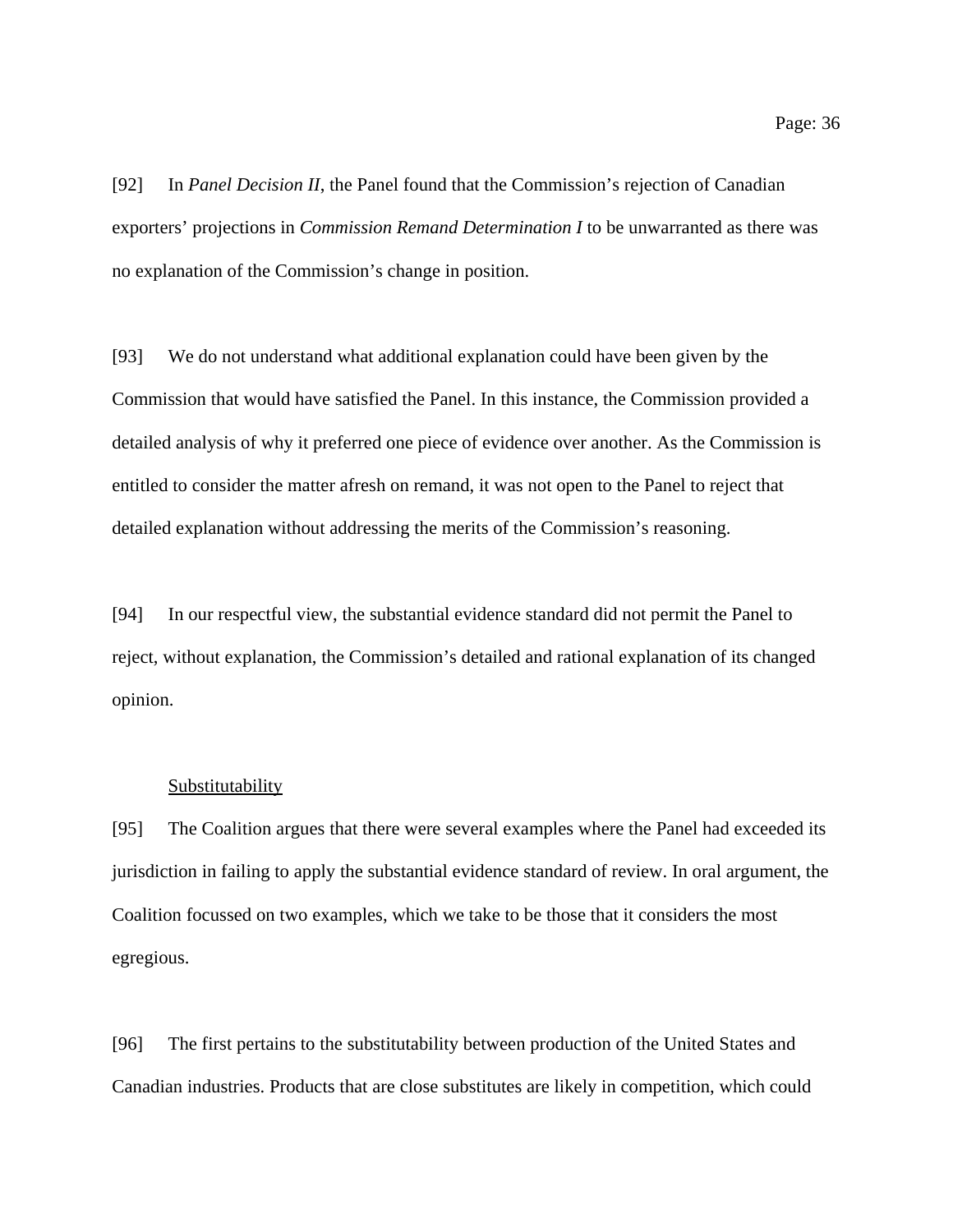lead to an affirmative injury determination. Where products are not close substitutes, competition is attenuated, likely precluding an affirmative injury determination. See *Altx, Inc. v. United States*, 211 F. Supp. 2d 1378, 2002 Ct. Int'l Trade lexis 66 at \*\*16.

[97] On this issue, the Coalition submits that the Panel substituted its view of the evidence for that of the Commission and made credibility determinations in preferring the evidence of a witness who stated that United States and Canadian lumber was not interchangeable, over other evidence upon which the Commission relied. Accordingly, it is argued, the Panel failed to accord deference to the Commission's findings and thus failed to apply the substantial evidence standard of review.

[98] This argument fails to come to grips with the substitutability issue. In its *Final Determination*, the Commission found that on balance, subject imports of softwood lumber from Canada are at least moderately substitutable for domestically produced softwood lumber. The term "at least moderate level of substitutability" was considered by the CIT in *Altx* at 16. It was held that the word "moderate" includes the concept of "attenuated", although the reference to "at least" likely indicates that competition is only slightly attenuated rather than so attenuated as to preclude an affirmative injury determination.

[99] In *Panel Decision I*, the Panel noted the Commission's determination of "at least moderate substitutability". It also referred to evidence indicating that at least some purchasers did not consider Canadian and U.S. lumber to be close substitutes. It determined that the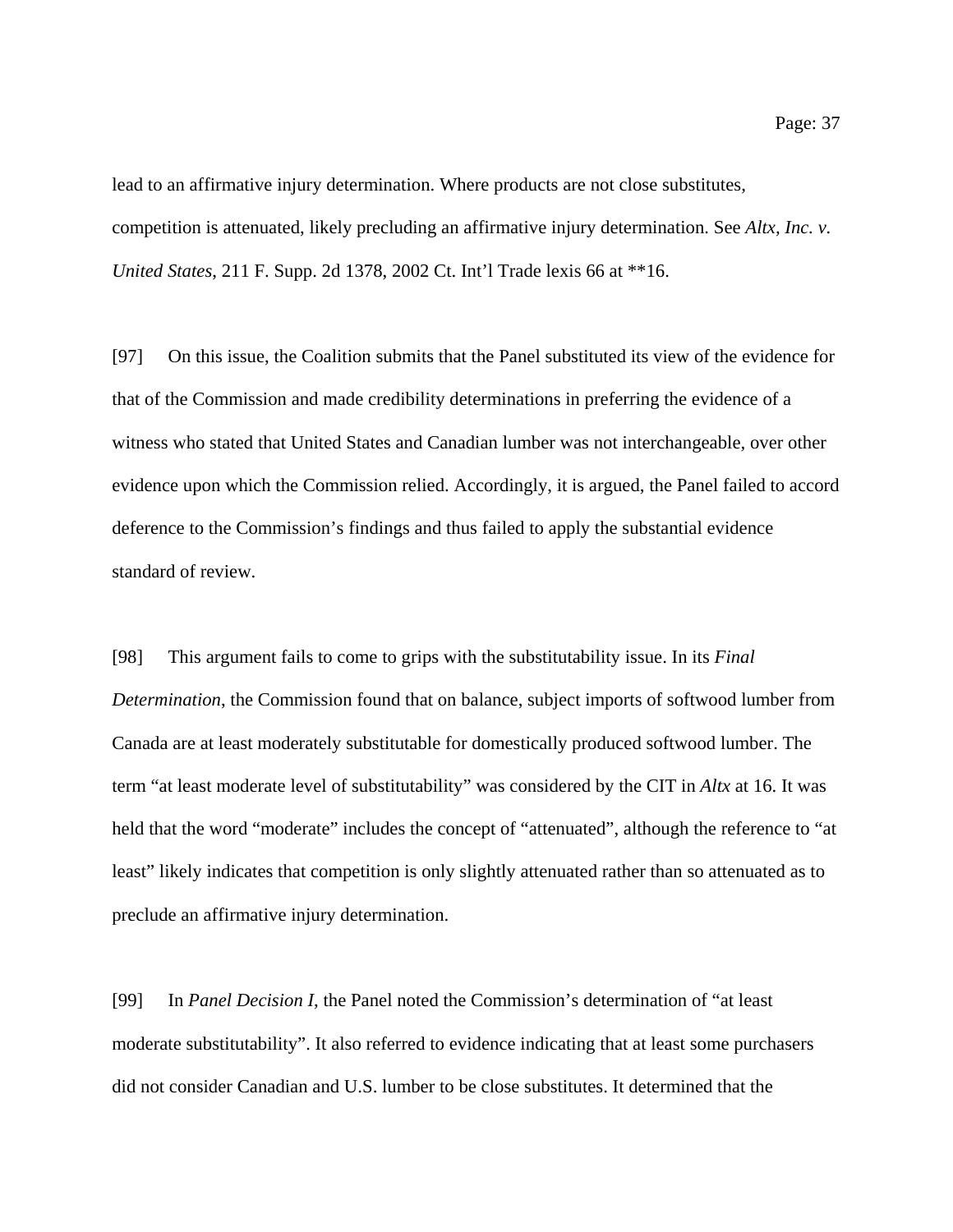Commission's conclusion that "subject imports from Canada would enter at prices likely to have a significant depressing or suppressing effect on domestic prices" was unsupported by substantial evidence, as the Commission had not considered whether and to what extent Canadian imports would serve segments of the United States market where purchasers did not consider Canadian and U.S. lumber to be close substitutes.

[100] *Commission Remand Decision I* referred to evidence supporting interchangeability between Canadian and U.S. production. However, it reaffirmed its determination of "at least moderate substitutability".

[101] In *Panel Decision II*, the Panel observed that on remand the Commission did not consider whether and to what extent its predicted increase in imports from Canada would likely serve segments of the U.S. market where purchasers do not consider Canadian and U.S. lumber to be close substitutes.

[102] The issue of whether the Panel re-weighed evidence does not arise. The question posed in the *Panel Decision I* was whether, to the extent Canadian and U.S. lumber was not considered by some purchasers to be closely substitutable – as the Commission's finding of at least moderate substitutability implied – increased imports of Canadian lumber would serve those segments of the United States market and thus limit the price impact of additional subject imports. The Commission failed to address the question that its finding implied.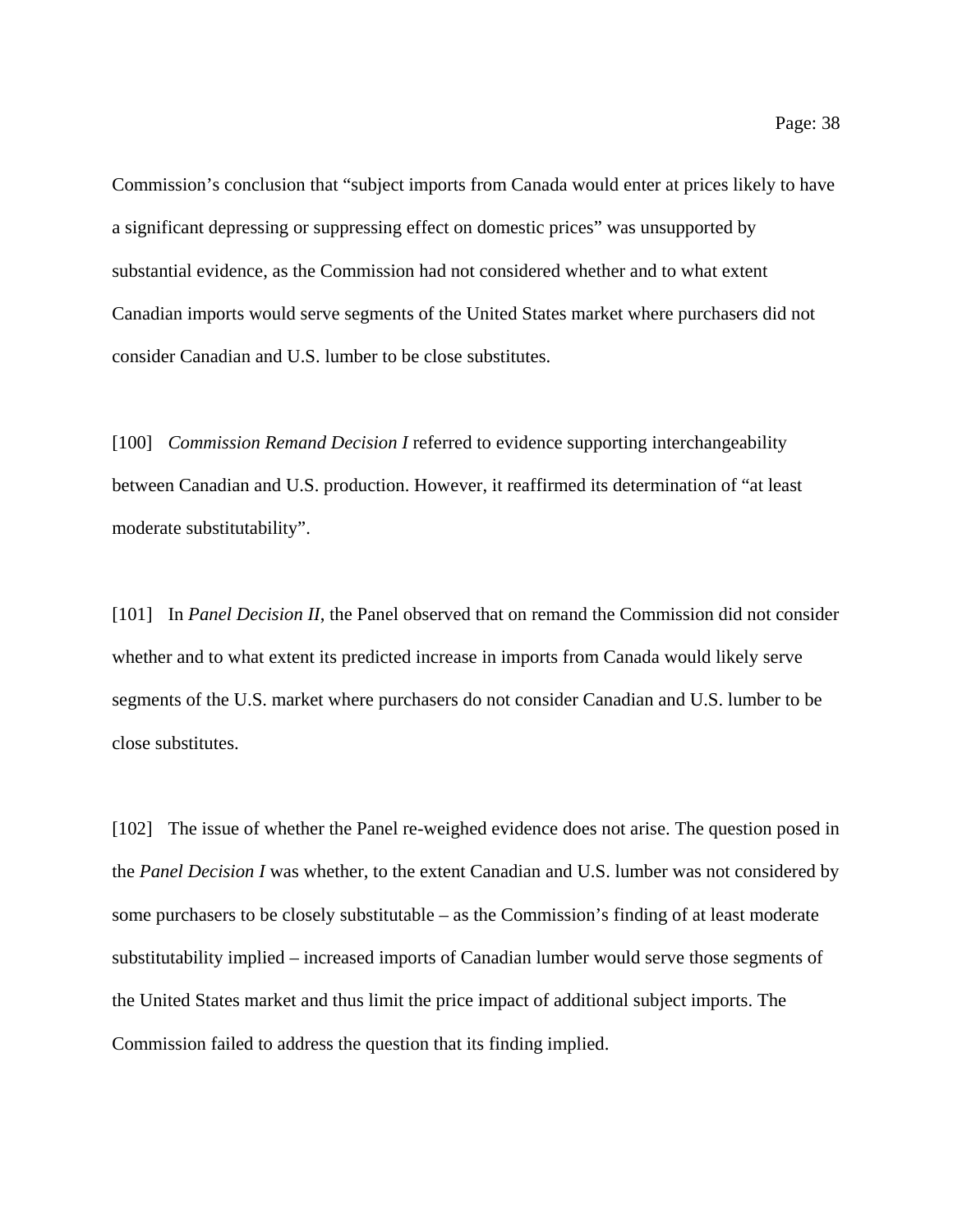[103] It was not a re-weighing of evidence for the Panel to have queried the Commission on this issue and to have pointed out that the Commission did not address it in its Remand Determinations. The Panel did not fail to apply the substantial evidence standard of review.

#### Demand

[104] The Coalition argues that the Panel failed to apply the substantial evidence standard of review when it refused to accept the Commission's findings regarding demand for softwood lumber products.

[105] In its *Final Determination,* the Commission cited (at 25) two industry reports, both of which indicated that demand within the United States would increase from 2001 to 2002, and again from 2002 to 2003. It was on this basis that the Commission found (at 44) demand to be "strong and improving". The Commission also relied on these reports and the increases in demand that they projected to support its finding that "subject imports are likely to increase substantially".

[106] In *Panel Decision I*, the Panel said that the Commission failed to explain how "strong and improving" demand advanced the Commission's finding that "subject imports are likely to increase substantially". The Panel found that the Commission's finding was unsupported by substantial evidence.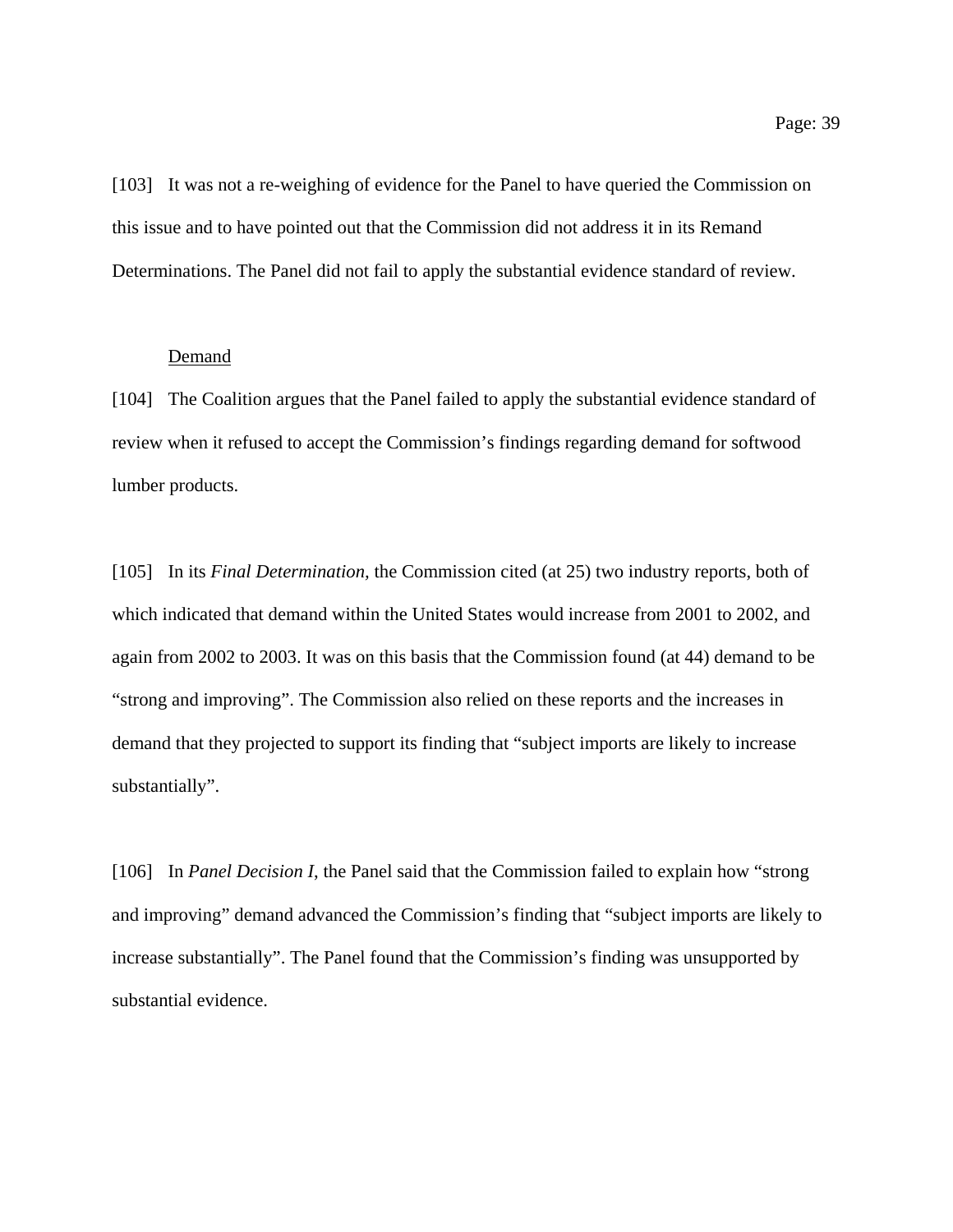[107] As discussed above, the Panel also found that there was no basis in the evidence that increases in subject imports would outstrip the "strong and improving" demand in the U.S. market. Therefore, there was no basis for the Commission's finding of threat of material injury to the U.S. industry.

[108] In *Commission Remand Determination I*, the Commission changed its assessment of demand evidence from "strong and improving" to "strong (but relatively flat) (at 77)" or "strong but relatively stable"(at 79). In so doing, it incorporated its findings on demand from its *Final Determination* but cited no other record evidence.

[109] In *Panel Decision II*, the Panel observed that the record evidence relied on by the Commission had caused the Commission to find that demand was strong and improving in its *Final Determination*. Without an explanation, it was not clear to the Panel how that same evidence could support a different finding – strong but relatively flat or stable. The Panel therefore found that the Commission's changed finding of "strong but relatively stable" was unsupported by substantial evidence.

[110] In *Commission Remand Determination II*, the Commission said (at 36): "We did not change our findings regarding the demand forecasts on remand as the Panel contends". It explained that, in its view, demand was projected to remain relatively unchanged in 2002, but to increase in 2003. It concluded (at 39): "subject imports would continue to play an important role in the U.S. market, and conditions in the market indicate there would likely continue to be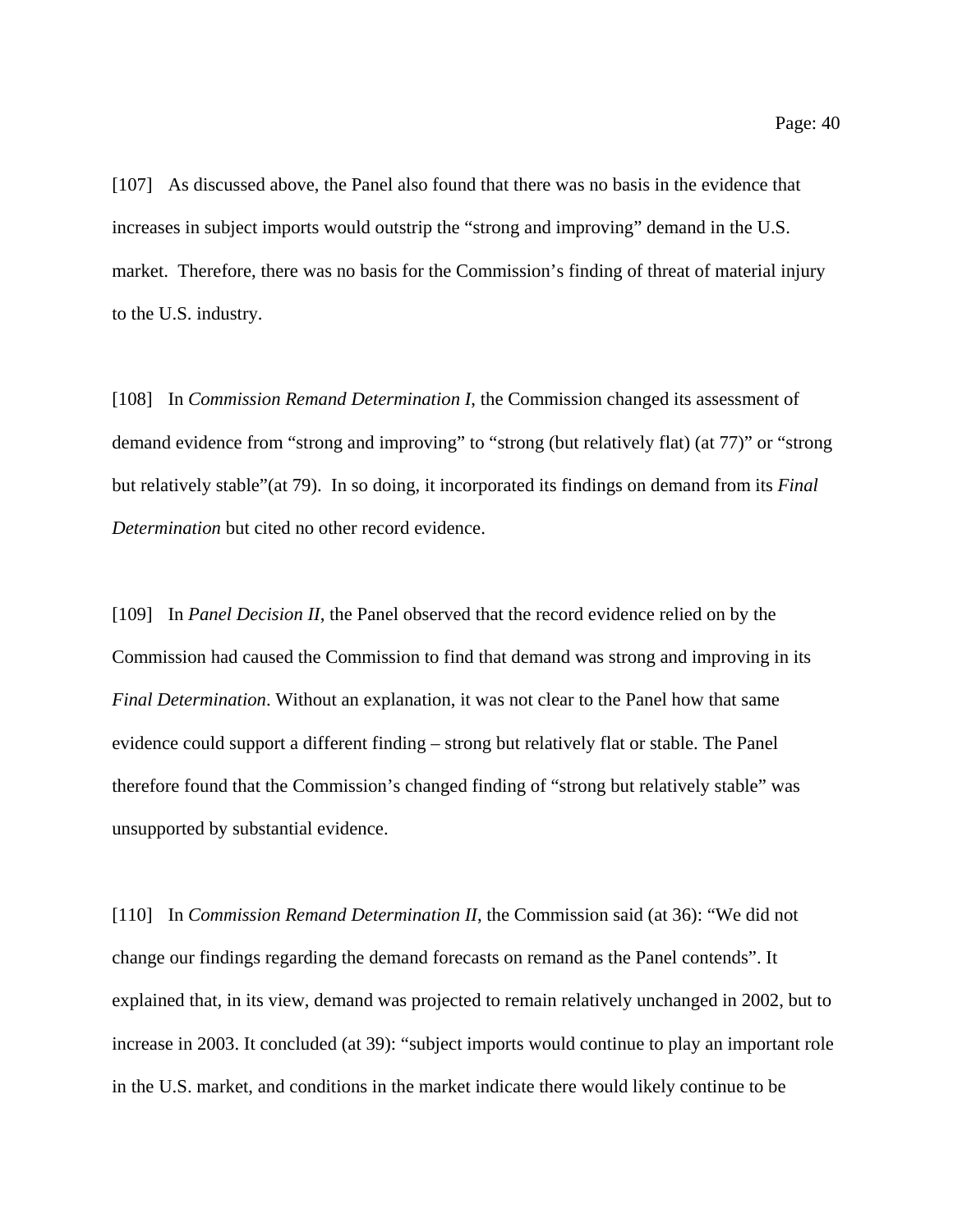increases in such imports". The Commission still did not explain how its forecast of demand supported its view that "subject imports are likely to increase substantially".

[111] In *Panel Decision III*, the Panel stated (at 3): "In its second Remand Determination, the Commission has refused to follow the instructions in the first Panel Remand Decision".

[112] The Commission's *Final Determination* finding that a strong and improving demand in the United States would be a cause for the subject imports to increase substantially was simply an unsupported assertion. The Panel was entitled, on the substantial evidence standard, to remit the matter to the Commission for an explanation.

[113] The words used in *Commission Remand Determination I*, "strong (but relatively flat)" or "strong but relatively stable", are indeed different from "strong and improving". The Commission on remand is entitled to change its view of the evidence. However, it did not explain why it did so in *Commission Remand Determination I*. Instead it simply referred to the same evidence upon which it based its "strong but improving" finding in its *Final Determination*. When reviewing *Commission Remand Determination I* on the substantial evidence standard, the Panel was entitled to find that, in the absence of an explanation, the Commission's change of view from "strong and improving" to "strong (but relatively flat)" or "strong but relatively stable" was unsupported by substantial evidence. Moreover, nothing in *Commission Remand Determination I* responded to the Panel's request for an explanation as to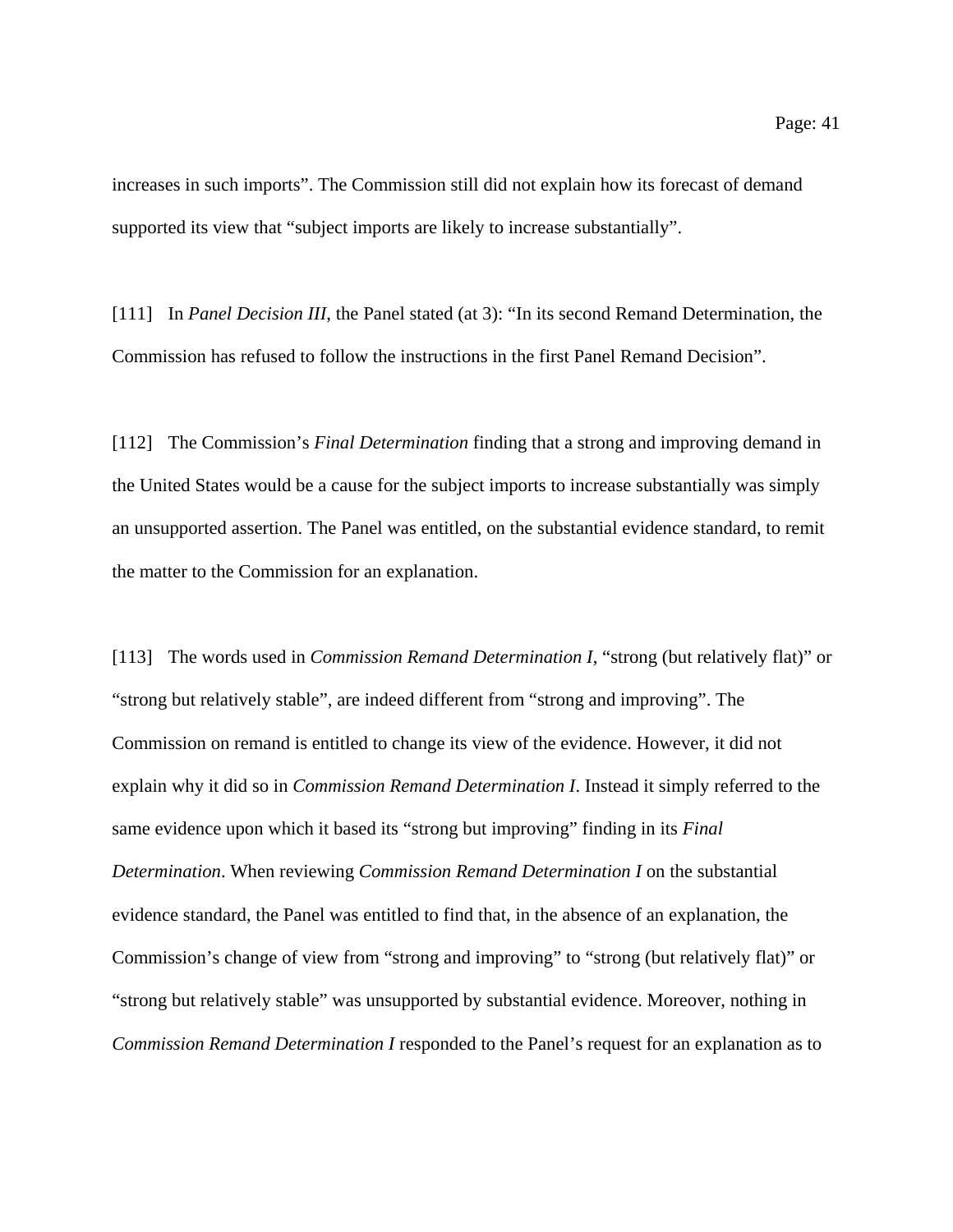how demand, whether it was "strong and improving" or "strong but relatively stable" supported a conclusion that either would cause subject imports to increase substantially.

[114] Whether or not the Commission, as it asserted in *Commission Remand Determination II*, had changed its view of demand has turned into a exercise in semantics. Clearly, a finding of improving is different from a finding of relatively flat or relatively stable. However, *Commission Remand Determination II* appears to be saying both – relatively flat or stable in 2002 and improving in 2003. If, as the Commission has found, demand will improve in 2003, the Panel cannot be said to be substituting its view for that of the Commission when it said that the record evidence indicated demand would be strong and improving.

[115] Be that as it may, the fundamental question asked by the Panel was how strong and improving demand (or even strong but stable demand) in the United States would cause subject imports to increase substantially, which is a consideration that goes to the conclusion of whether there is a material threat to the United States industry. Neither the Commission's forecast of demand nor anything else in *Commission Remand Determination II* provides such an explanation. In our view, the Panel was justified in *Panel Decision III* to find that the Commission had refused to follow the Panel's instructions in *Panel Decision I*. As a result, the finding in *Panel Decision I*, that there was no substantial evidence for the Commission's finding in its *Final Determination* that strong and improving demand in the United States would be a cause for "subject imports to increase substantially" remains justified. There has been no failure to apply the correct standard of review by the Panel on this issue.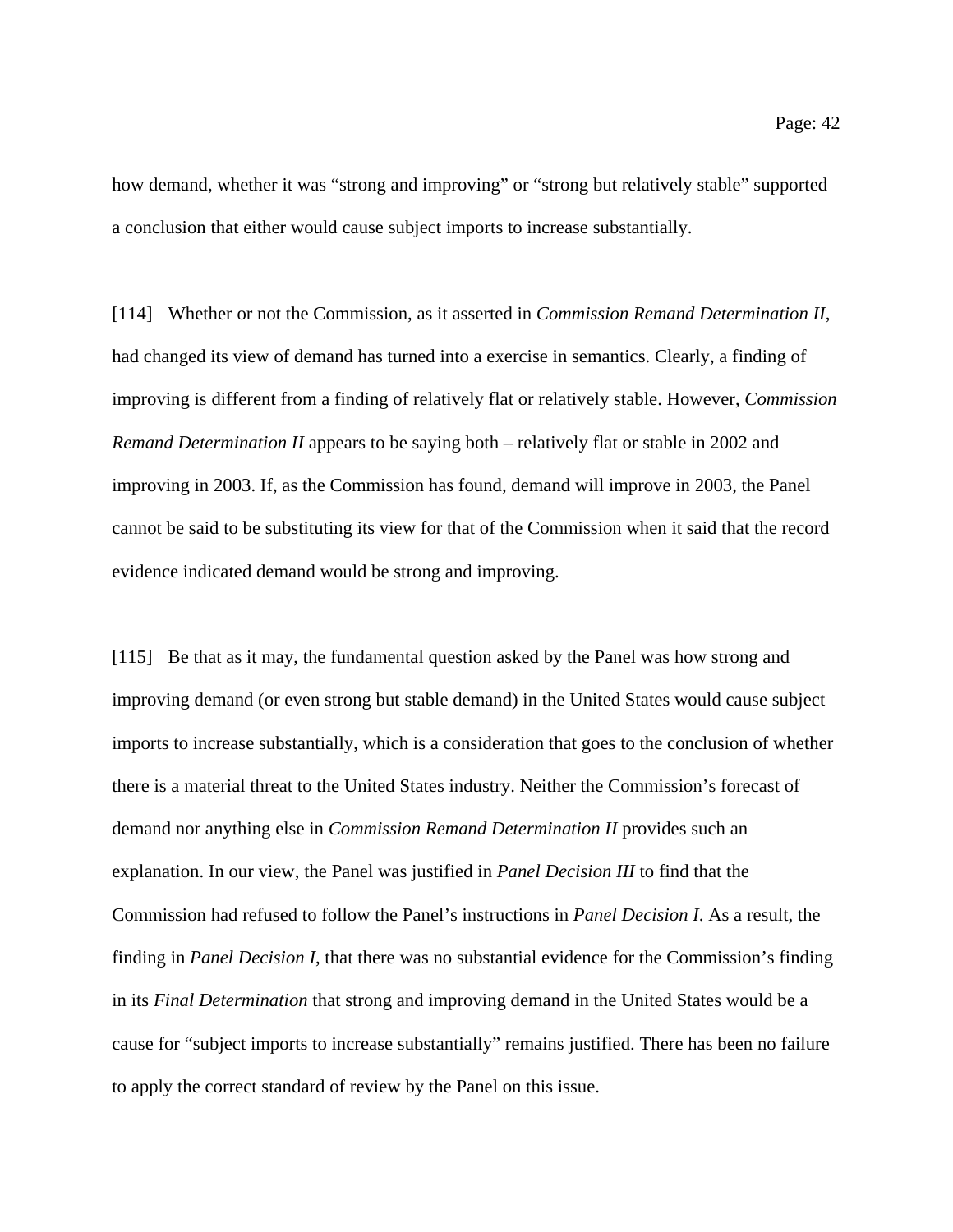#### **Conclusion**

[116] We have found that the Panel failed to apply the substantial evidence standard of review in respect of the issue of export orientation. We need not decide whether the Panel manifestly exceeded its authority when, in a complex case, it failed to apply the appropriate standard to one, subsidiary finding. This is because the Panel's error did not materially affect its decision.

[117] An error is material if it might reasonably be thought to have changed the Panel's ultimate decision. In *Magnesium, supra*, the ECC based its conclusion that the Panel's failure in that case to apply the correct standard of review affected its decision because of the "frequency and extent of the various speculations, extrapolations, assumptions and assumption-based conclusions in its decision.(at 8)"

[118] That is not the case here. The Panel's error applies to only one component of the Commission's subsidiary finding of a substantial increase in subject imports. Even if this constituted substantial evidence of a likely substantial increase in subject imports, this finding alone, absent valid price effect and market share determinations, does not lead to the Commission's ultimate conclusion of threat of material injury to the United States industry. Hence, it is not an error that goes to the fundamental determination necessary to be made.

[119] For these reasons, we are not satisfied that the Panel's error materially affected its review of the Commission's Determinations. It is therefore unnecessary for us to deal with whether the error threatens the integrity of the binational panel review process.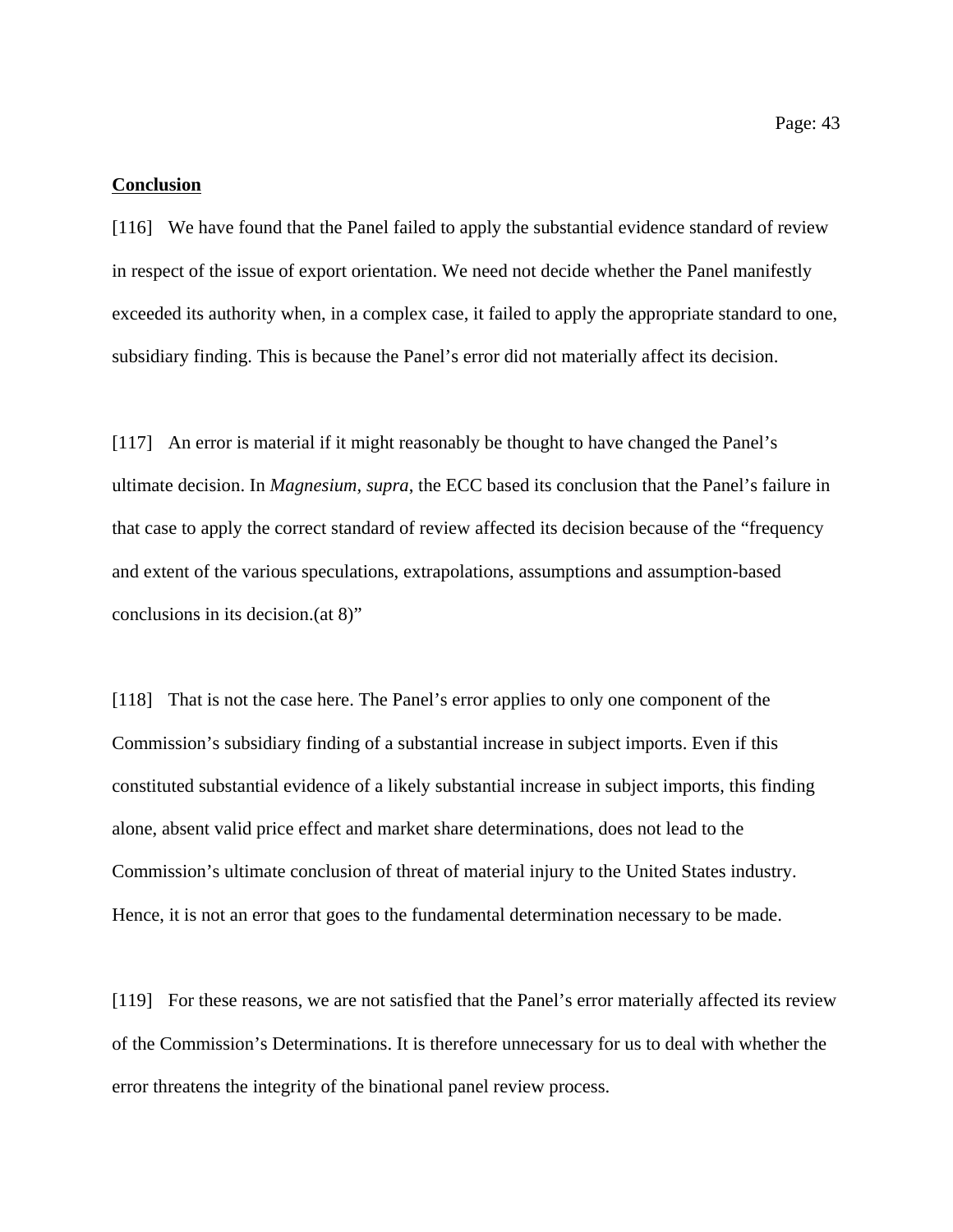## **Issue 4: Did the Panel exceed its authority in** *Panel Decision III* **by directing the Commission to enter a negative threat determination?**

[120] In *Panel Decision III*, the Panel remanded the case and directed (at 7) the Commission to make, within 10 days, "a determination consistent with the decision of this Panel that the evidence on the record does not support a finding of threat of material injury".

[121] The United States Parties initially took the position that, because fact-finding was exclusively within the jurisdiction of the Commission, the Panel had no power to direct the Commission to enter a particular determination after a remand for lack of substantial evidence when there were still live issues to be decided. However, an obvious difficulty with this argument is that it allows for the possibility of never-ending remands for reconsideration. In the absence of any satisfactory legal answer to this problem, counsel for the Office of the United States Trade Representative ultimately modified his position by submitting that a panel could cut short the process by directing a particular determination, if the Commission were intransigent by unreasonably insisting that a resolved issue was still alive. However, this was not, he said, our case.

[122] NAFTA Article 1904.8 confers on panels the power to "uphold the final determination or remand it for action not inconsistent with a panel decision". Despite the lack of express restrictions on the remand power (see *In the Matter of Fresh, Chilled or Frozen Pork from Canada, ("Pork")* No. ECC-91-1904-01USA, (June 14, 1991) at 15), it is agreed that a panel's power is similar to that of the CIT, which, like other courts performing judicial review functions, is *normally* limited to remanding an administrative agency's decision for reconsideration in a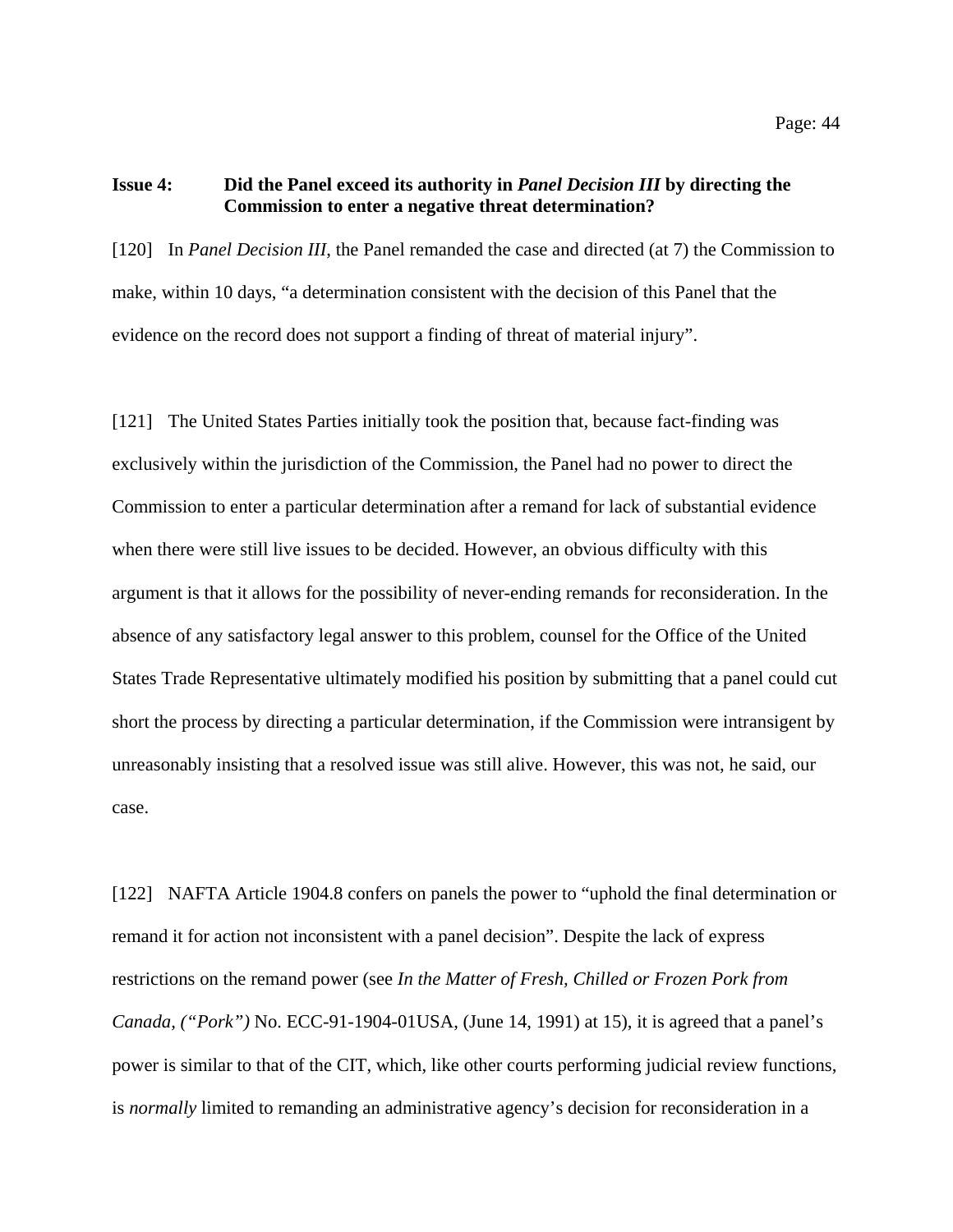manner not inconsistent with the court's decision, and does not authorize the court to, in effect, reverse the agency's decision: see *SEC v. Chenery Corp*. 318 U.S. 80 (1943).

[123] However, it is also clear that a court need not remand when to do so "would be an idle and useless formality", and that "*Chenery* does not require that we convert judicial review of agency action into a ping-pong game": *NLRB v. Wyman-Gordon Co*., 394 U.S. 759, 767 note 6 (1969), *per* Brennan J.. Hence, it is common ground that, "in rare circumstances", a court may direct the agency under review to enter a particular decision: *Florida Power and Light Co., supra* at 744. None of the cases cited to us excludes from the category of "rare circumstances" situations in which the reviewing court has remanded for lack of substantial evidence. Consequently, in the absence of clear case law on this point, *Panel Decision III* cannot be characterized as manifestly in excess of the Panel's authority.

[124] The United States Parties rely on *Nippon III, supra,* to support their contention that, in the present case, the Panel exceeded its authority by directing the Commission to enter a negative threat determination. However, in *Nippon III* the Federal Circuit stated (at 1381) that the CIT had to remand to the Commission for reconsideration because the CIT had exceeded its authority as a reviewing court by "refinding the facts ... or interposing its own determinations on causation and material injury itself".

[125] In the present case, in contrast, we have decided that, with the single exception of export orientation, the Panel did not fail to apply the substantial evidence standard to the Commission's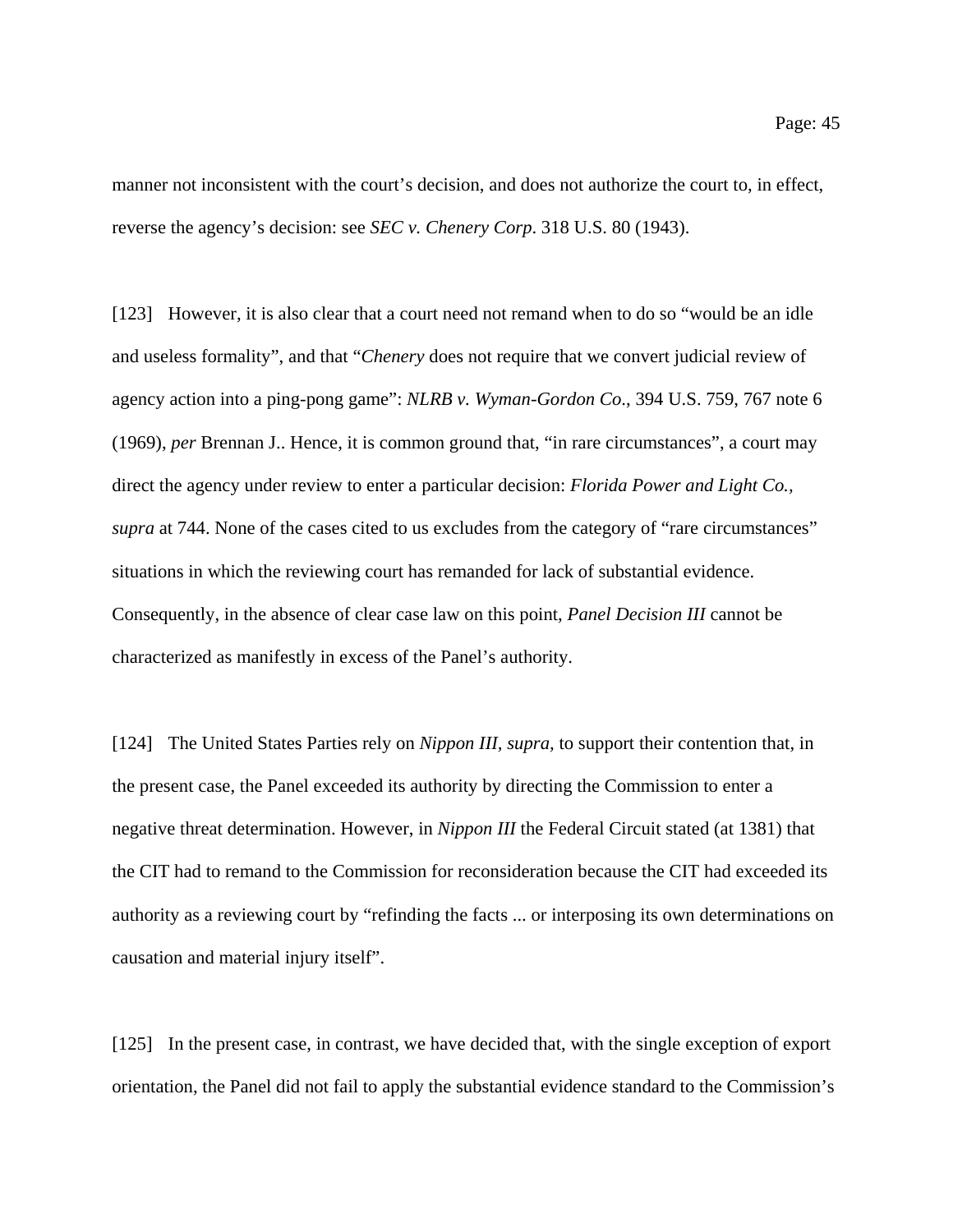findings of fact, and thus did not manifestly exceed its authority. Whether or not the Panel's failure to apply the substantial evidence standard to the Commission's finding on export orientation constitutes a manifest exceeding of authority (a question we need not decide), it did not materially affect the Panel's decision.

[126] *Nippon IV, supra,* would seem closer to the facts of the present case, in that the CIT remanded a case to the Commission with instructions to issue a negative injury determination after the Commission had failed to satisfy the CIT that its findings were supported by substantial evidence, despite having had three opportunities to do so. Having concluded (at 1222) that "further ... reconsideration in this matter is futile", the CIT said that its statutory remedial powers should not be interpreted so narrowly as to give rise to "endlessly futile remands", a situation, it reasoned, that could have been intended by neither Congress nor the Federal Circuit. However, having had the benefit of the Federal Circuit's decision in *Nippon III,* the CIT in *Nippon IV* decided, in light of that decision, to remand for reconsideration the Commission's threat determination, while reiterating its view (at 1222, note 80) that "a remand with specific instructions would appear consistent with case law and statute".

[127] Although the Panel issued *Panel Decision III* before *Nippon IV* was decided, it also defined (at 4) its discretion as limited to "rare circumstances" and based its decision to remand with instructions to enter a negative threat determination on factors similar to those relied on by the CIT in *Nippon IV* to explain its refusal to remand for reconsideration the Commission's injury determination. Thus, the Panel based its finding that a further remand for reconsideration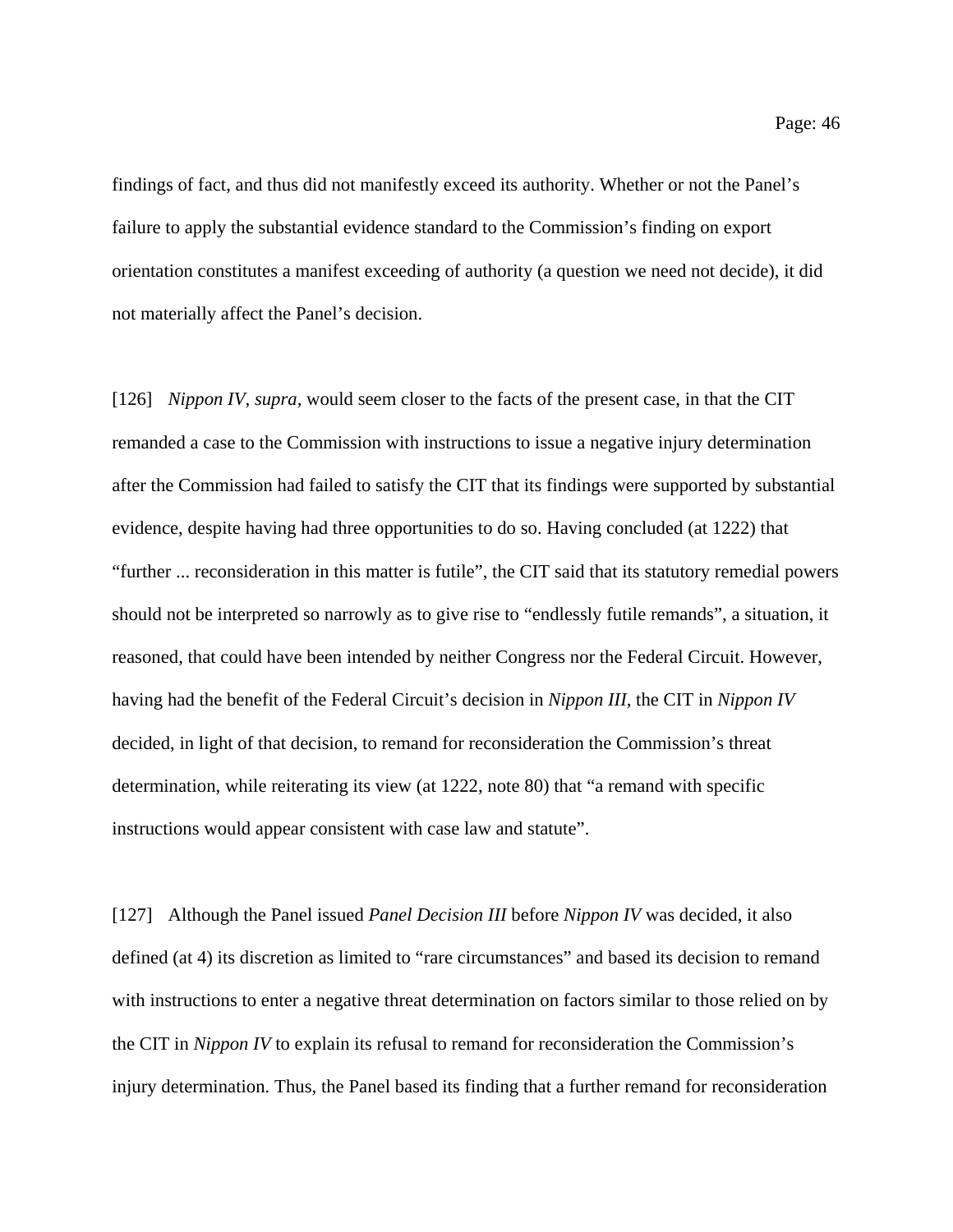would be futile on the ground that, having had three opportunities to go through the record, the Commission was unlikely to come up with additional evidence or analysis, and that the Commission appeared unwilling to accept the Panel's review authority. In unusually blunt language, the Panel concluded (at 3):

> The Commission had made it abundantly clear to this Panel that it is simply unwilling to accept this Panel's review authority under Chapter 19 of the NAFTA and has consistently ignored the authority of this Panel in an effort to preserve its finding of threat of material injury. This conduct obviates the impartiality of the agency, and severely undermines the entire Chapter 19 panel review process.

Finally, the Panel stated (at 7) that, in these circumstances, a directed determination was the only remedy that was consistent with its mandate under Rule 2 of the NAFTA Panel Rules of Procedure to secure "the just, speedy and inexpensive review" of trade disputes.

[128] In concurring reasons, Panelist Mark R. Joelson carefully detailed what he saw as the shortcomings of *Commission Remand Determination II* and added (at 12) that, to remand the case again to the Commission for reconsideration, would "be to allow the Chapter 19 process to become a mockery and an exercise in futility".

[129] Since the ECC's function is confined to deciding whether the Panel manifestly exceeded its authority, we may not second guess its conclusion that remanding to the Commission for another reconsideration was futile. In our view, it is sufficient for us to find that it was open to the Panel on the law and the facts before it to reach the conclusion that it did. We conclude that, since the Commission's review was confined to the record and that it had the benefit of submissions of the parties, it was not unreasonable for the Panel to conclude that the Commission was unlikely to be able to make good the deficiencies that the Panel had identified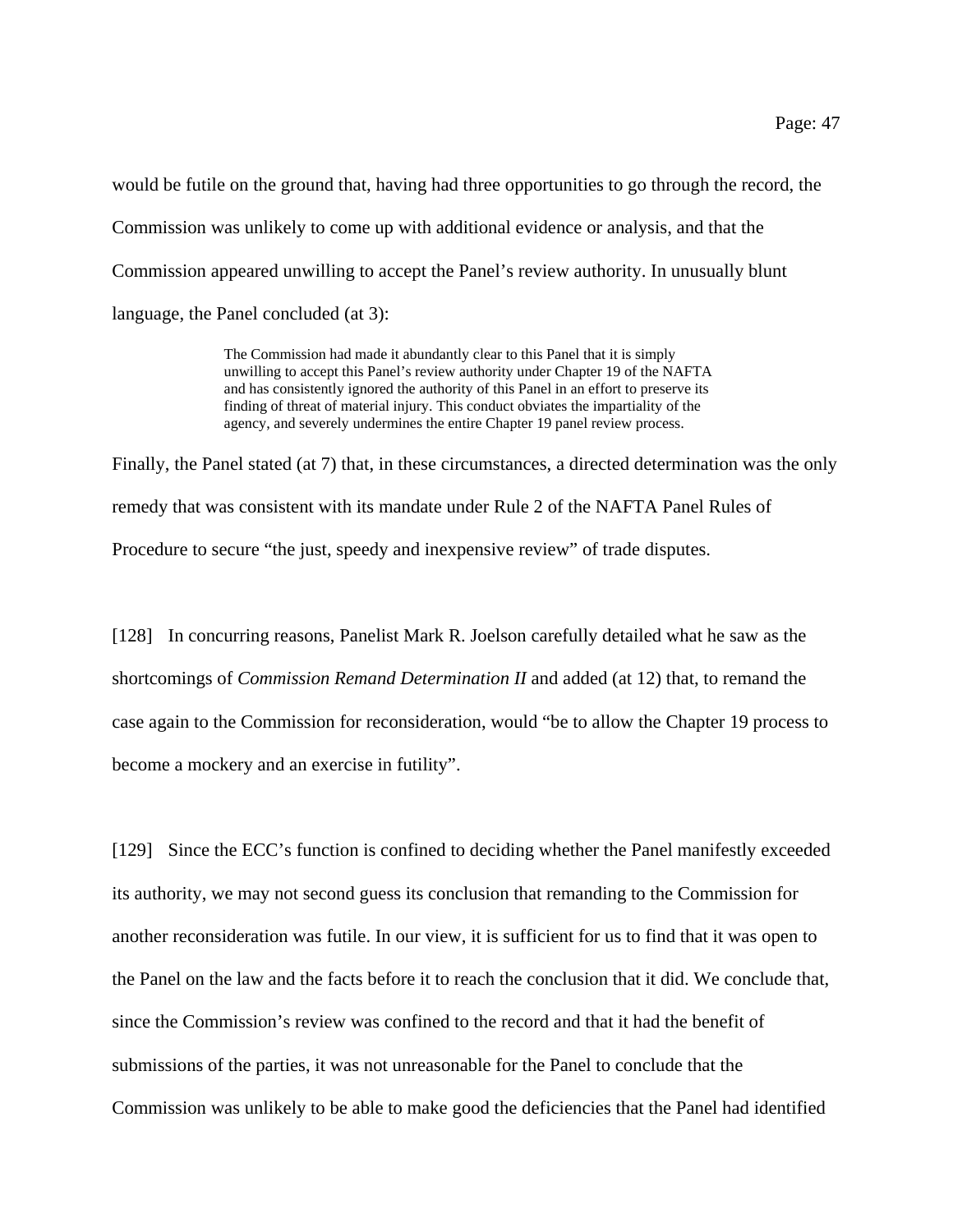in the Commission's reasons, even though the Commission had satisfied the Panel that some of the findings identified in *Panel Decision I* were in fact supported by substantial evidence.

[130] The Panel's conclusion in *Panel Decision III* that the Commission refused to accept its review authority is supported by the Commission's insistence in its reasons in *Commission Remand Determination II* that the Panel had overstepped its authority by finding the facts for itself and by substituting its view of the facts for that of the Commission. If a finding of "intransigence" were required before a panel could direct the Commission to enter a particular decision, such a finding could reasonably be made on the facts before the Panel in this case. That the Circuit Court in *Nippon III, supra,* concluded (at 1382) that, unlike the CIT, it was satisfied that the Commission could and would respond, does not render irrational the Panel's opposite conclusion in the present case. Each case is fact-specific.

[131] Lastly, this is not the first time that this issue has arisen before an ECC. The ECC in *Pork, supra,* held (at 15-16) that the Panel had not manifestly exceeded its authority on the facts of that case by remanding for action by the Commission that was consistent with the Panel's finding that the Commission's decision was not supported by substantial evidence.

[132] In brief, we conclude that, in view of the discretion of reviewing courts in the United States, including the CIT, to remand with specific instructions "in rare circumstances", and the importance attached by NAFTA to the expeditious resolution of disputes, the Panel cannot be said in *Panel Decision III* manifestly to have exceeded its authority on the facts before it when it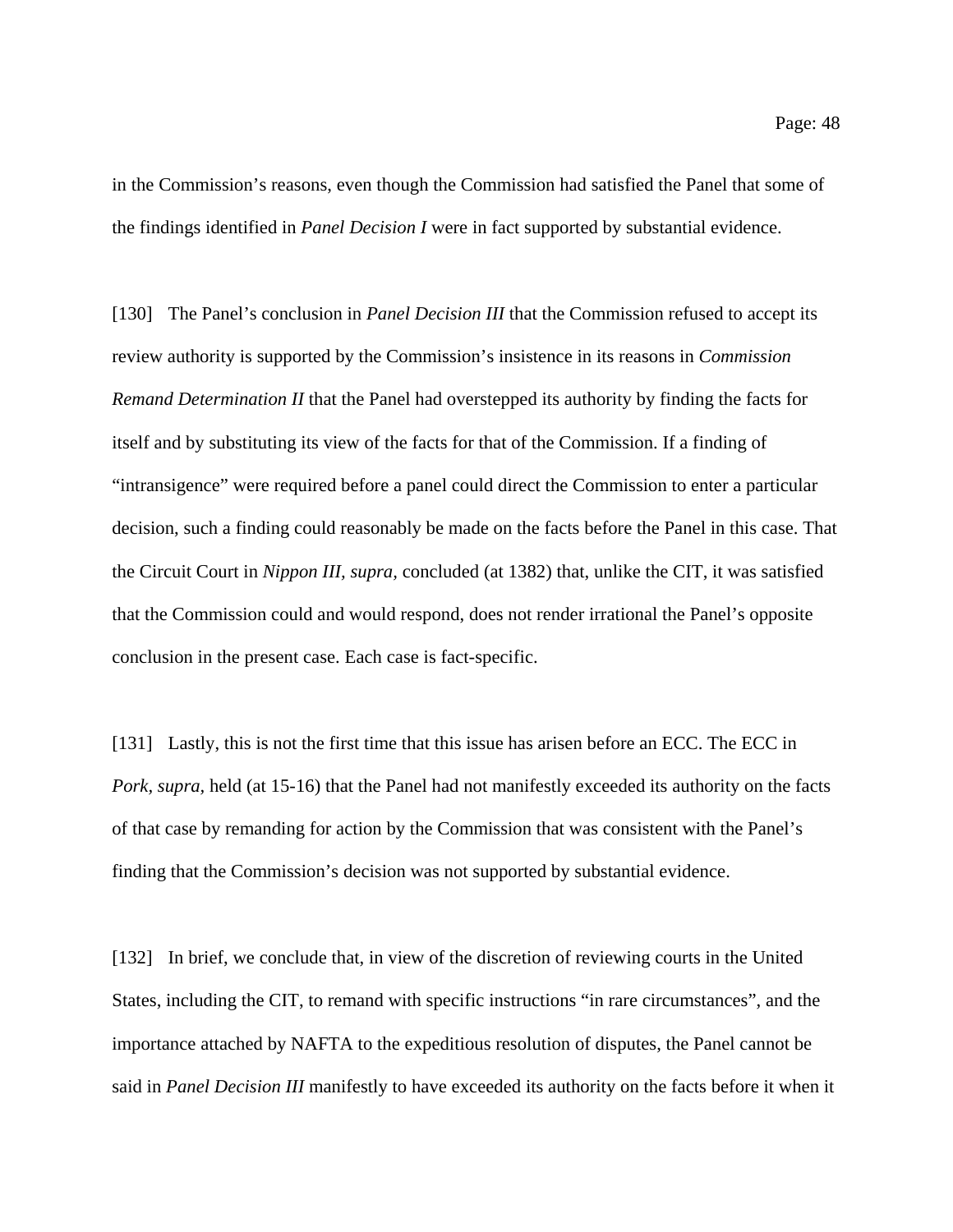remanded to the Commission with instructions to enter a decision consistent with its decision that the evidence on the record does not support a threat of material injury.

#### **Issue 5: Did Panelist Mastriani Materially Violate the NAFTA Code of Conduct?**

[133] The United States Parties allege that Panelist Louis Mastriani violated the *NAFTA Code*

*of Conduct for Dispute Settlement Procedures under Chapters 19 and 20*. It is argued that Mr.

Mastriani's conduct created an appearance of impropriety or an apprehension of bias and that he

failed to disclose a conflict to the NAFTA Secretariat.

Article  $1904.13(a)(i)$  and (b) states:

13. Where, within a reasonable time after the panel decision is issued, an involved Party alleges that:

(a) (i) a member of the panel was guilty of gross misconduct, bias, or a serious conflict of interest, or otherwise **materially violated the rules of conduct**,

(b) any of the actions set out in subparagraph (a) has materially affected the panel's decision and threatens the integrity of the binational panel review process,

...

that Party may avail itself of the extraordinary challenge procedure set out in Annex 1904.13. [Emphasis added.]

[134] The rules of conduct referred to in Article 1904.13(a)(i) are the rules outlined in the NAFTA Code of Conduct. Article I of the Code of Conduct defines binational panel members' essential responsibilities in the dispute resolution process: "to avoid impropriety and the appearance of impropriety and [to] observe high standards of conduct so that the integrity and impartiality of the process is preserved".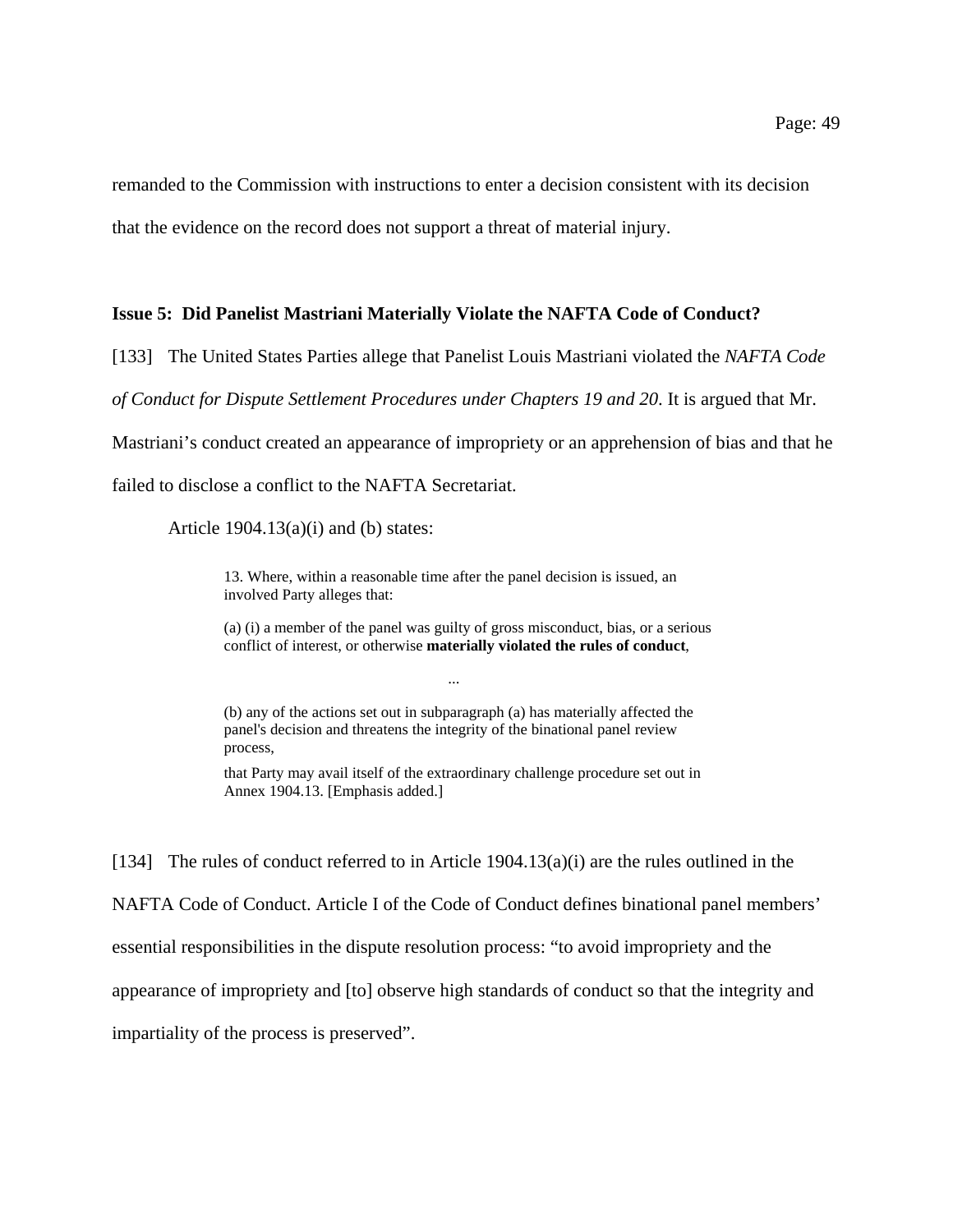# [135] The Introductory Note to Article II highlights the governing principle of the Code of Conduct:

... a candidate or member must disclose the existence of any interest, relationship or matter that is likely to affect the candidate's or member's independence or impartiality or that might reasonably create an appearance of impropriety or an apprehension of bias. An appearance of impropriety or an apprehension of bias is created where a reasonable person, with knowledge of all the relevant circumstances that a reasonable inquiry would disclose, would conclude that a candidate's or member's ability to carry out the duties with integrity, impartiality and competence is impaired.

[136] Allegations of the violation of the Code of Conduct by a Panel member are considered by the Extraordinary Challenge Committee *de novo*. Unlike the ECC's review function, in which the laws of the importing country are to apply (see NAFTA Article 1904.3), with respect to this issue, the jurisprudence of both the United States and Canada are to be considered in determining whether there has been compliance with the Code of Conduct. In this case, there is no conflict.

[137] The United States rule – appearance of impropriety – is similar to the Canadian standard – reasonable apprehension of bias. The NAFTA Code of Conduct closely parallels the words of Canon 2A of the United States Judiciary Policies and Procedures: Code of Conduct, which states in relevant part:

> The test for appearance of impropriety is whether the conduct would create in reasonable minds, with knowledge of all the relevant circumstances that a reasonable inquiry would disclose, a perception that the judge's ability to carry out judicial responsibilities where integrity, impartiality, and competence is impaired.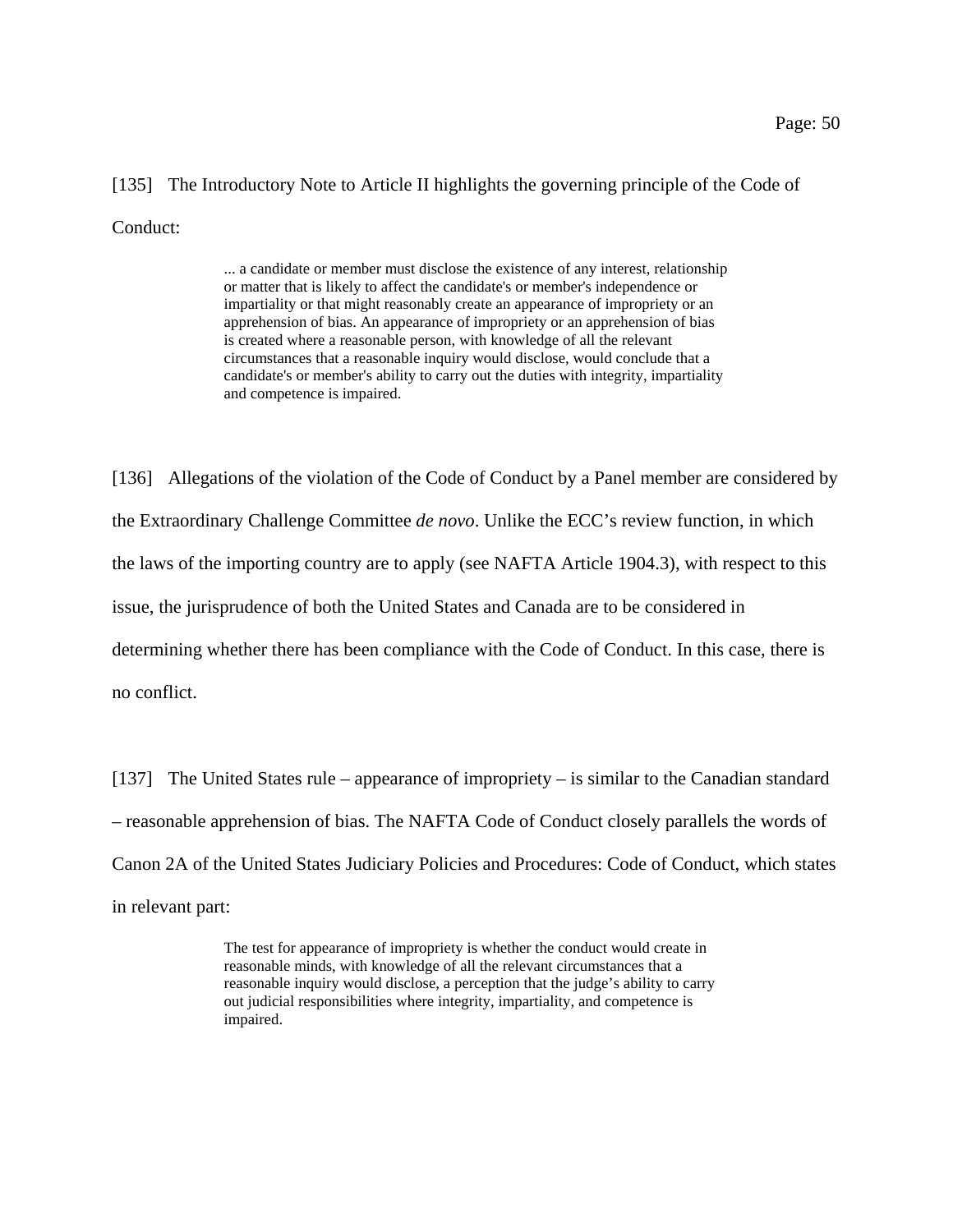[138] Similar words are used in Canadian jurisprudence. In *Committee for Justice and Liberty*

*v. National Energy Board*, [1978] 1 S.C.R. 369, de Grandpré J. (dissenting) stated (at 394):

The apprehension of bias must be a reasonable one, held by reasonable and right-minded persons, applying themselves to the question and obtaining thereon the required information. In the words of the Court of Appeal, that test is "what would an informed person, viewing the matter realistically and practically – and having thought the matter through – conclude?" Would he think that it is more likely than not that [the decision maker], whether consciously or unconsciously, would not decide fairly?

Although de Grandpré J. wrote in dissent, this passage has become the accepted test for apprehension of bias in Canada. See, for example, *Weywaykum Indian Band v. Canada*, [2003] 2 S.C.R. 259 at paras. 60 and 76. The NAFTA Code of Conduct reflects the test for apprehension of bias used in both Canada and the United States.

[139] Both in the United States and Canada, allegations of bias against an adjudicator are most serious. Therefore, the ECC must examine them in detail. See *Weywaykum Indian Band v. Canada*, [2003] 2 S.C.R. 259 at para. 2 and *Aetna Life Insurance Co. v. Lavoie et al.*, 475 U.S. 813, 826-827 (1986).

#### **Facts**

[140] On May 16, 2002, the Commission issued its *Final Determination* in this case (*Lumber*). Several parties sought review of this determination. On January 7, 2003, a five-member Binational Review Panel was established. Mr. Mastriani was one of three U.S.-appointed panelists. On September 5, 2003, the Panel issued *Panel Decision I*, remanding certain issues to the Commission.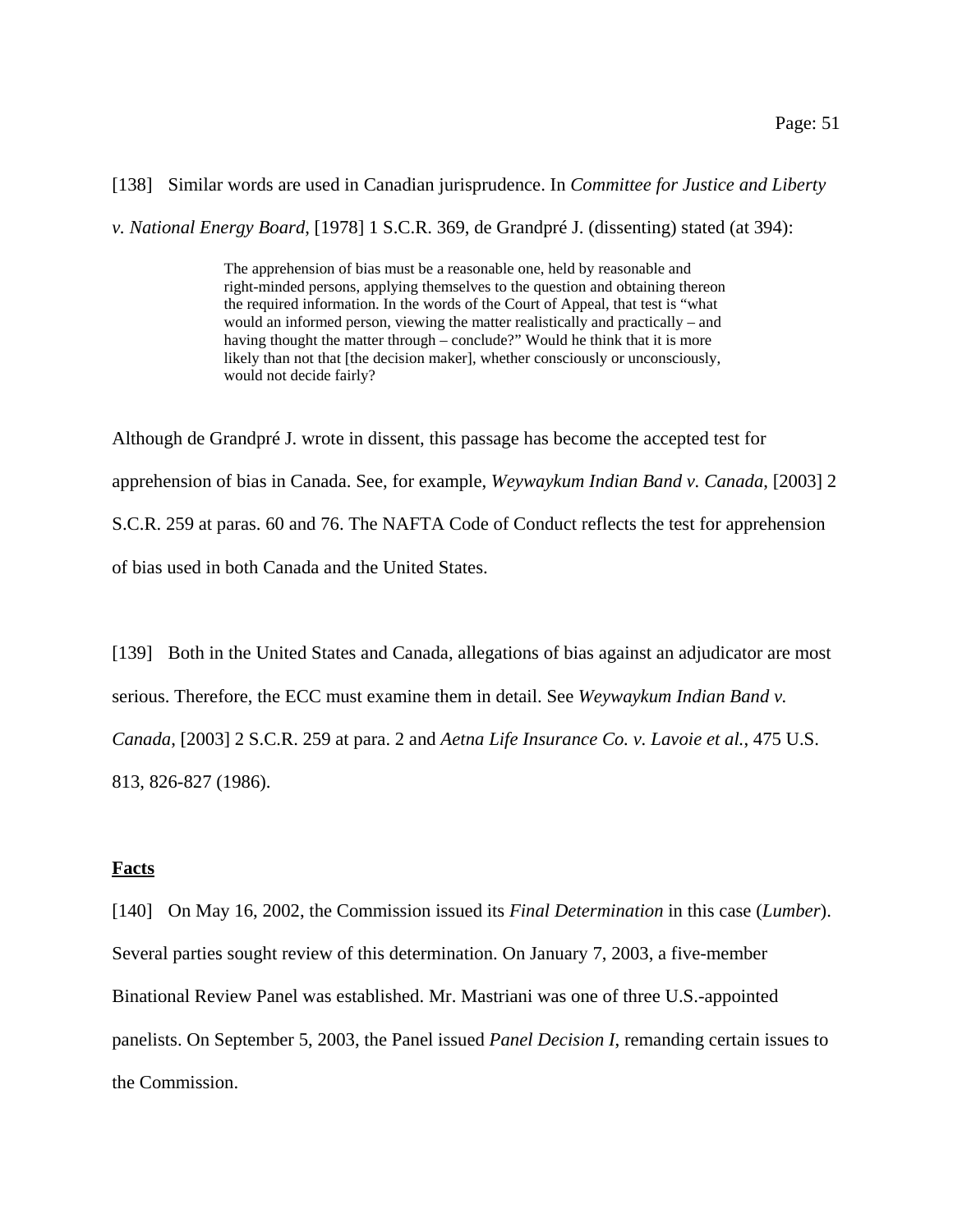[141] On November 26, 2003, Mr. Mastriani, as counsel, entered an appearance on behalf of a client in the Commission's *Hand Trucks from China* (Inv. No. 731-TA-1059) investigation. On December 10, 2003, he filed a brief in *Hand Trucks*.

[142] On December 15, 2003, the Commission issued *Commission Remand Determination I* in *Lumber*, review of which was immediately requested by several parties. On February 25, 2004, the Panel held an oral hearing with regard to the *Commission Remand Determination I*.

[143] The Coalition says that some time in March 2004, it became aware of Mr. Mastriani's involvement in the *Hand Trucks* investigation. In both *Lumber* and *Hand Trucks*, the question of export orientation as a factor to consider in determining threat to the U.S. industry arose. In *Lumber*, an issue was whether evidence of historic data or Canadian producers' projections which were inconsistent should be the basis of a finding in respect of export orientation.

[144] In *Hand Trucks*, Mr. Mastriani's submission to the Commission was that China's producers' projections demonstrated that Chinese exports were increasingly being sold to other export markets. Therefore, the Commission should find that increased production capacity in China did not pose an imminent threat of substantially increased imports into the United States. Because of the position he was advocating in *Hand Trucks*, the Coalition submits that it apprehended that Mr. Mastriani may have been motivated to find that Canadian producer projections, rather than historic data, should be the basis of the export orientation finding in *Lumber*. He could then rely upon that finding as a precedent or at least as being of persuasive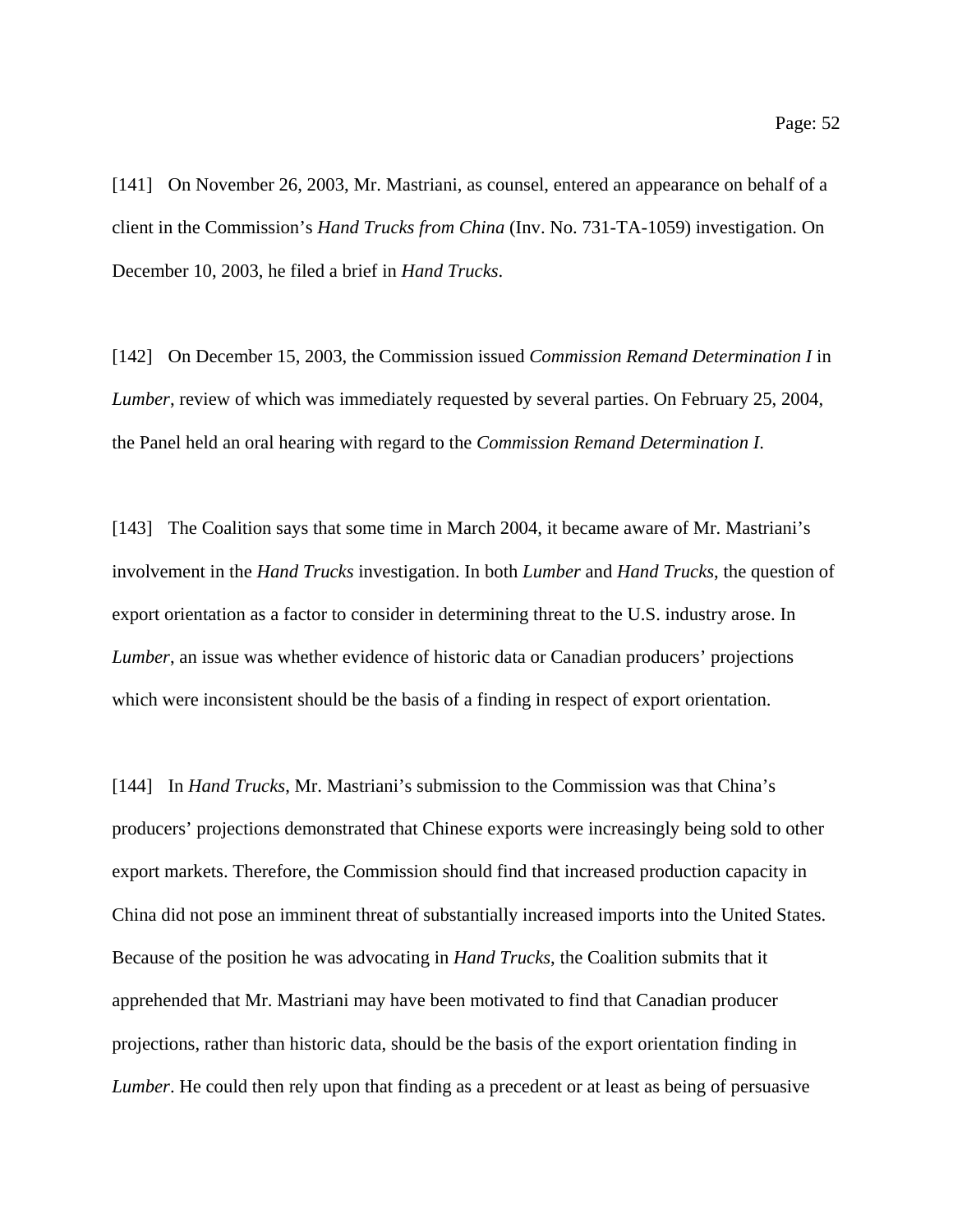effect in *Hand Trucks*. In the view of the Coalition, this gave rise to an appearance of impropriety or a reasonable apprehension of bias.

[145] The Coalition raised this concern with the office of the United States Trade Representative. On April 8, 2004, a senior official in the office of the U.S. Trade Representative raised with his Canadian counterpart the concern over Mr. Mastriani's involvement in *Hand Trucks*. Canada advised the U.S. that any such concerns should be advanced under Rule 43 of the NAFTA *Rules of Procedure for Article 1904 Binational Panel Reviews* and the accompanying *Procedures under Rule 43 of the Rules of Procedure for Article 1904 Binational Panel Reviews and the Handling of Supplementary Disclosure Statements and Supplementary Disclosures Made under Subparagraphs B and C Respectively of Article II of the NAFTA Code of Conduct* ("Rule 43 Guidelines").

[146] Rule 43 and its Guidelines require involved Parties to first consult on Code of Conduct concerns and to remove panelists only by agreement. While the U.S. Government was of the view that Mr. Mastriani's involvement in *Hand Trucks* suggested an appearance of impropriety or an apprehension of bias, the Government of Canada was not. Consequently, there was no agreement that Mr. Mastriani should be removed as a member of the Panel.

[147] On April 19, 2004, the Coalition filed a Notification with the U.S. NAFTA Secretariat under Rule 43, asking that Mr. Mastriani be recused. In its Notification, the Coalition asserted that Mr. Mastriani's involvement in *Hand Trucks* created an appearance of impropriety because,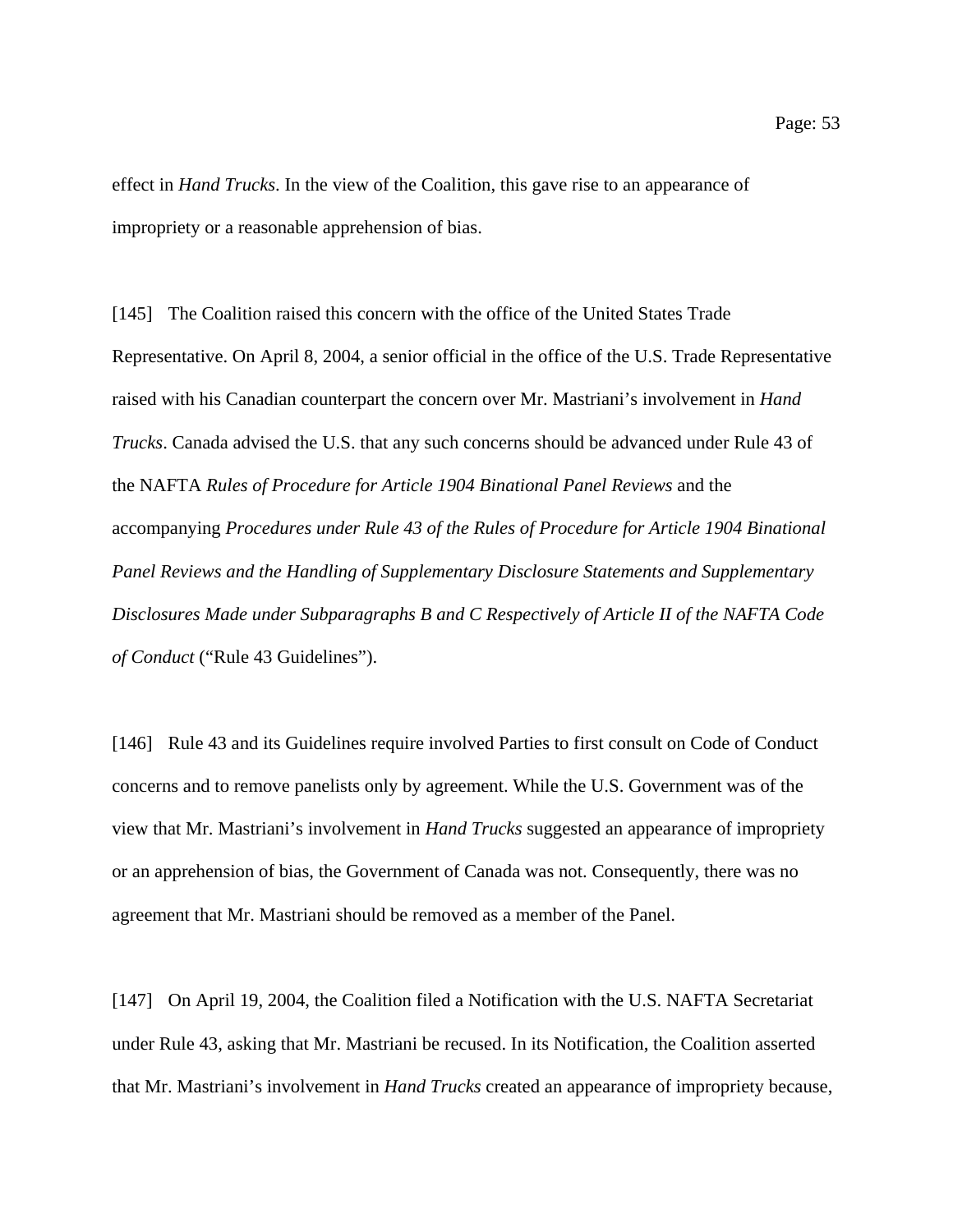as a *Lumber* panelist, Mr. Mastriani was in a position to create a favourable precedent concerning the evidentiary value of producers' export projections. According to the Coalition, such a precedent would benefit Mr. Mastriani's client in the *Hand Trucks* proceeding.

[148] The Coalition made similar allegations concerning Mr. Mastriani's representation of a party in the Commission's *Outboard Engines from Japan* (Inv. No. 731-TA-1069) investigation. The Coalition also alleged that, after being named a panelist in *Lumber*, Mr. Mastriani "acquired a 'financial interest that is likely to affect [his] impartiality or that might reasonably create an appearance of impropriety or an apprehension of bias'". The allegations respecting *Outboard Engines* and financial interest were not pursued, initially, or before this ECC, by the U.S. Government.

[149] Also on April 19, 2004, the Panel transmitted *Panel Decision II* to the U.S. NAFTA Secretariat. The Parties asked that the Secretariat refrain from publicly releasing the decision during the process dealing with the allegations against Mr. Mastriani.

[150] On April 26, 2004, at the request of the United States and Canadian Governments, the U.S. NAFTA Secretary wrote to Mr. Mastriani seeking his response to the Rule 43 Notification. The letter assured Mr. Mastriani that the matter was "being treated in the strictest confidence". He was given until the end of business on April 28 to respond.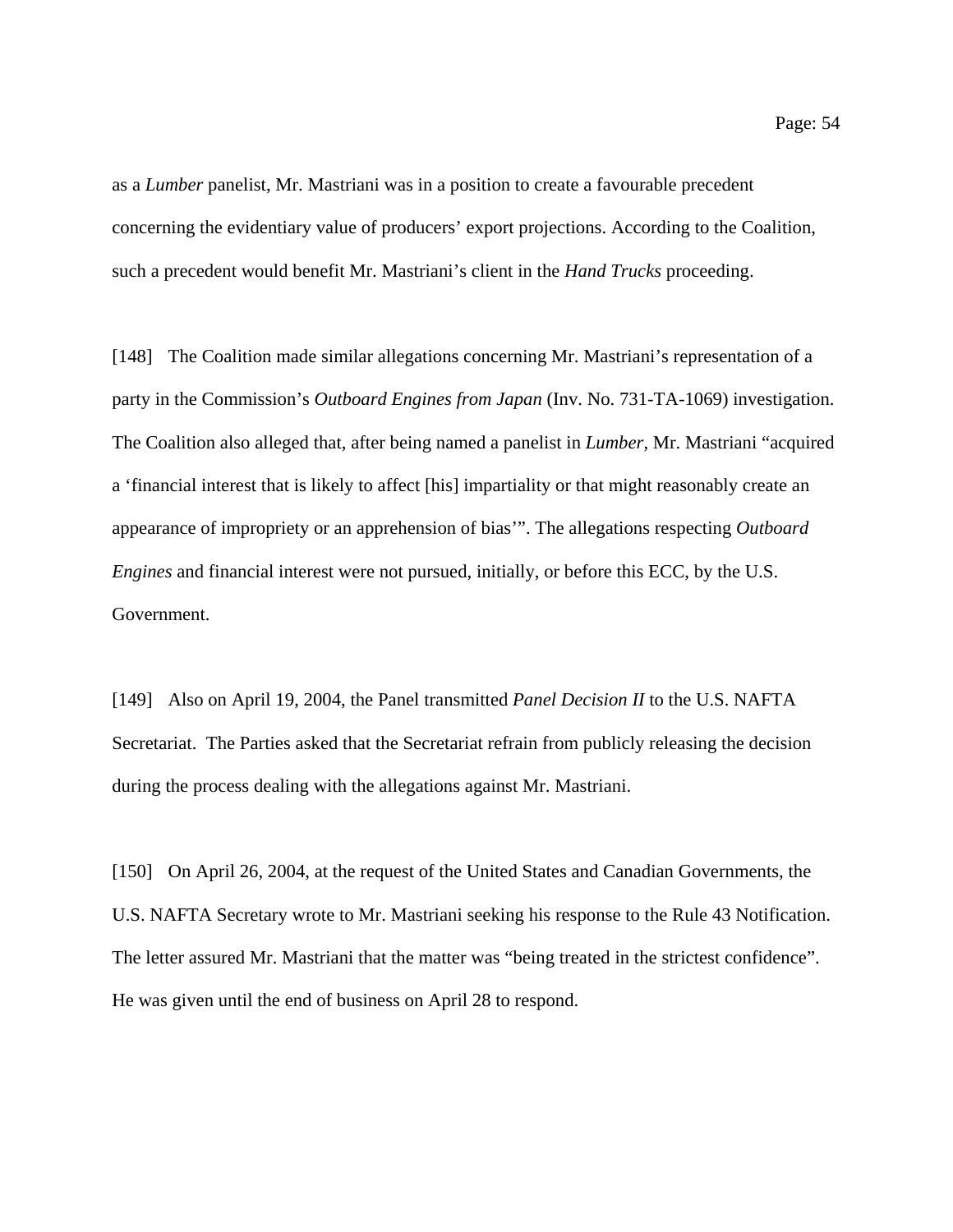[151] On April 27, 2004, Steven Chase, a reporter for a Canadian newspaper, *The Globe and Mail*, contacted Mr. Mastriani, seeking his comments on the Rule 43 Notification. It is not known how the Rule 43 Notification came to the attention of Mr. Chase. Both the U.S. and Canada agree that it is likely that during their discussions, Mr. Chase informed Mr. Mastriani that the Coalition was the source of the allegations.

[152] On April 28, 2004, Mr. Chase's article appeared in *The Globe and Mail*. The article described the Coalition's Rule 43 Notification and identified Mr. Mastriani as the target of the Notification and the Coalition as the source of the allegation of apprehension of bias. On the same day, Mr. Mastriani submitted his response to the Rule 43 Notification, vigorously denying the accusation of impropriety. Although he marked the letter "Public Document", he addressed it only to the U.S. NAFTA Secretary and copied it to the other four Panel members.

[153] On April 29, 2004, the U.S. NAFTA Secretary released *Panel Decision II* (dated April 19, 2004) to all participants and the Commission. By telephone on April 29 and by confirming letter dated April 30, the U.S. NAFTA Secretary informed the Coalition that removal of a Panelist may only occur where the Parties agree, which they did not in this case. Therefore, the Canadian and U.S. Governments would be taking no further action before the Panel on the Coalition's Rule 43 Notification.

[154] The allegations of the impropriety and apprehension of bias now come before this ECC for determination *de novo*.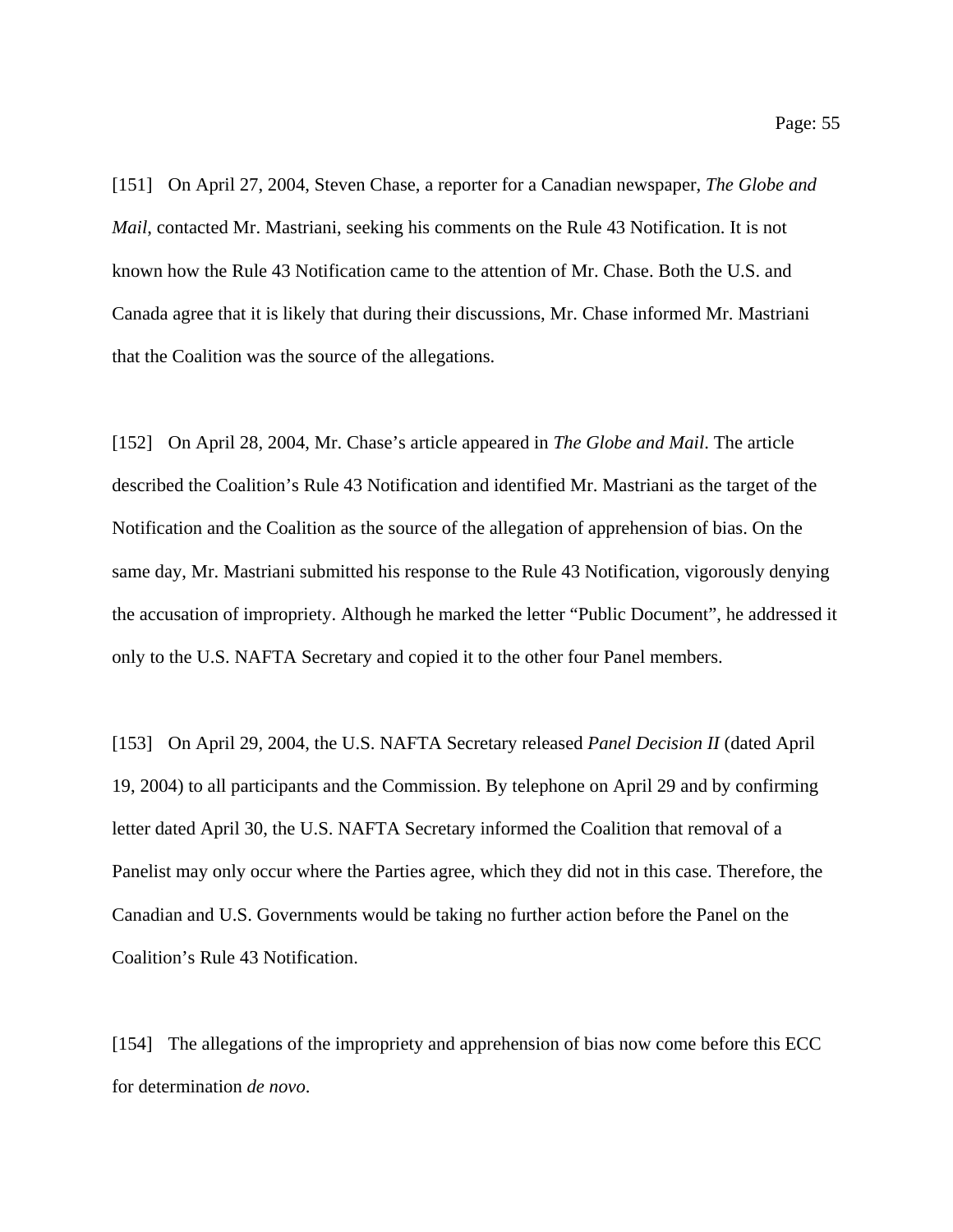#### **The Issues**

[155] There are two bases for the United States Parties' allegations of appearance of impropriety or apprehension of bias arguments: first, Mr. Mastriani's involvement as counsel in *Hand Trucks*; second, Mr. Mastriani's April 28, 2004 response to the Rule 43 Notification, asking that he be recused.

#### *Hand Trucks*

[156] In anti-dumping or countervailing duty cases in which a threat of material injury to a United States industry is at issue, the export orientation of the foreign producers must be considered by the Commission (see U.S.C. 1977(7) F(i)(II)). In both this case and *Hand Trucks*, the question was whether, when historical data from government sources and projections of future imports coming from producers' questionnaires are in conflict, which is the more reliable predictor of a threat of material injury to the United States industry. As counsel in *Hand Trucks*, Mr. Mastriani advocated that Chinese producer projections should be relied upon. The United States Parties say that, since a similar issue arose in *Lumber*, there is a reasonable apprehension that Mr. Mastriani would form a view that would support the position he was advocating in *Hand Trucks*. Put another way, there was a reasonable apprehension that Mr. Mastriani would reject reliance on historical data in this case because that would undermine the position he was advocating in *Hand Trucks*.

[157] Unlike the ECC, which is to be composed of judges or retired judges, panels may be composed not only of judges but also of persons in the legal or business community. NAFTA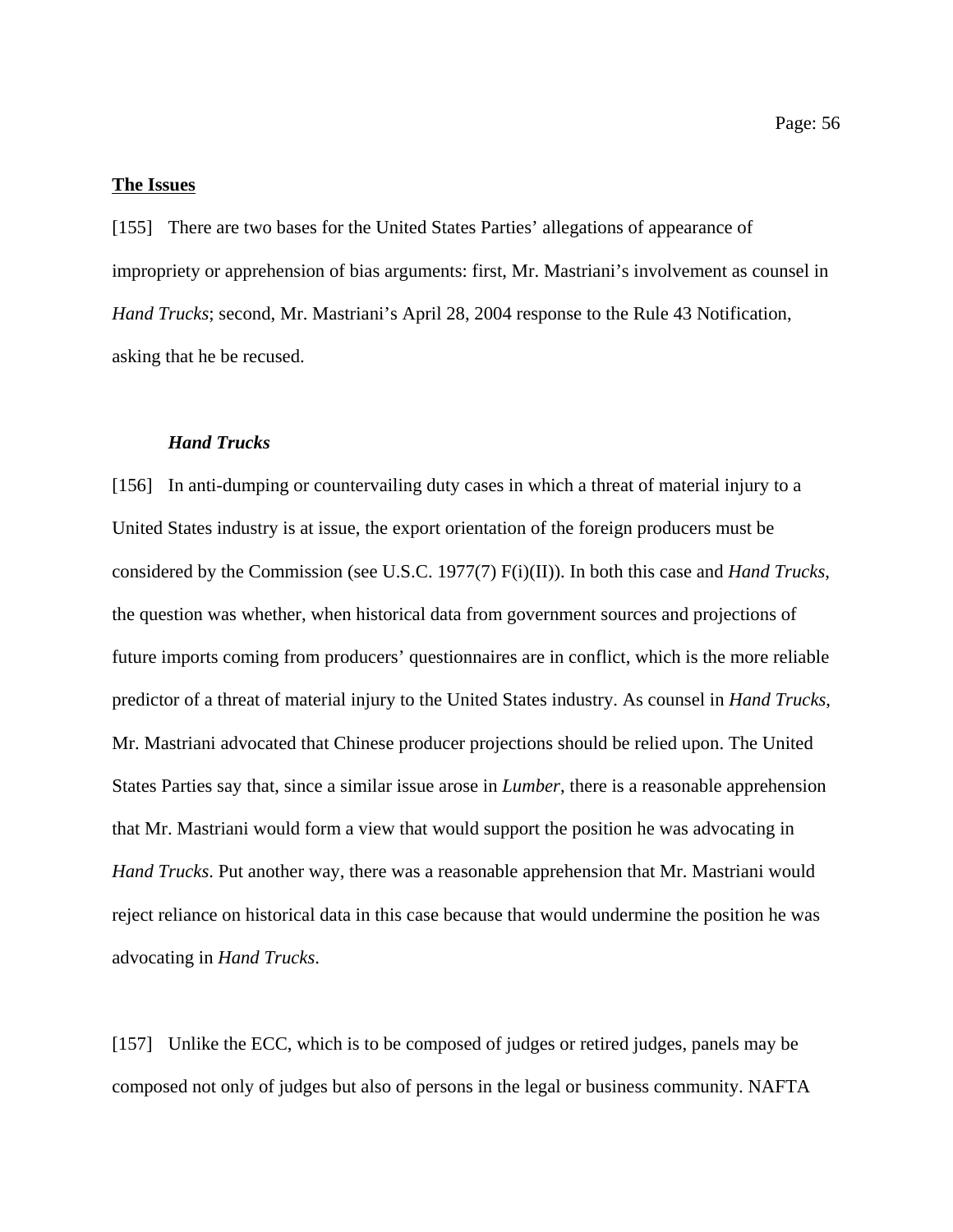Annex 1901.2 provides that, among other things, candidates for panels shall be chosen by each country on the basis of their "general familiarity with international trade law". On the U.S. roster of 72 individuals for binational panels, 50 are private practitioners and 15 are professors. Only one is a retired judge. It is therefore expected that practising trade lawyers will be selected as members of panels because of their particular expertise.

[158] It is also a reasonable expectation that, at the broadest level, there may be an overlap between issues when a lawyer is acting as a member of a panel and, at the same time, is acting as counsel in another case. However, simply because both are anti-dumping or countervailing duty cases does not give rise to an appearance of impropriety or a reasonable apprehension of bias. It is necessary to look carefully at the facts of each case to determine whether such appearance or apprehension arises.

[159] Having regard to the circumstances here, the concern expressed by the United States Parties is unfounded. Whether historical data or producer projections are more reliable predictors of threat of material injury to the relevant United States industry will depend on the evidence in each case. Unless the facts are very close, whether historical evidence is relied upon by the Commission in one case or producer projections are relied upon in another, does not create a precedent or even persuasive authority for another case.

[160] Obviously, we do not say that an appearance of impropriety or a reasonable apprehension of bias could never arise where a lawyer acts as a panelist in one case and as an advocate in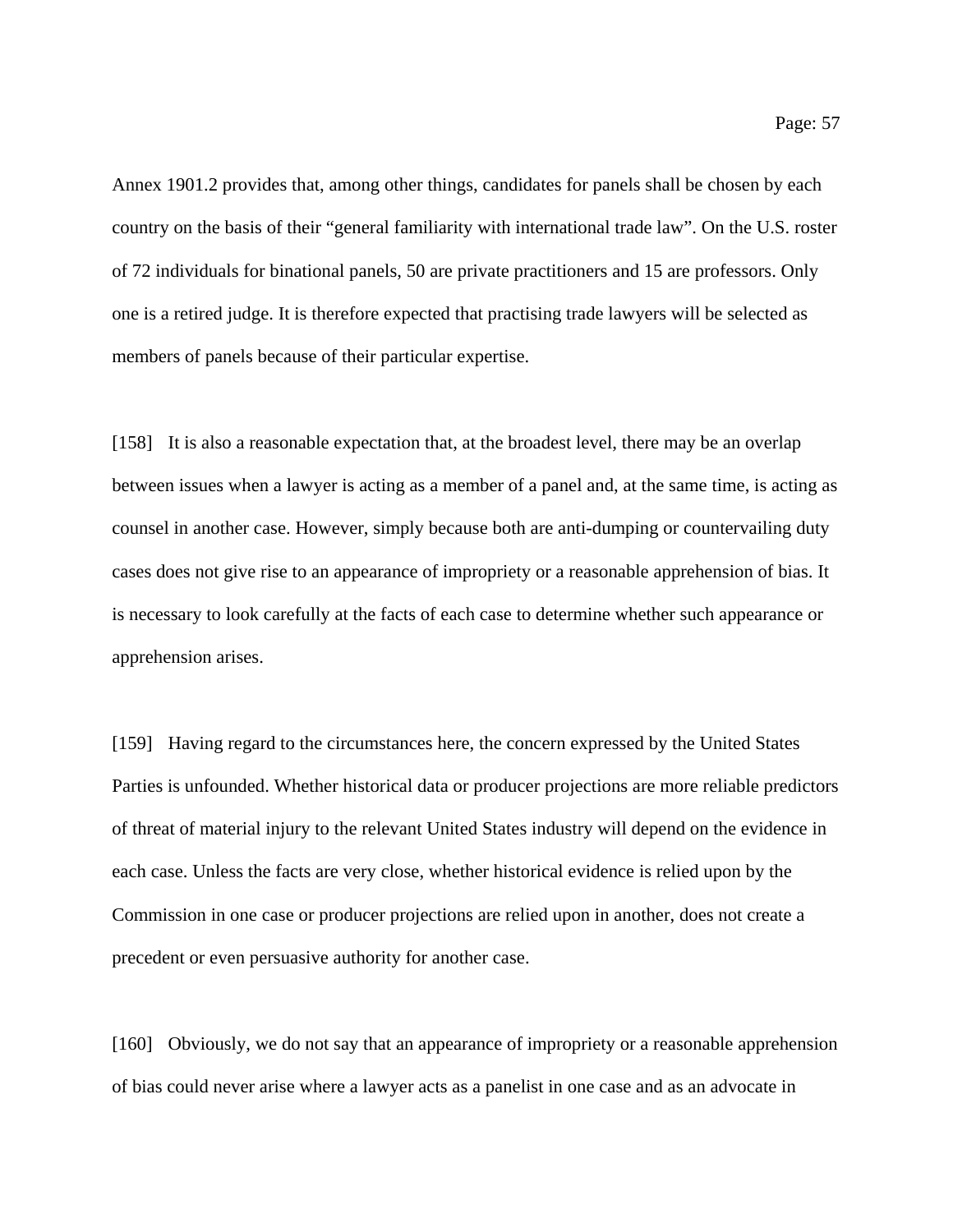another. We will not speculate as to all the circumstances that could give rise to such a reasonable apprehension. For the purposes of this case, it is only necessary to observe that, as between this case and *Hand Trucks*, the products are entirely different, the sources of the imports are different and the time periods in question are different. These differences underscore why a finding on the choice of historical data or producer projections in *Lumber* could have no bearing on *Hand Trucks*.

[161] The United States Parties submit that an appearance of impropriety or apprehension of bias arises from the fact that Mr. Mastriani asked no questions on the issue of export orientation in the Panel's first hearing in June 2003, but dominated the questioning on this issue in the February 25, 2004 hearing, after he had taken on the representation as counsel in *Hand Trucks*. The inference we are asked to draw is that Mr. Mastriani's position as counsel in *Hand Trucks* motivated his questioning at the February 25, 2004 hearing.

[162] This argument is also without merit. We have found that nothing in this case in respect of export orientation could have any bearing on *Hand Trucks*. Whatever may have caused Mr. Mastriani to ask questions about export orientation at the February 25, 2004 hearing, it could not have any relation to the position he was advocating in *Hand Trucks*. Further, we do not read the questions that he asked as evidencing a preconceived or unfounded view of the export orientation issue.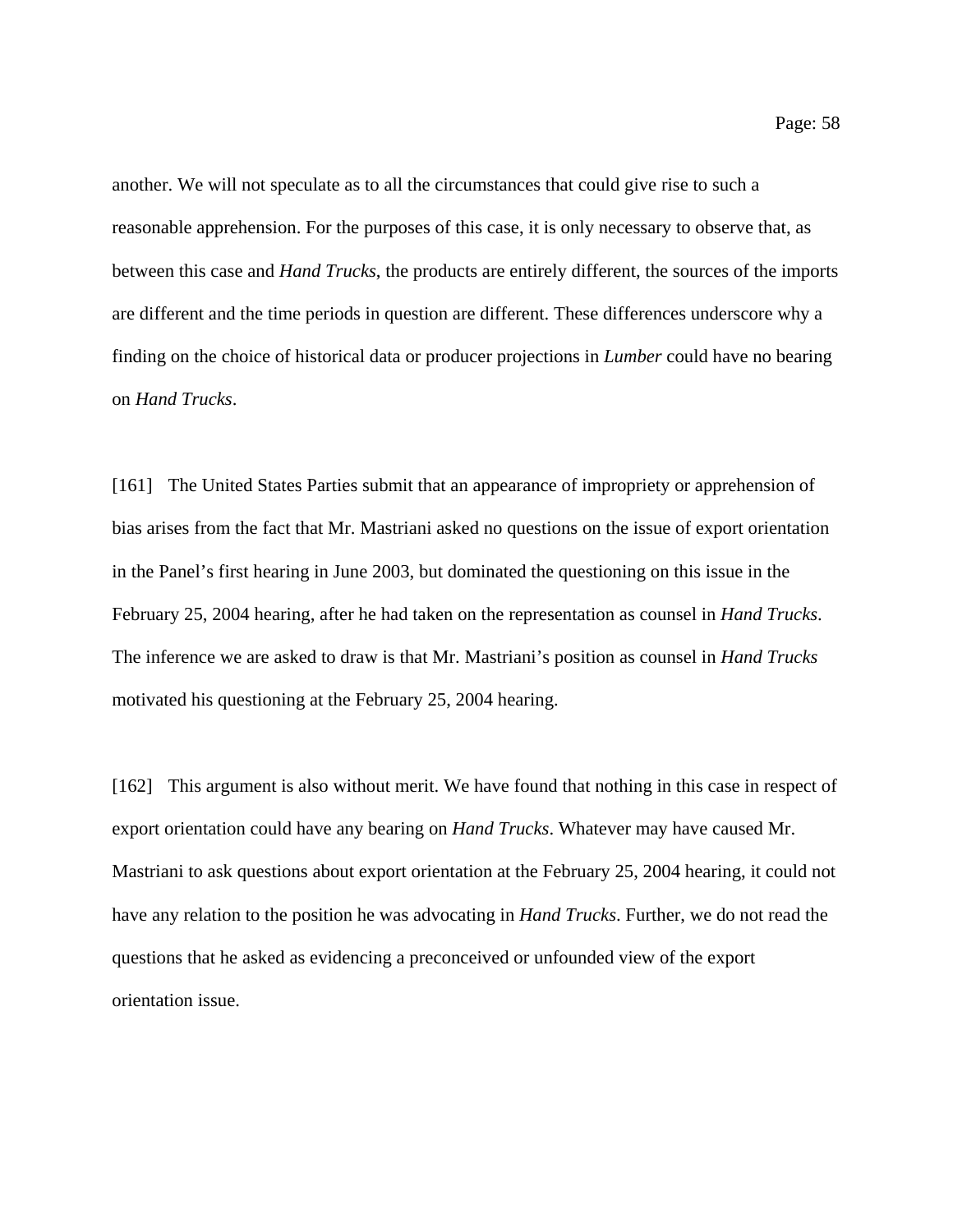[163] The United States Parties argue that Mr. Mastriani failed to comply with the NAFTA Panelists' Code of Conduct requirements for disclosure. Because we have found nothing that might reasonably create an appearance of impropriety or apprehension of bias and no conflict between Mr. Mastriani's participation in the Panel in *Lumber* and his role as counsel in *Hand Trucks* that was likely to affect his independence or impartiality in *Lumber*, there is no basis for the suggestion that he failed to comply with the disclosure requirements of the Code of Conduct.

#### **The April 28, 2004 Letter**

[164] We turn to Mr. Mastriani's April 28, 2004 response to the Rule 43 Notification of the Coalition. The United States parties assert that this response itself gives rise to a reasonable apprehension of bias. Five arguments are made:

- 1. Mr. Mastriani attributed the Rule 43 Notification to the Coalition without any evidence to support that assumption;
- 2. Mr. Mastriani accused the Coalition of attempting to delay the issuance of the Panel's second decision without evidence to support that assumption;
- 3. Mr. Mastriani assumed, without evidentiary foundation, that someone in the United States released the confidential Rule 43 Notification to the press;
- 4. Mr. Mastriani released his response publicly, contrary to the Code of Conduct; and
- 5. Mr. Mastriani used intemperate language in the letter.

[165] To determine whether the letter gives rise to an appearance of impropriety or an apprehension of bias requires a consideration of the circumstances in which it was written. It was not an unsolicited response and was not written voluntarily. Mr. Mastriani was informed of the Rule 43 Notification by the April 26, 2004, U.S. NAFTA Secretary's letter at the close of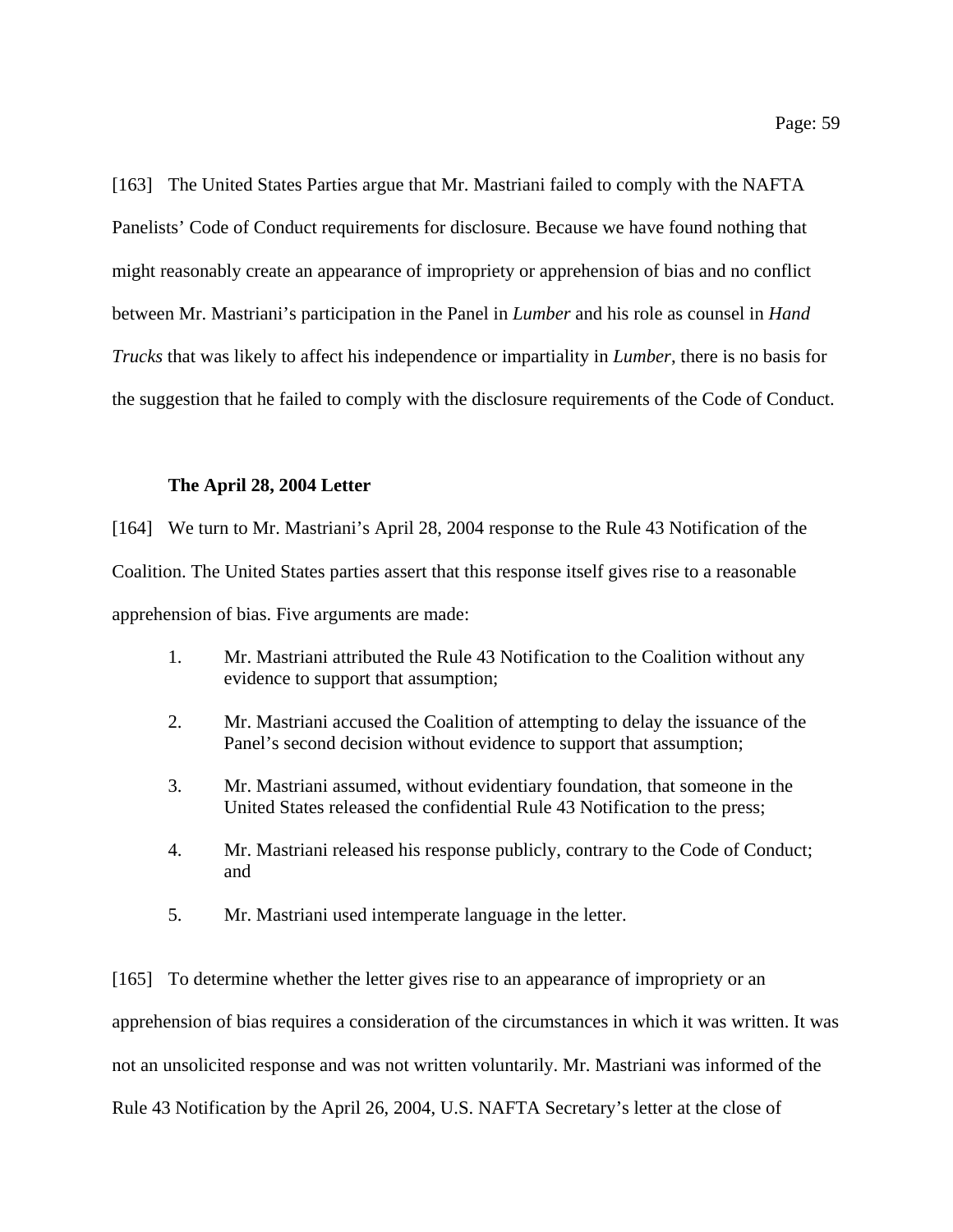business on April 26. It is some eleven single-spaced pages including annexes. The letter summarized the views of the Governments of Canada and the United States and the annexes contained excerpts from the Rule 43 Notification. The name of the complainant was not included. The letter requested Mr. Mastriani's response by the close of business on April 28, 2004.

[166] On April 27, Mr. Mastriani was contacted by the reporter Stephen Chase. Mr. Chase sought Mr. Mastriani's comments on the charges contained in the Rule 43 Notification. On April 28, an article appeared in *The Globe and Mail* identifying Mr. Mastriani as the subject of the Notification and indicating that the Notification had been filed by the "U.S. timber lobby". Mr. Mastriani saw the article on the morning of April 28 as he was preparing his response to the letter from the NAFTA Secretariat.

[167] Mr. Mastriani submitted a response of over seven single-spaced pages by the close of business on April 28, 2004.

[168] The sentences in the Response that are pertinent to the allegations are the following:

[t]hese allegations ... seem to be an attempt by the Coalition for Fair Lumber Imports Executive Committee ("Coalition") to prevent the release of the already signed NAFTA remand opinion.

...

To me, this exposes the underlying strategy of the Rule 43 allegations: a veiled, albeit clumsy attempt by the Coalition to prevent release of the NAFTA Panel remand opinion.

... I find the allegations against me to be an improper and likely illegal attempt by the Coalition to prevent the release of the NAFTA remand opinion. This conduct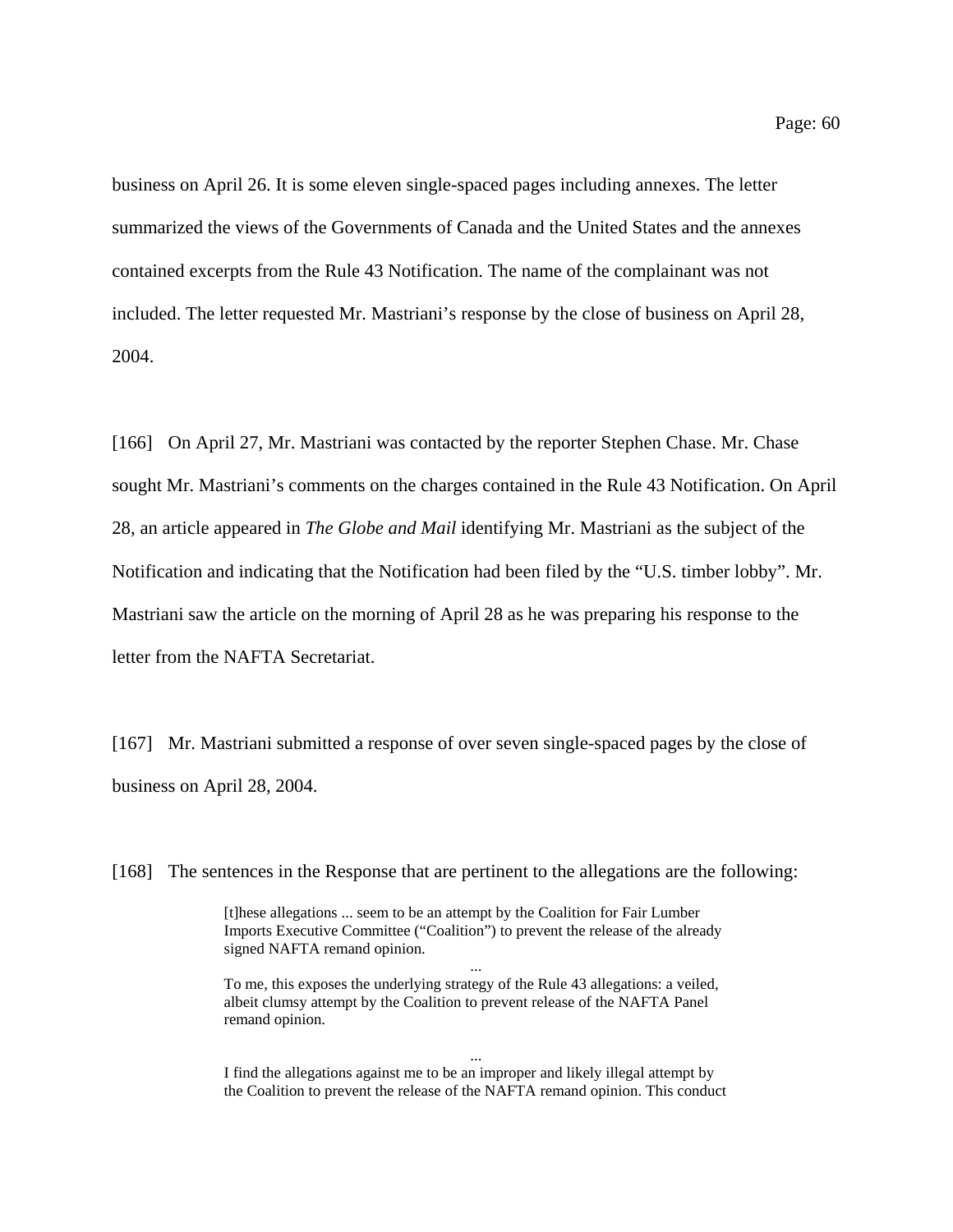by a participant in a Chapter 19 NAFTA proceeding is disturbing and disgraceful.

#### (a) attributing the Rule 43 Notification to the Coalition

[169] In reading Mr. Mastriani's letter, there is no doubt that he inferred that the Coalition was the source of the Rule 43 complaint. However, it is apparent that Mr. Mastriani had information from which he could reasonably make that inference. The United States NAFTA Secretary's letter indicated that the Government of Canada was of the view that the allegations did not give rise to a conflict of interest or an appearance of impropriety or apprehension of bias. The United States Government believed that the circumstances strongly suggested a situation that might reasonably create an appearance of impropriety or an apprehension of bias. However, the NAFTA Secretary's letter advised Mr. Mastriani that the United States did not believe that the allegations contained in Annex 2 to the NAFTA letter (*Outboard Engines*) raised the same level of concern with the Code of Conduct as the allegations set out in Annex 1 and that it would not be necessary for Mr. Mastriani to respond to the allegations in Annex 2. It is therefore a reasonable inference that the Rule 43 Notification did not originate from either the Government of Canada or the Government of the United States.

[170] Annex 1 sets out the complaint in respect of *Hand Trucks* and addresses the issue of whether historical data or producer projections should be relied upon to predict injury to the United States industry. In this case, historical data was more favourable to the United States Parties than producer projections. The complaint was that Mr. Mastriani was advocating the use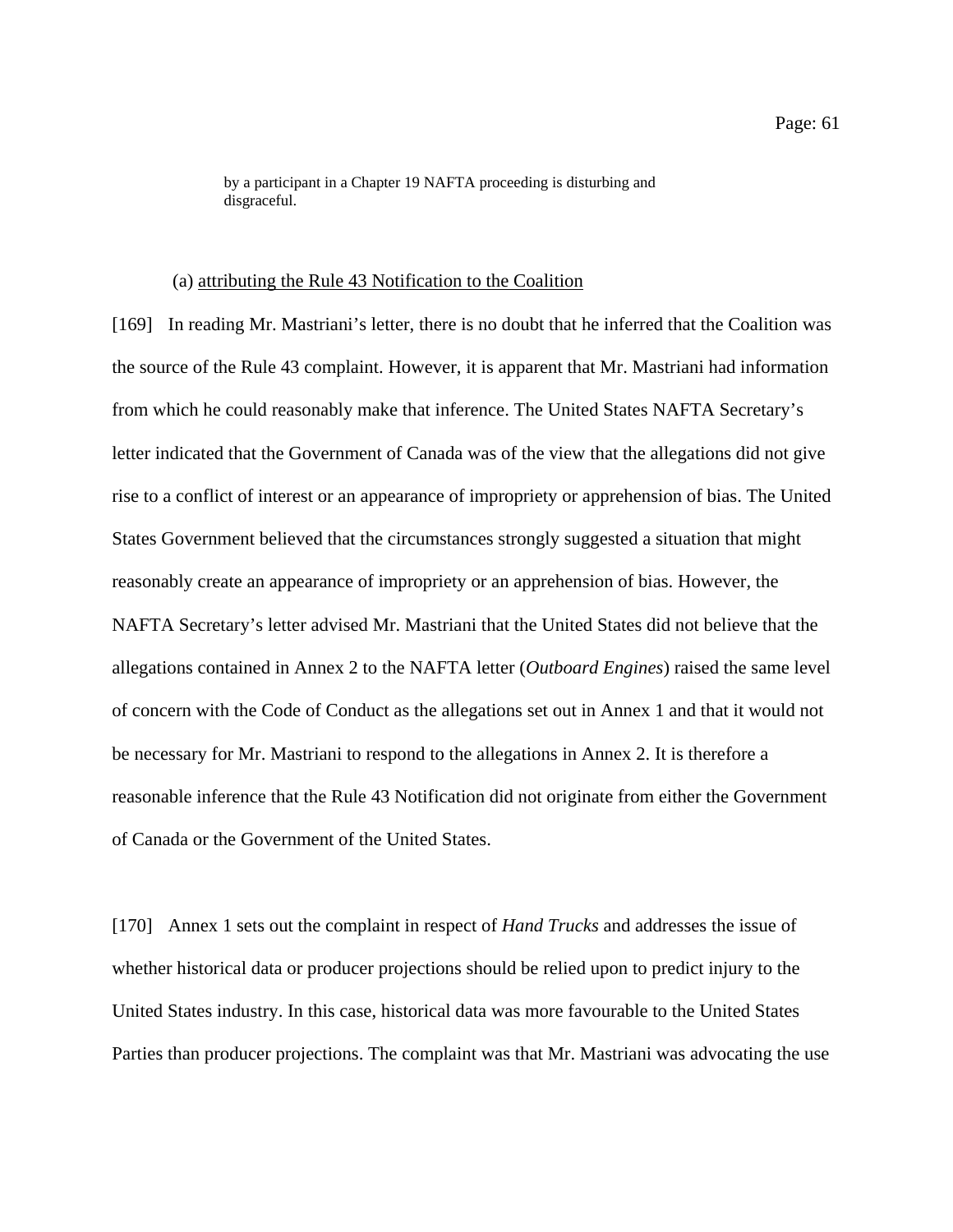of producer projections in *Hand Trucks*. Any person reading the Annex would readily conclude that the complaint had originated in the United States and not in Canada.

[171] In addition, as we have already noted, Mr. Mastriani had been contacted by *The Globe and Mail* reporter and had seen the article attributing the Notification to the "U.S. timber lobby". There was some argument that it was inappropriate for Mr. Mastriani to rely on an extra-judicial hearsay source to infer that the Notification had been made by the Coalition. *The Globe and Mail* article was confirmatory of what was apparent from the material that had been sent to Mr. Mastriani. It is of little significance to the question of whether he had a basis for concluding that the source of the Rule 43 Notification was the Coalition. It was, and he had ample information on the record to reach that conclusion.

#### (b) attributing to the Coalition an intent to delay

[172] Mr. Mastriani stated that the Rule 43 Notification was an attempt by the Coalition to prevent release of the *Panel Decision II.* The Coalition argues that Mr. Mastriani's allegation of an intent to delay by the Coalition was based on the fact that the *Panel Decision II* was transmitted to the U.S. NAFTA Secretariat on April 19, 2004, the same day as the Coalition's Rule 43 Notification was filed. The Coalition submits that the allegation was unfounded because the Coalition could not have known that *Panel Decision II* had been transmitted to the Secretariat on April 19.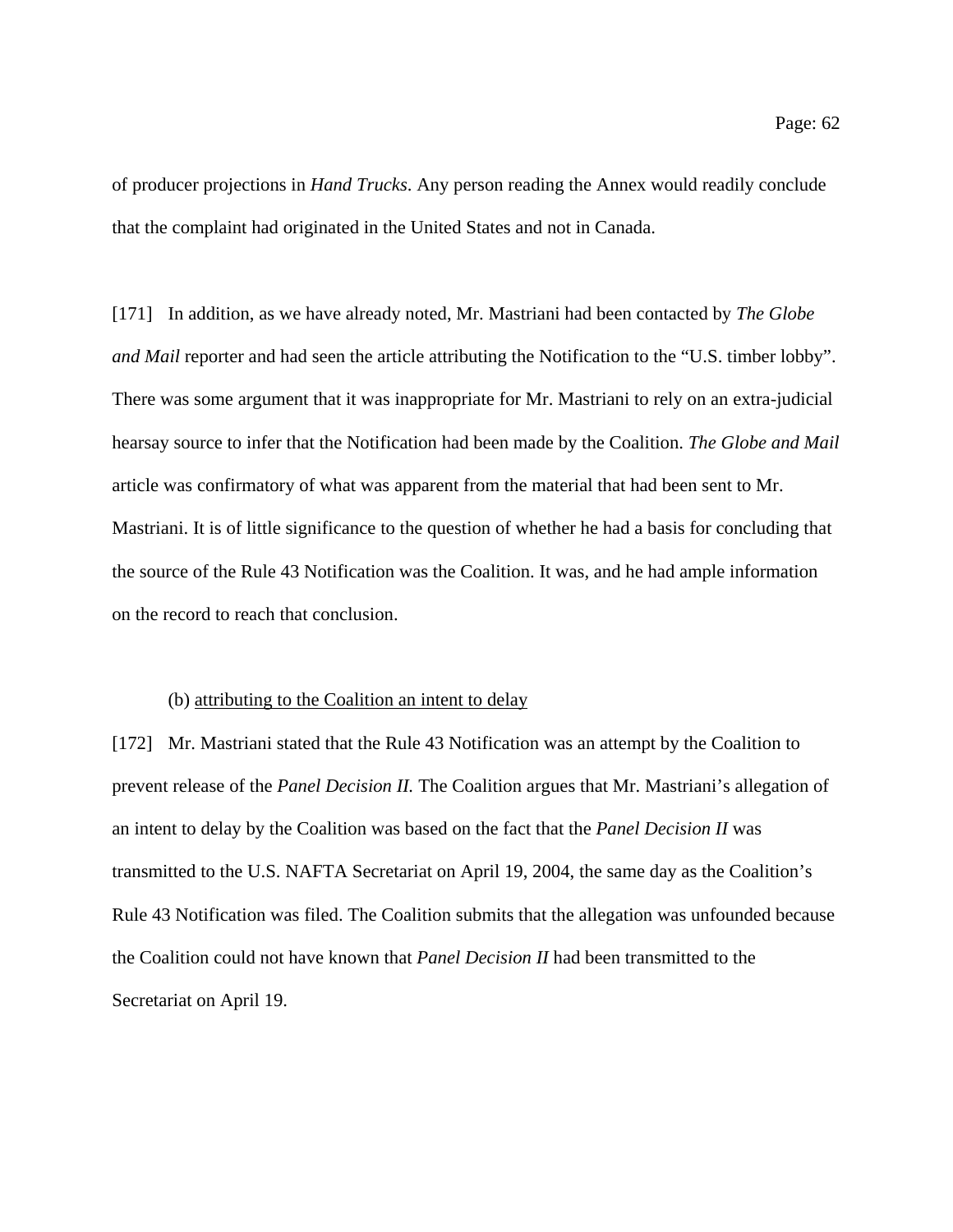[173] We do not see that coincidence as the basis of Mr. Mastriani's allegation. On March 8, 2004, the Panel had issued an Order extending to April 30, 2004 its deadline for release of *Panel Decision II.* That deadline was publicly known. Mr. Mastriani was not advised of the Rule 43 Notification until he received the NAFTA letter of April 26, 2004.

[174] Mr. Mastriani was strongly of the opinion that the allegations of appearance of impropriety or apprehension of bias were improper and unfounded. When an allegation of appearance of impropriety or apprehension of bias is made against a Panel member, only a few days before the deadline for release of a decision, and the allegations are reasonably considered improper and unfounded, we do not think it is a baseless inference that the allegations were made for an ulterior purpose. In the circumstances, the view expressed by Mr. Mastriani does not give rise to an appearance of impropriety or apprehension of bias.

## (c) leak of the Rule 43 Notification to the press

[175] It is not disputed that the confidential Rule 43 Notification was leaked to the press. The question is whether Mr. Mastriani blamed the Coalition for that action without any foundation.

[176] Mr. Mastriani's letter does not name the Coalition as the source of the leak. Nonetheless, the United States Parties say that the necessary implication from Mr. Mastriani's request that the United States Department of Justice investigate, rather than the Canadian Ministry of Justice, or both, is that Mr. Mastriani was attributing the leak to the Coalition or at least someone in the United States.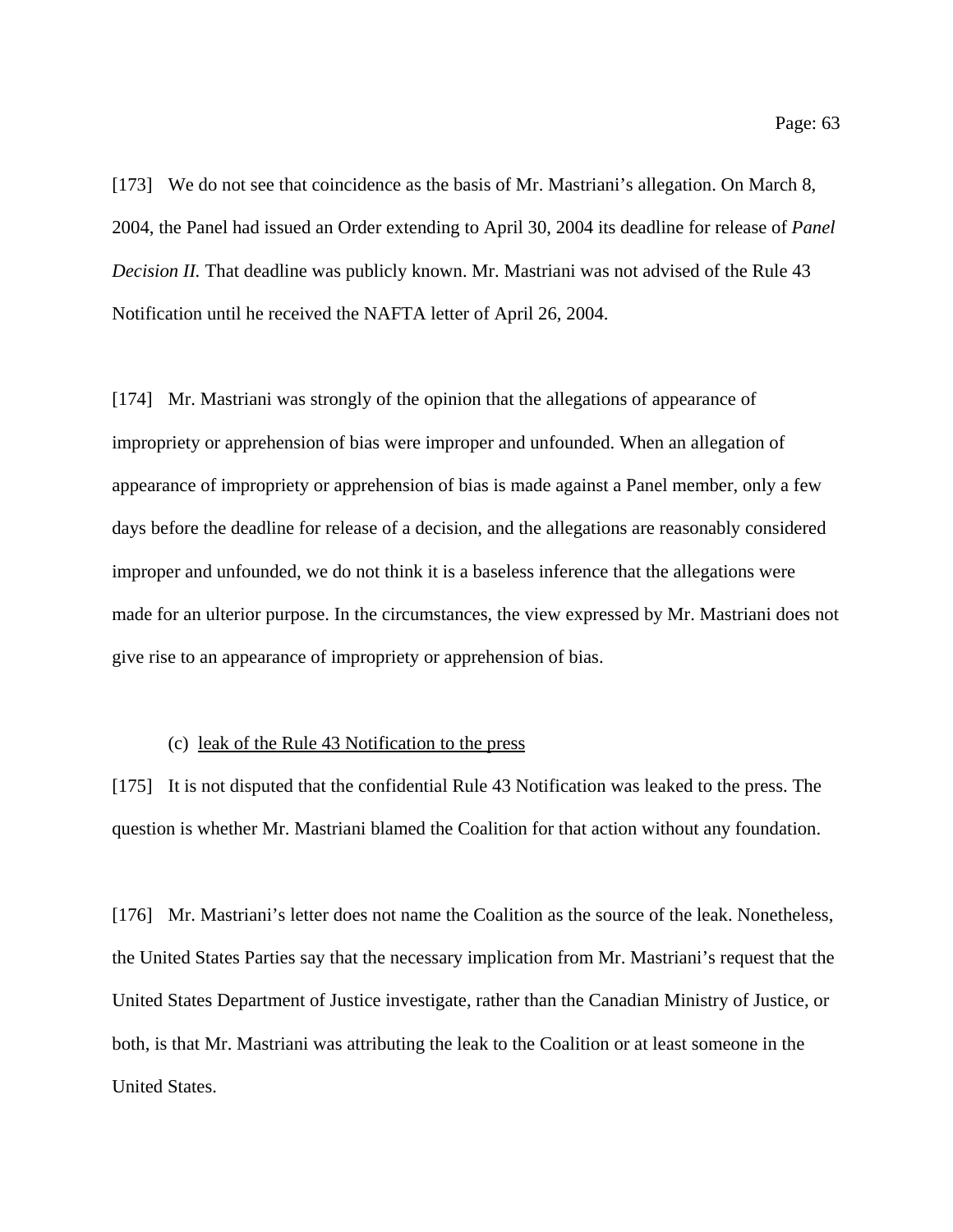[177] The fact that Mr. Mastriani asked the United States Department of Justice to investigate the leak is too vague a basis for us to infer that Mr. Mastriani was blaming the Coalition or someone in the United States for the leak. As counsel for the Government of Canada argued, for a panelist who is a United States citizen and who was appointed by the United States Government to refer an unlawful disclosure of information to the United States Department of Justice for investigation does not suggest who the targets of the investigation should be. The purpose of an investigation is to find out the source of the leak. If the leak did not originate in the United States, the investigation would presumably reveal that conclusion. In our view, the letter does not suggest who the source of the leak might be and we take the letter at its face value.

#### (d) was the response made public?

[178] The United States Parties argue that Mr. Mastriani violated the Code of Conduct by releasing his April 28, 2004 response publicly. Article III.I of the Code of Conduct provides:

> A candidate or a member shall not communicate matters concerning actual or potential violations of this Code of Conduct unless the communication is to the Secretariate or is necessary to ascertain whether that candidate or member has violated or may violate the Code.

Mr. Mastriani's letter was marked "Public Document". However, it was addressed only to the United States NAFTA Secretariat and copied to the members of the Panel. The Coalition says that "Panelist Mastriani released the Panelist response publicly" and that "Consequently the letter was widely circulated ...". The Coalition does not say that Mr. Mastriani publicly circulated the response. We infer that the Coalition rests it allegation that the letter was made public by Mr. Mastriani on his designation of the letter as a "Public Document". But no evidence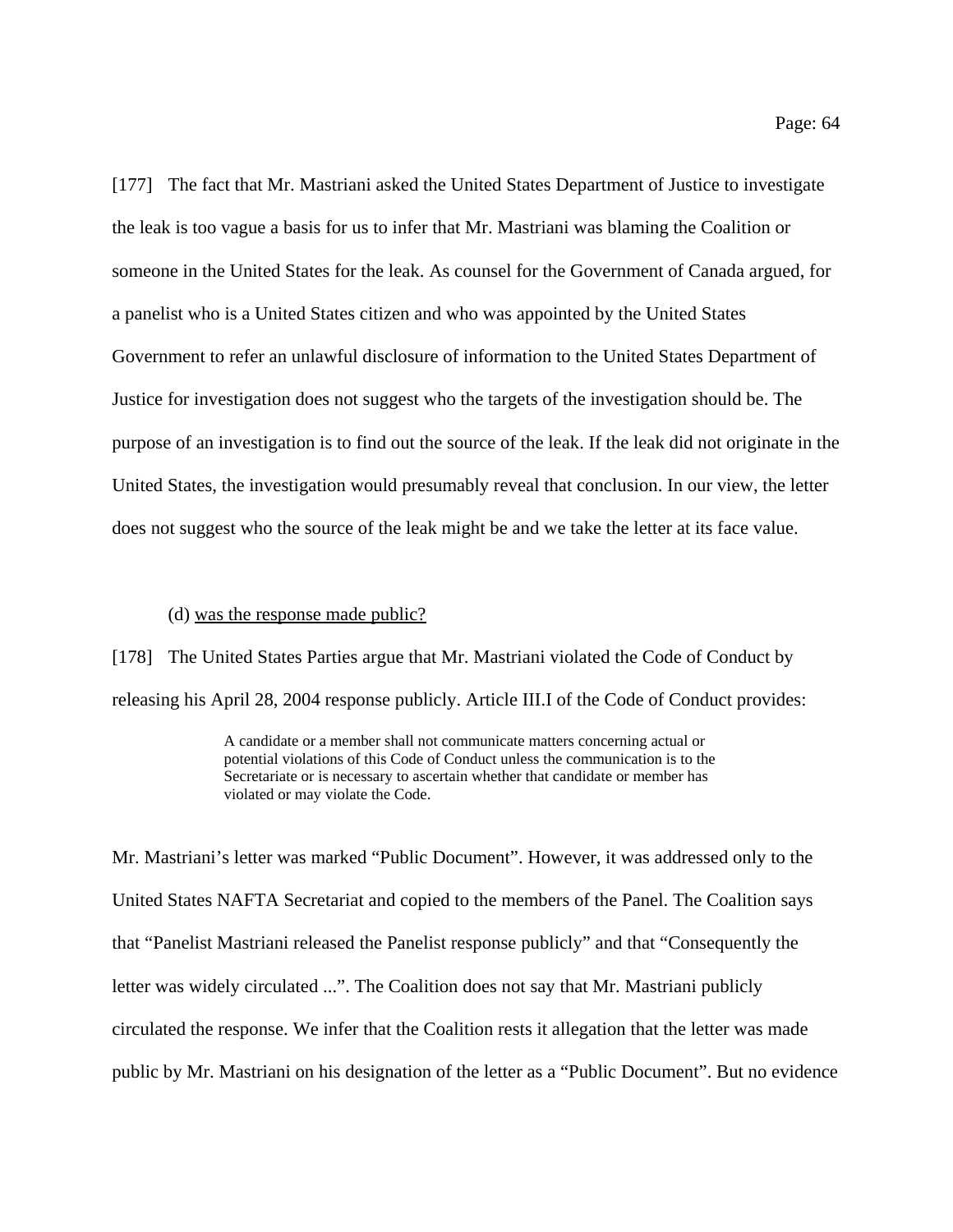has been cited to show that Mr. Mastriani made his response public. Designating a document as a Public Document does not violate the Code of Conduct.

[179] We are by no means satisfied that the Code of Conduct prohibits disclosure of a response by a panel member to his fellow panelists. The normal course of hearing and deciding cases by a panel requires panel members to communicate with each other. However, even if communications to other Panel members constituted a violation of the Code of Conduct, it is obvious that the violation is not "material", the test in NAFTA Article 13(a)(i).

[180] Nor are we satisfied that the prohibition against disclosure in the Code of Conduct is applicable to a response required of a panelist where the allegations against him have already been made public. Confidentiality is intended to protect Panel members from unfounded allegations of conflict or bias. When the matter has already been made public, it would be a perverse interpretation of the Code of Conduct to preclude the Panel member in question from making public the response required from him.

## (e) tone of the letter

[181] We have carefully considered the tone of Mr. Mastriani's April 28, 2004 letter and the circumstances in which it was written. Allegations of apprehension of bias or conflict of interest are serious matters. The allegations cannot be made lightly. They may call into question the character and integrity of the individual concerned, as well as his or her judgment as an adjudicator.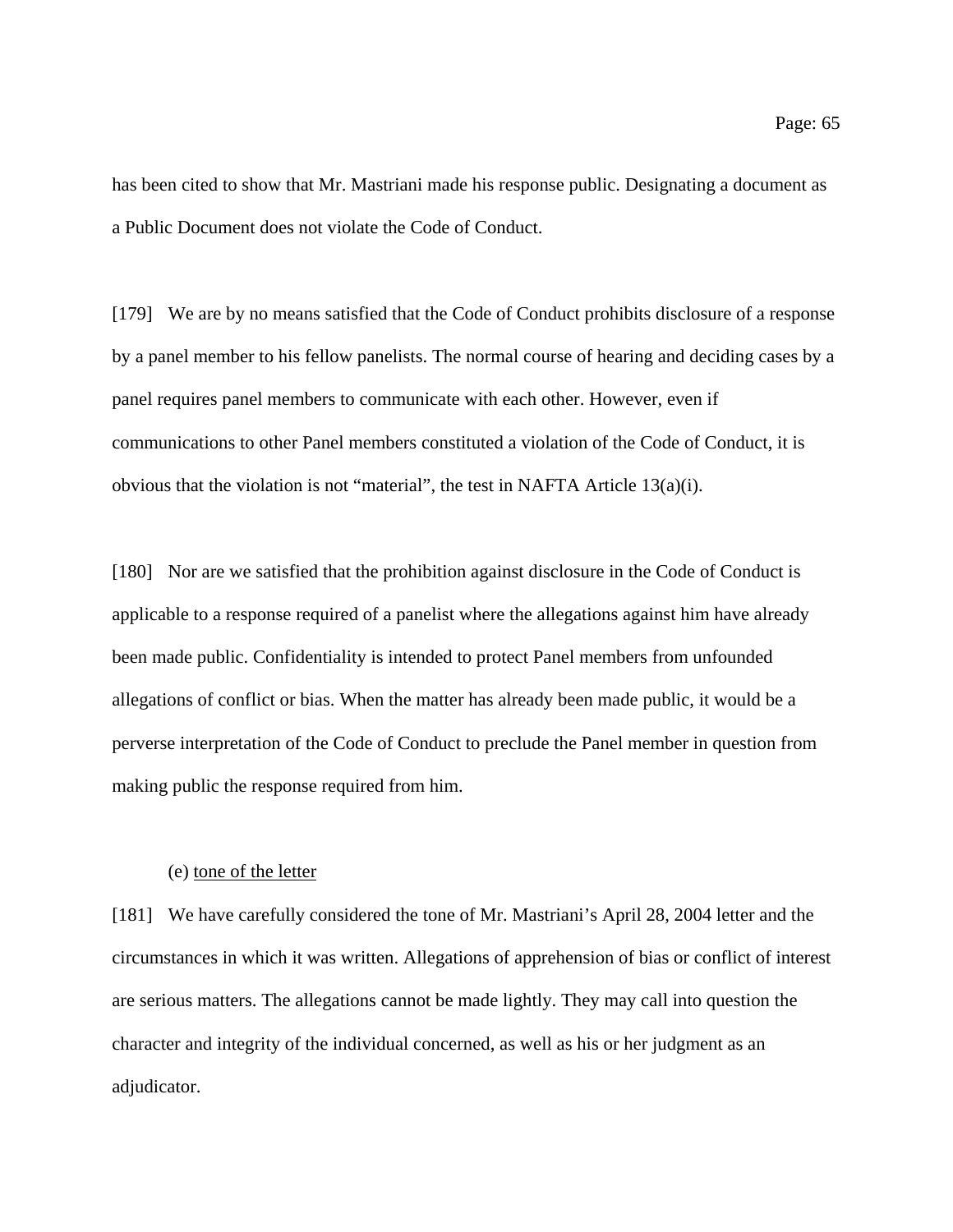[182] We have found the allegations in respect of the *Hand Trucks* matter to be without merit. A companion allegation in respect of another matter in which Mr. Mastriani was involved – *Outboard Engines* – was contained in the Coalition's Rule 43 Notification but not considered sufficiently serious by the United States Government to warrant a response from Mr. Mastriani.

[183] Mr. Mastriani was given less than forty-eight hours to respond to the allegations against him. His character and integrity were attacked without justification and the matter had been made public.

[184] While the letter reveals frustration and anger, that is not, in the circumstances here, sufficient to establish an appearance of impropriety or an apprehension of bias. In *Liteky v. United States* 510 U.S. 540, 555-556 (1994), Scalia J. stated:

> Not establishing bias or partiality, however, are expressions of impatience, dissatisfaction, annoyance, and even anger, that are within the bounds of what imperfect men and women, even after having been confirmed as federal judges, sometimes display.

[185] Mr. Mastriani's response was a ruling on an application that he recuse himself. The contents of the NAFTA letter and annexes were an ample basis upon which he based his views in the letter. Rulings on a recusal application almost never constitute a valid basis for a bias motion. See, *Liteky, supra*, at 555 citing *United States v. Grinnell Corp*., 384 U.S. 563, 583 (1966). Mr. Mastriani's letter does not constitute a valid basis for a bias motion in this case.

[186] The United States Parties cited a number of cases in which judges were disqualified

(*United States v. Womack*, 454 F.2d 1337 (5th Cir. 1972); *United States v. Thompson*, 483 F.2d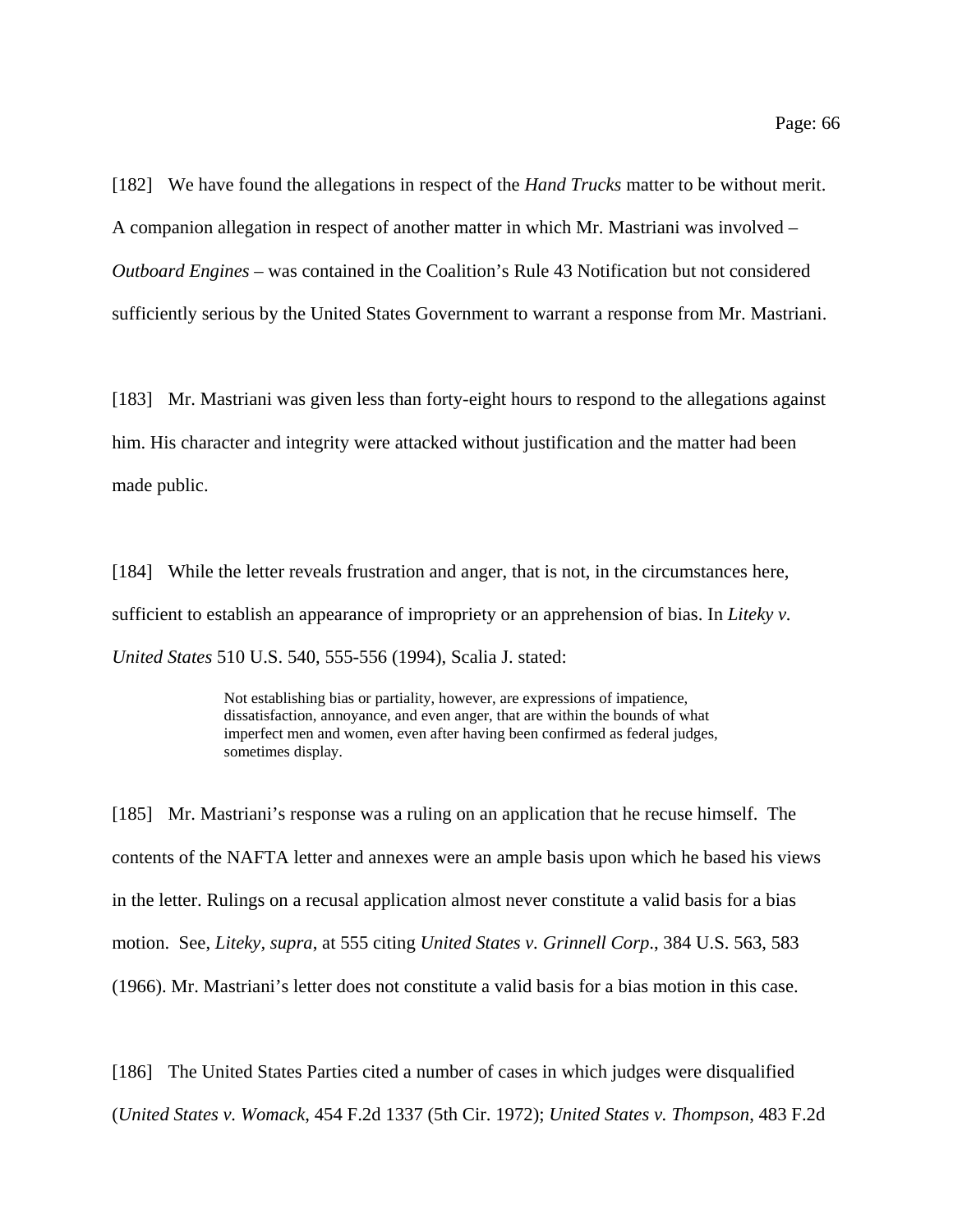427 (3rd Cir. 1973); *United States v. Cooley*, 1 F.3d 985 (10th Cir. 1993); *In re Boston Children's First*, 244 F.3d 164 (1st Cir. 2001); and *Alexander v. Primerica Holdings, Inc.*, 10 F.3d 155 (3rd Cir. 1993)). In all five cases, the judge made comments that exposed his or her views on the merits of the underlying dispute. Mr. Mastriani's letter responded only to the bias allegation. His letter was not written voluntarily. While the letter was worded in strong terms, it was commensurate with the circumstances. It was based on facts or reasonable inferences from the material to which Mr. Mastriani was responding. Having regard to *Liteky* and *Grinnell*, *supra*, in our opinion the letter does not demonstrate an appearance of impropriety on the part of Mr. Mastriani, or a reasonable apprehension that he was biased against the Coalition.

## *F. CONCLUSIONS*

[187] For these reasons, the ECC concludes that,

(a) the Panel did not manifestly exceed its powers, authority or jurisdiction in refusing to permit the Commission to reopen the record in preparing its responses, in setting the time limits within which the Commission had to respond to *Panel Decision II*, or in ordering the Commission to enter a negative threat determination;

(b) except on the issue of export orientation, the Panel did not exceed its powers, authority or jurisdiction by failing to apply the appropriate standard of review;